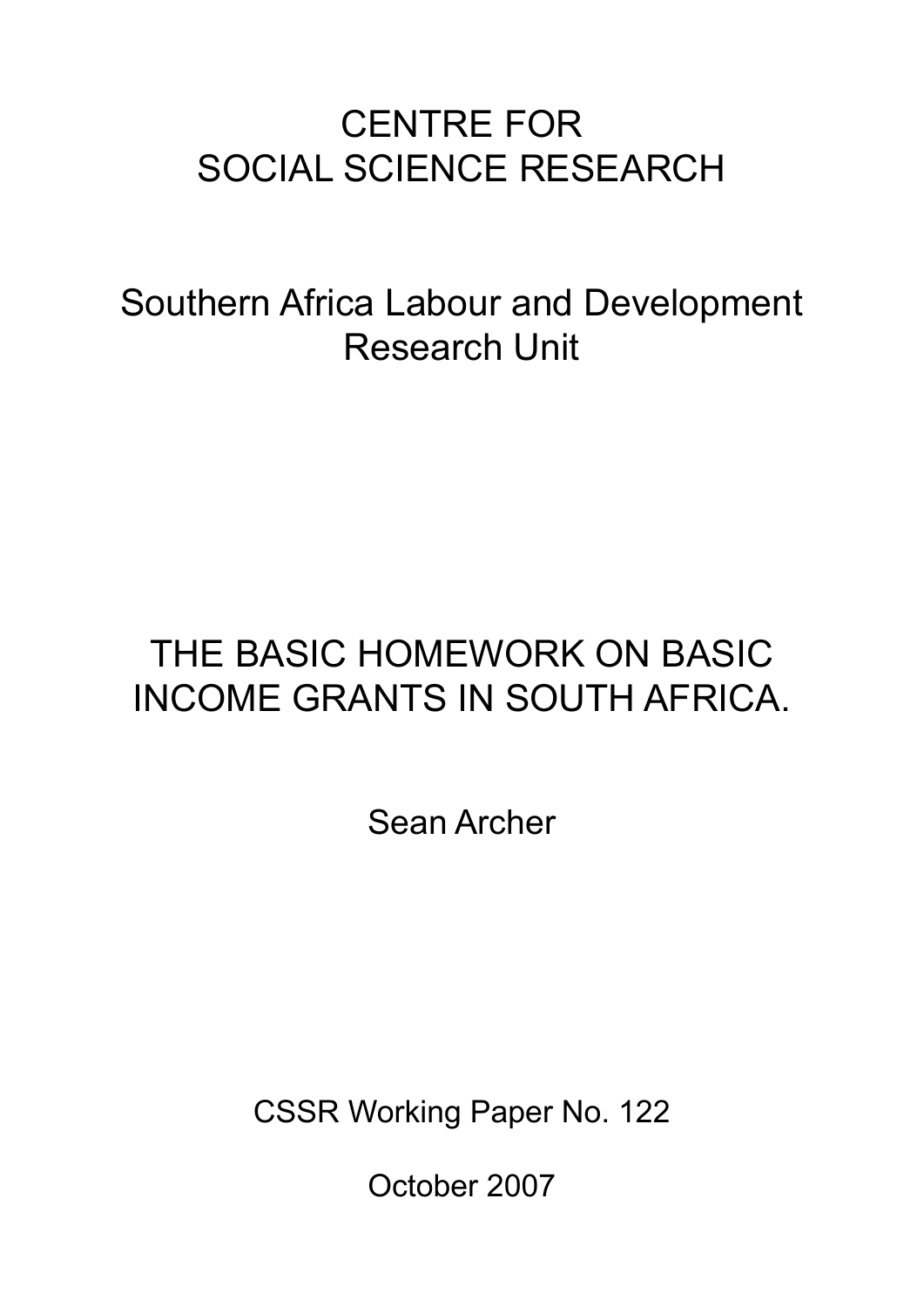Sean Archer is a Research Associate in the School of Economics, UCT, with research interests in alternative economic policies, labour market reforms and the economics of human rights.

I am indebted to numerous individuals for advice on revision of an initial draft, in particular Murray Leibbrandt, Ingrid Woolard, Pamela Reynolds, George Ellis and Edwin Arrison. I have not heeded certain of their suggestions but that is my responsibility not theirs. Research assistance was provided by Keightley Reynolds and Evan Blecher. This paper is intended to be read by those interested in poverty problems and the issues that underlie social and economic policy choices.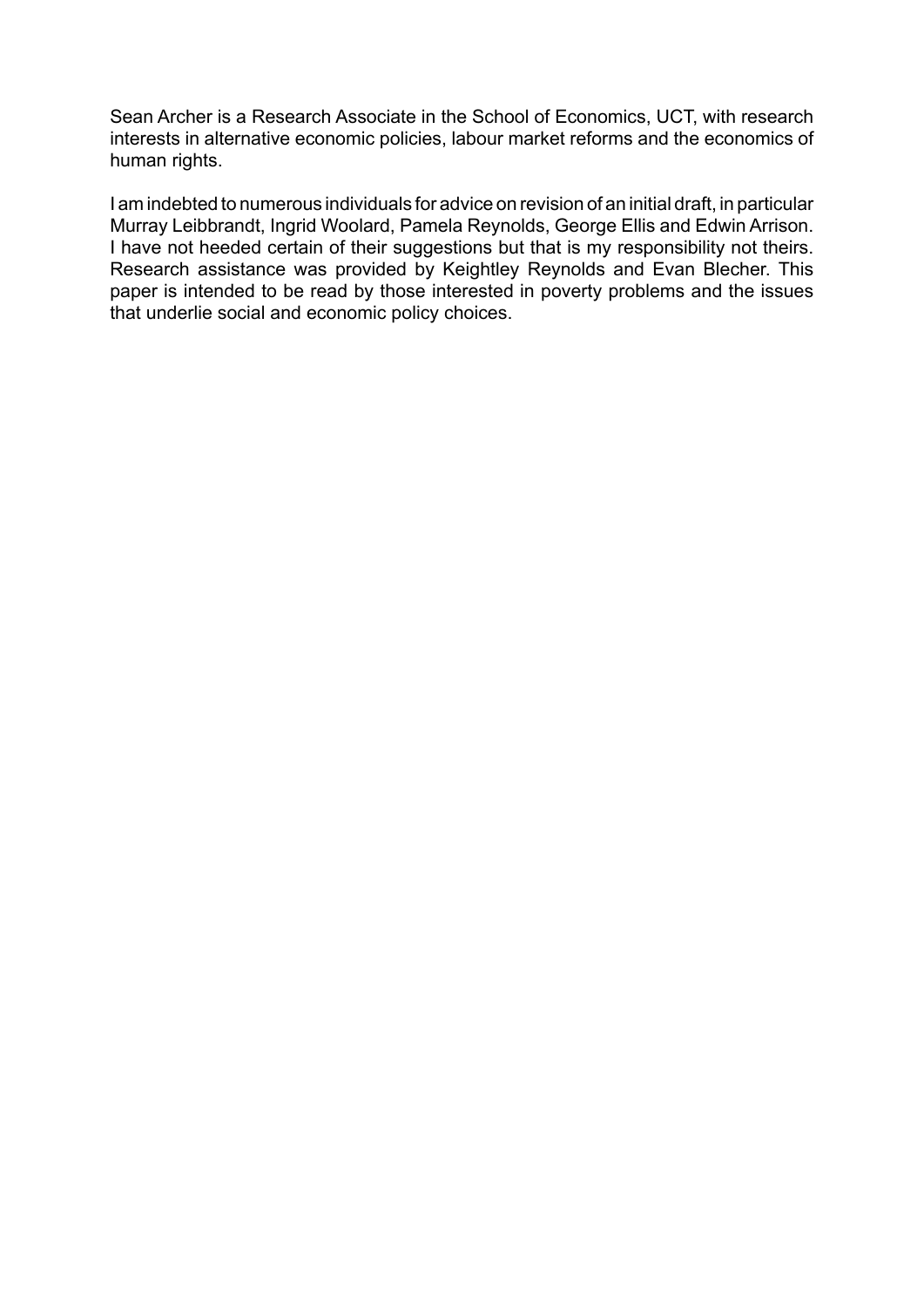# **THE BASIC HOMEWORK ON BASIC INCOME GRANTS IN SOUTH AFRICA.**

|           | [1] What is a basic income grant?<br>(2)                                                                          |
|-----------|-------------------------------------------------------------------------------------------------------------------|
| $\bullet$ | [2] What is the relationship between investment, economic growth and<br>poverty?<br>(3)                           |
| $\bullet$ | [3] Which is best for redistribution and building social safety nets:<br>universal grants or merit goods?<br>(11) |
|           | [4] Will economic and social rights be advanced by a basic income<br>grant?<br>(17)                               |
|           | [5] What are the normative dimensions of income grants?<br>(23)                                                   |
| $\bullet$ | [6] Are there macroeconomic implications in instituting income<br>grants?<br>(30)                                 |
|           | [7] What are the difficulties in targeting and means testing social<br>transfers?<br>(35)                         |
|           | [8] What relevance have the behavioural responses of recipients and<br>payers to tax-transfer mechanisms?<br>(38) |
|           | [9] Do we know the preferences and choices of the poor relevant to<br>policy formation?<br>(47)                   |
|           | [10] What is the likely response of private philanthropy to the<br>institution of state-funded grants?<br>(51)    |
|           | [11] What logistical and administrative issues are likely to arise in a<br>basic income policy?<br>(53)           |
|           |                                                                                                                   |

• **[12] Conclusion: is a basic income grant policy advisable on equity as**  well as efficiency grounds? (54)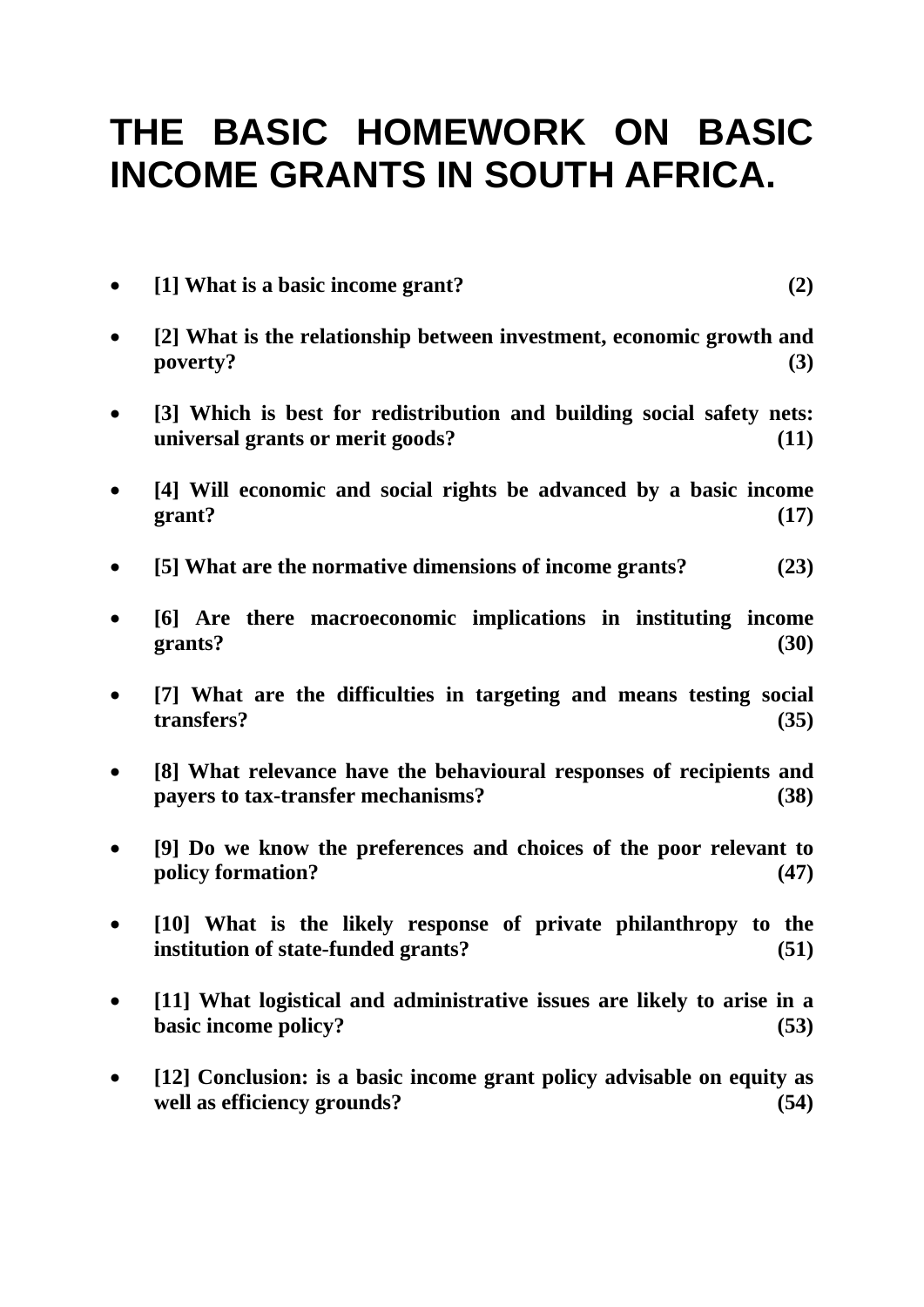*[T]he social state is advantageous to men only if all have a certain amount, and none too much. (Jean-Jacques Rousseau, The Social Contract, 1762)* 

# **[1] Introduction.**

Certain admirable people are campaigning for the institution of a basic income grant (BIG) in South Africa as the main policy to combat poverty. In a number of respects their arguments are persuasive, but alas, good intentions and good credentials alone are not enough. Prior research is essential before an informed decision is possible concerning the wisdom of such a large and ongoing transfer of resources. That research has not been completed yet, nor initiated in some instances.

It is important to stress that this paper's aim is not to argue substantively against a basic income grant policy. Rather, it sets out to raise the numerous questions judged still outstanding. Although directed at universal grant proposals, many of the uncertainties and knowledge gaps identified apply also to the range of pensions that exist as well as to child support grants. But these are not discussed explicitly.

A number of distinctions need noting at the outset to avoid any misinterpretation. First, it is logically as well as morally consistent for a commentator to be committed to social justice, and therefore to far-reaching actions of redistribution, and yet to doubt that the basic income grant policy is the most efficient way to achieve it. Equity and efficiency are distinct criteria for any policy action, but they may or may not point in the same direction in the formation of policy. It is a commonplace observation that "Public spending should promote efficiency (by correcting for various market failures) and equity (by improving the distribution of economic welfare)". (Van de Walle 1995: 1) An action scoring high on equity may nonetheless be seriously inefficient. This is the case with universal income grants.

Secondly, putting resources into the hands of the poor efficiently is an achievement, but it is not enough by itself. The kind of *use* made of such resources by the poor raises a set of key issues integral to effective anti-poverty policies, as argued in the following sections of the paper.

Thirdly, if one does question the efficiency of such a policy, using a criterion of maximum welfare per unit of resources (however measured), there is no obligation on the sceptic to propose immediately a superior alternative. In the current state of research on viable redistribution strategies in South Africa, it is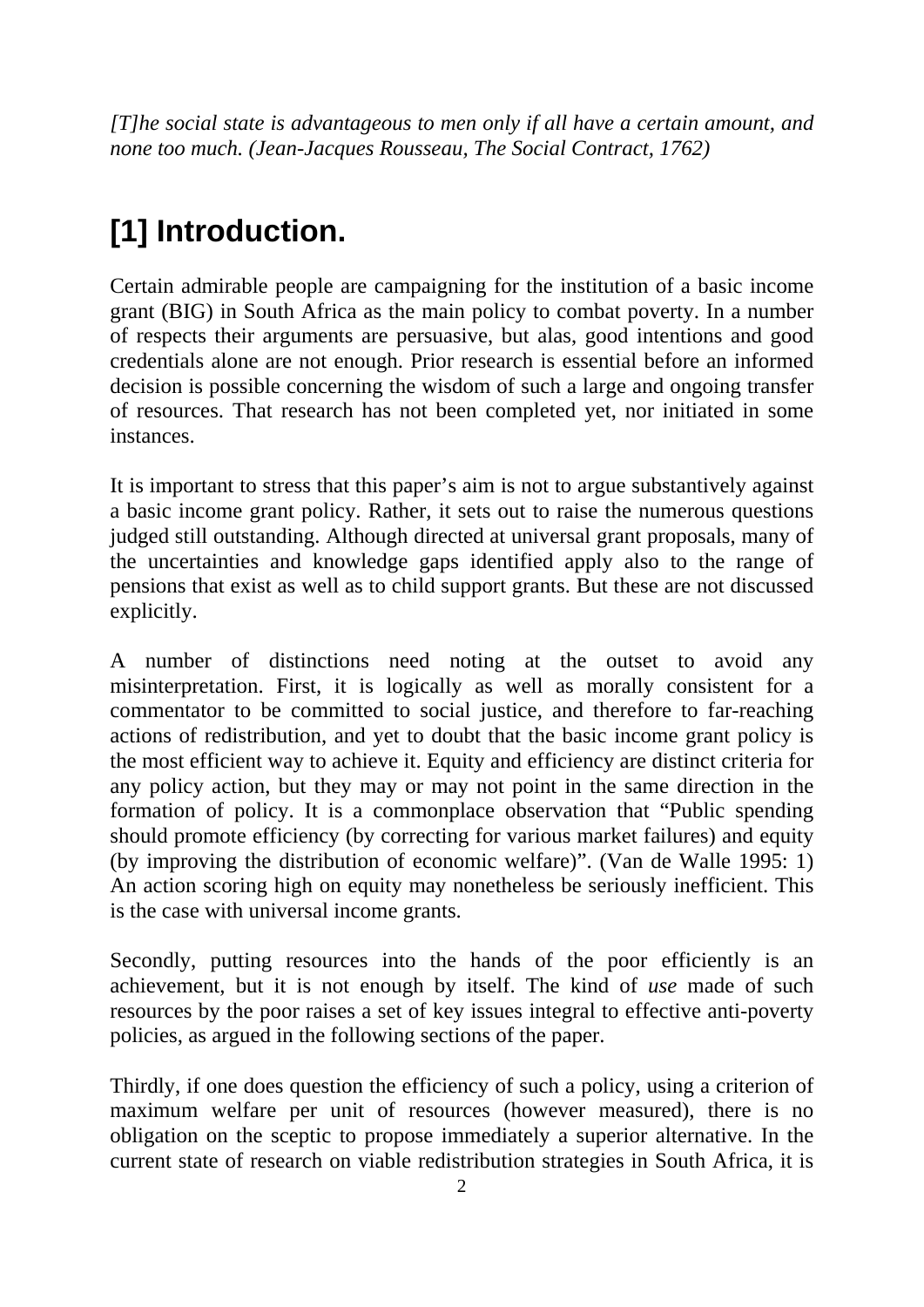not realistic to expect critics of a proposed initiative to have one or other substitute policies up their sleeves. But this is what income grant advocates demand.

Finally, because policy innovations of this size tend to cause changes in the perceptions and behaviour of economic decision-takers, their full effects will take a number of years to emerge. This introduces unavoidable uncertainty. Thus the decision to go ahead with a policy or not must distinguish immediate from ultimate effects, despite the serious information problems involved. Recognising constraints like this are essential for clarity of thinking.

A central argument of this paper is that the policies and institutions that will enable escape from poverty, and thereby diminish the size of the national poverty problem, will be more demanding of design and implementation than are regular income transfers to the poor. The latter are attractive because of their operational simplicity. But they are ameliorative more than curative in effect, we shall argue. This is their inherent weakness.

We need reminding that to arrive at correct policies is a discovery process. Interest groups and government have to learn about the underlying problems, like the kinds of new institutions required, the desired behaviour necessary to be attracted or coaxed from targeted beneficiaries, and the alternative policies that are realistic and rival to what is under consideration. The latter are a potential measure of opportunity cost.

### **[2] Investment, growth and poverty.**

How do people escape from poverty? In a multiplicity of ways, but common to all these ways is the *investment* of resources in the present in order to reap a flow of additional returns in the future. Given the right institutions and behavioural responses, the outcome that results from this use is positive income growth. The alternative use of resources is *consumption* which stimulates growth only if there is idle productive capacity. This distinction between uses is basic in all economic appraisal.

The advocates of an income grant tend to assume that additional units of a resource made available to a poor individual will be *equally* effective in relieving that person's deprivation no matter how they are used. This is not true at all. The consumption use of resources makes poverty easier to bear in the present because it increases personal welfare with immediate effect. Food, fuel, clothing, shelter, health-care and so on decrease the current burden of poverty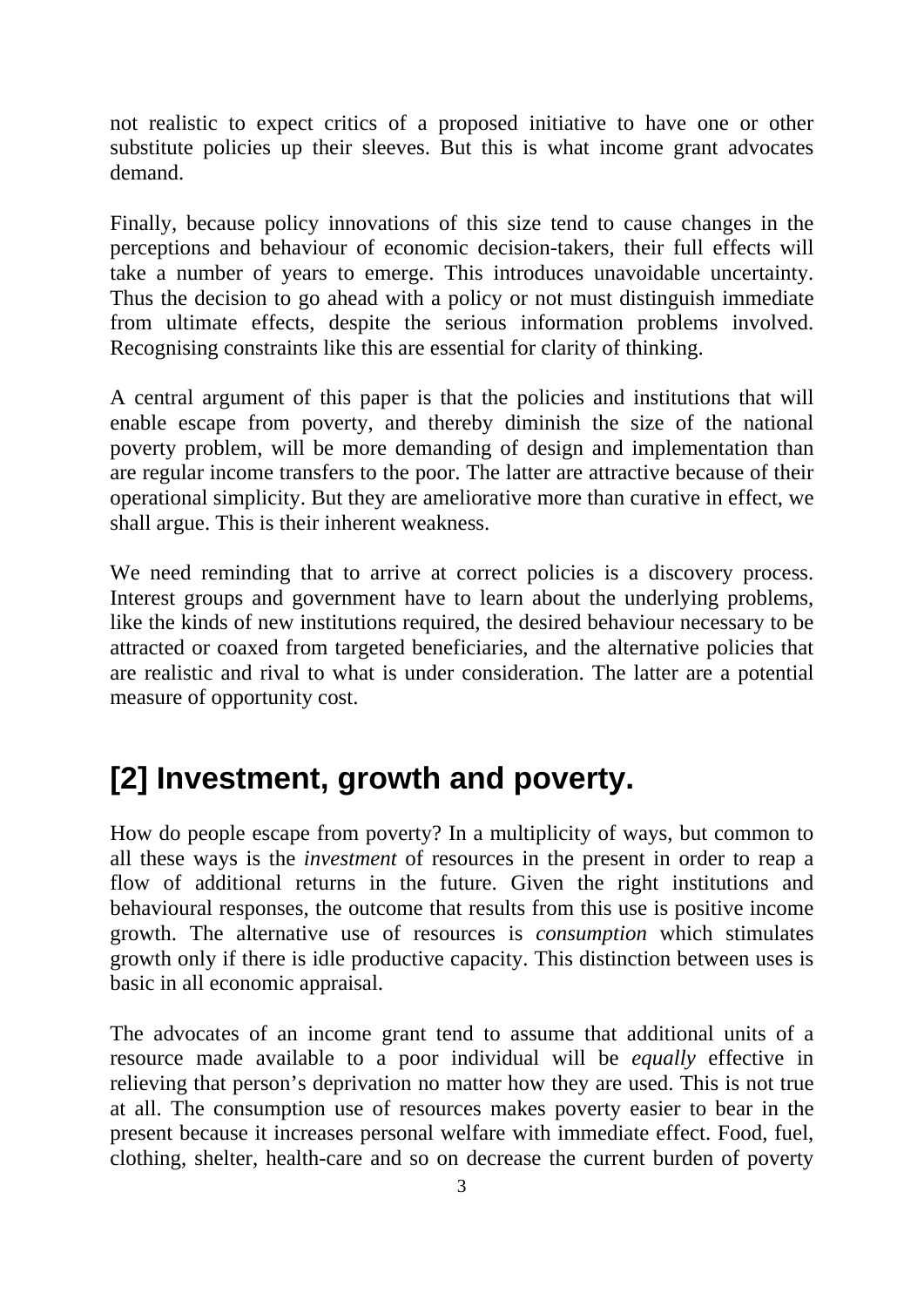directly and rapidly. Thus it is easy to predict that additional resources will be spent disproportionately on these commodities by the poor (and in households defined as poor headed by women, a higher proportion is devoted to *both* consumption and investment used by children: Lund 1993; Duflo 2003).

Surprisingly, the causal links between investment, growth and decline in the incidence and depth of poverty are not investigated by the proponents of basic income grants in South Africa. To view income grant proposals in an investment perspective, two channels of investment amongst a possible number are discussed here. These are *aggregate investment*, the economy-wide actions by the private and public sectors to increase the physical and human capacity to produce; and *self-investment* by economically active individuals seeking higher personal income in the future. These two kinds of investment are complementary. A higher rate of aggregate investment raises the probability of success in self-investment, although with a time lag.

Ultimately when self-investment is sufficient and appropriate, for some individuals at the bottom of the income scale their new capacity to produce enables a level of income and consumption high enough for them to escape the state of poverty. If this happens successively for enough people, we have a growth process in which the average income per head of the economically active population rises, so that the bottom ranks of the distribution of income are pulled up over time, enabling their exit from poverty.

A distinction underlying the argument in this paper is between *alleviating* poverty and *overcoming* or exiting from poverty. Escaping from poverty entails relief from poverty but not vice versa. This first category of action aims at amelioration. It provides resources to raise the current consumption levels of poor individuals and households. Whereas the second kind of action changes the material status of those defined as poor. By devoting a proportion of any additional resources coming their way to investment, poor persons raise their productivity as economic agents. Eventually they achieve self-sufficiency; that is, in the limit they cease being poor.

Acts of self-investment include additional education and training for adults and for children; preventative and curative health care; the erection of buildings or other structures dedicated to produce output for subsistence or for sale to others; buying or making plant and equipment like machines and tools; accumulating working capital by purchasing commodities for re-sale, or using such capital for adding value in production by stocking up on raw materials, semi-processed goods or work-in-progress as inputs into final products for generating income by disposal in the market.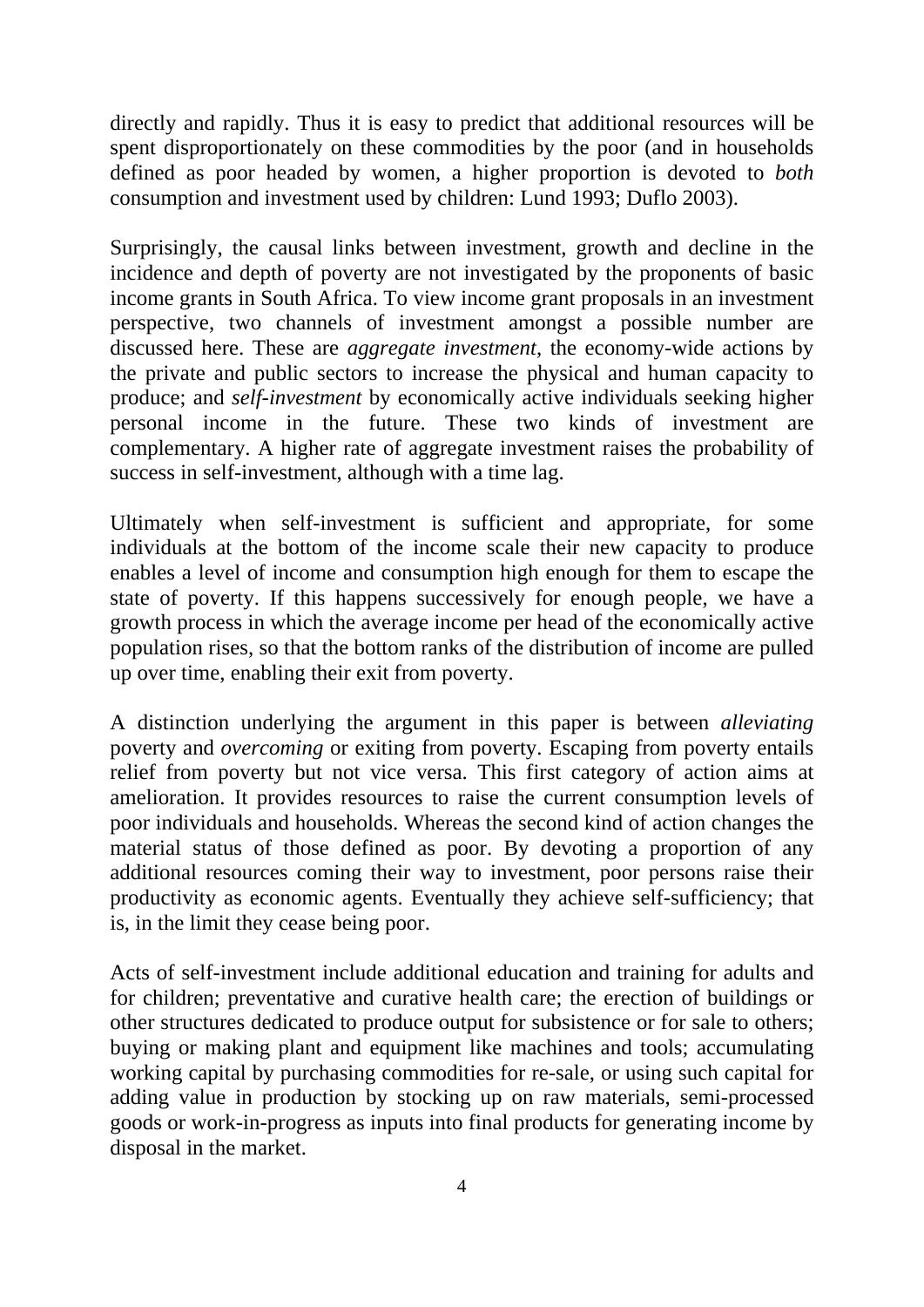For the present purpose, distinctions between *final* consumption items, like food, and *intermediate* items more durable, like houses, furniture and appliances that yield consumption services over time can be ignored. This intermediate category shares the time dimension with investment but not its most important characteristic, which is permanent change in the capacity to produce. The key point is thus that the resource use alternative to consumption, the investment of acquired resources, raises an individual's capacity for self-support, known as his or her *capability.* This concept, made prominent by Sen (1992, 1995) and others (Anderson 1999), is discussed further in the section on human rights.

Amongst economists this investment perspective is conventional.

'For the longer run [of an economy], if growth is what we want, the goal of public policy should be to create the institutions and incentives that will divert production from consumption to investment in the broadest sense: public and private investment, human and physical investment, basic and applied research. As for inequality…at a time when impersonal economic forces seem to be pushing by themselves in the direction of widening inequality, for public policy to be doing the same thing is not a technical mistake but a moral disaster.' (Solow 2003: 51)

'Wide access to a career and a livelihood in society's mainstream economy is again a subject of discussion…Great value is placed on the opportunity of working-age people [through self-investment] to obtain rewarding work in the formal economy and to earn enough in such jobs to be self-sufficient – twin conditions for what is often termed *economic inclusion*…Rewarding work here refers mainly to the job satisfaction provided by a job's challenges and the personal growth from the resulting interactions with others. Self-sufficiency here means that workers earn enough for a decent living by society's standards and possibly some involvement in community life – not just a wage sufficient for subsistence.' (Phelps 2000: 86, 104)

'There is broad consensus that expansion in the skills, knowledge, and capacities of individuals – increasing human capital – is a key element in developing countries' economic progress and in raising their living standards.' (Pritchett & Filmer 1999: 223)

Thus a key contention of the present paper is that investment is more important for overcoming poverty than consumption, and this is ignored in the BIG proposals. Although a truism, this distinction is of particular importance when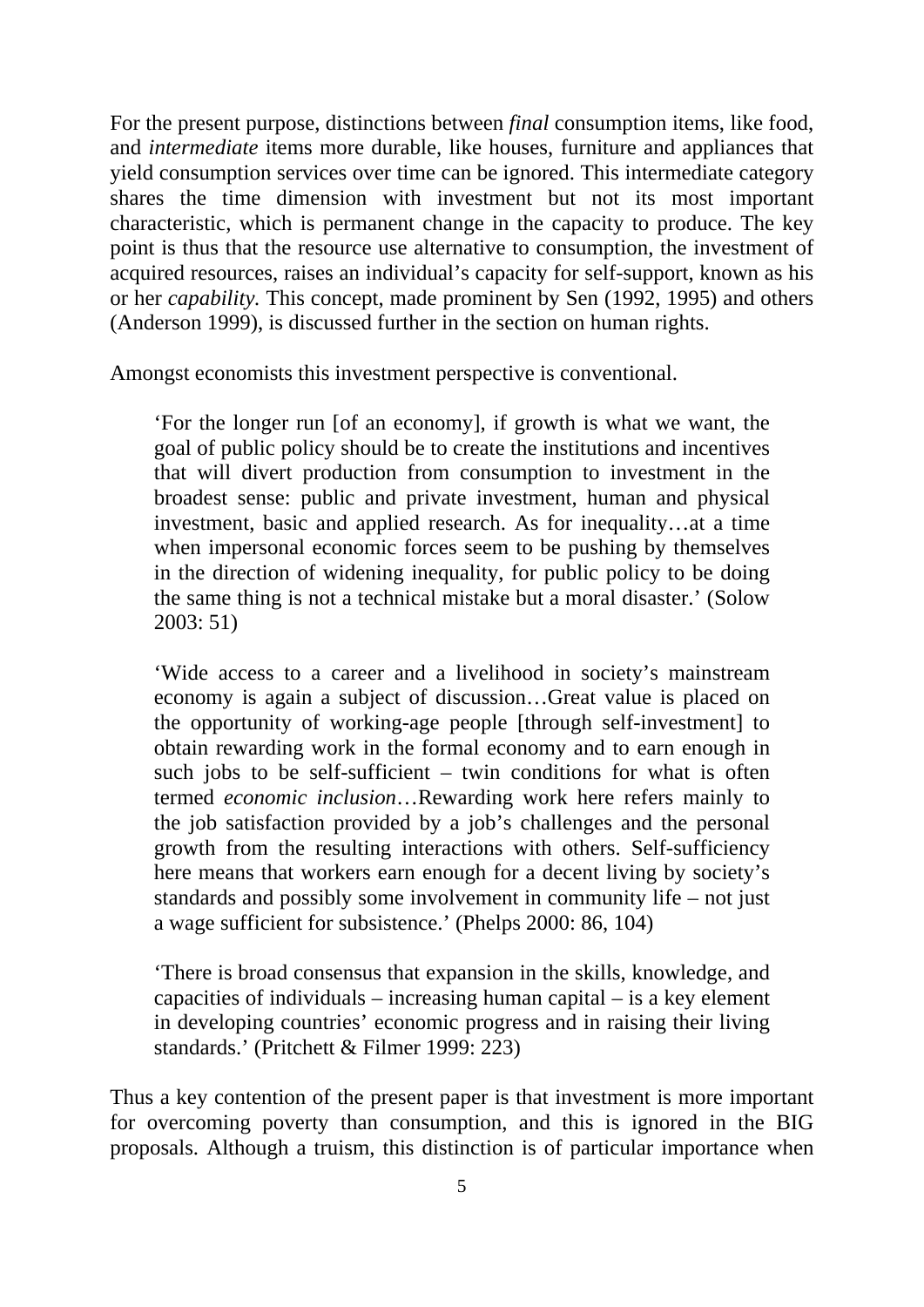these alternative uses are viewed in a lengthened time perspective. By "importance" in this context is meant efficacy in lifting the welfare levels of the poor individual and of society as a whole out of poverty through deliberate policy action.

Certain advocates of a universal grant policy in South Africa have training in economics and are certainly aware of this distinction. But their overwhelming emphasis on the desirable characteristics of a grant designed as unconditional, universally accessible and amenable to unconstrained choice in its use by the individual recipient perhaps obscures the crucial difference between investment uses and consumption uses of resources in the hands of the poor.

Understanding the key role of investment in growth and diminishment of poverty is helped by the standard framework for formalising ideas about the causes of economic growth. Starting with what are termed proximate *determinants* of growth, rising individual income measured by convention as GDP per person is deemed to be the result of one or all of the following four processes. All stem from *net* increases in the flow of investment.

- *I. Capital broadening* comprises the accumulation of new capital instruments for use in production by *new* members entering the labour force or self-employment, such as tools and equipment, new work stations, raw materials, work-in-progress stocks, and so on.
- *II. Capital-deepening* is *additional* physical capital like plant and machinery applied to an average unit of output by the average worker already active in the labour force.
- *III. Human capital accumulation* is education, skills training, on-thejob learning, lengthened work experience, higher nutrition levels, and effective health services for economically active individuals.
- *IV. Productivity growth* is the rise in output per unit of all the identified inputs in production, namely, physical capital, labour, natural resources, and energy. Higher productivity is transmitted usually by investment in new techniques of production. Often for calculation the inputs are weighted, eg. by their market prices, efficiency prices or imputed values, to obtain a single figure for the ratio between inputs and outputs by industry or type of commodity production (called *total factor productivity*).

In principle, self-investment by a poor individual can raise their own output in a number of ways. In practice, positive growth initiated by individuals takes place mainly by additional equipment entering production alongside newly active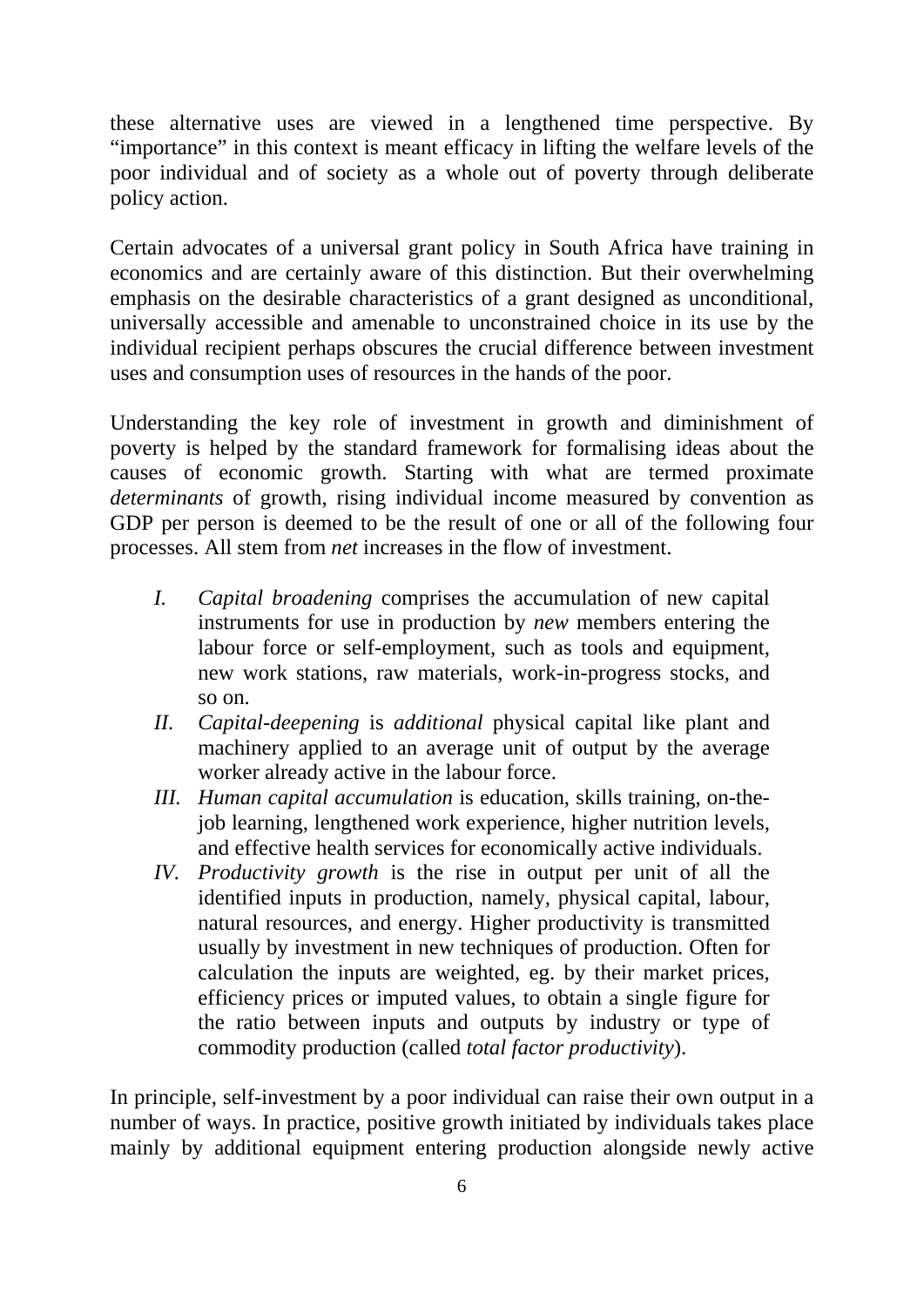labour, or by the accumulation of one or other form of additional human capital. Broadly these are more education, learning-by-doing, and skills training. But it is difficult and rare for one person acting alone to do so through the successful introduction of a new technique of production.

*Net* investment is the increment in the flow of invested resources over and above what is required for the replacement of capital items at the end of their economic lives. That end is reached when an asset has depreciated in value to zero. An act of net investment can result from a transfer of resources (as distinct from the creation of additional resources) where *use* of those resources changes from consumption to investment in the hands of the new owner. This is the perspective to be kept in mind when devising methods and strategies for the poor to escape rather than alleviate their poverty.

Thus, the thrust of this section of the paper is to argue that the policies most needed for diminishing poverty are that kind which encourage the investment use by poor individuals of resources transferred to them by the state or by private philanthropy. Such use will require a deliberate bias towards investment. Plausible ways are the transfer of resources as merit goods, like longer compulsory education higher in quality; or by constructing infrastructure for making new economic activity profitable; or by public works programmes with a central skills training component to make participant workers more attractive in the labour market; or by subsidising new jobs in selected industries. The expanded supply of merit goods as a strategy alternative to income grants is discussed in the next section.

The second kind of investment singled out here, poor people investing in themselves to enlarge the range of economic choices open to them, is more likely to occur in practice given a suitable decision environment, the right signals, and the perceptions of likely positive returns. For instance, the higher productivity and matching earnings that result from net increases in education and skills acquisition persist over working lifetimes for individuals irrespective of characteristics like gender. This is not invariably true but it is so for the vast majority of the economically active.

A rate of return to such an investment of resources can be estimated by comparing its cost against the resulting flow of benefits projected to take place over a longer period. The private individual is interested mainly in the *private* gains – higher income, job stability, enhanced social status – but it is widely accepted that such investment also generates *social* benefits in the form of spillovers that are unpriced. These include outcomes like productivity improvements in fellow workers, a rise in the feasibility of new technology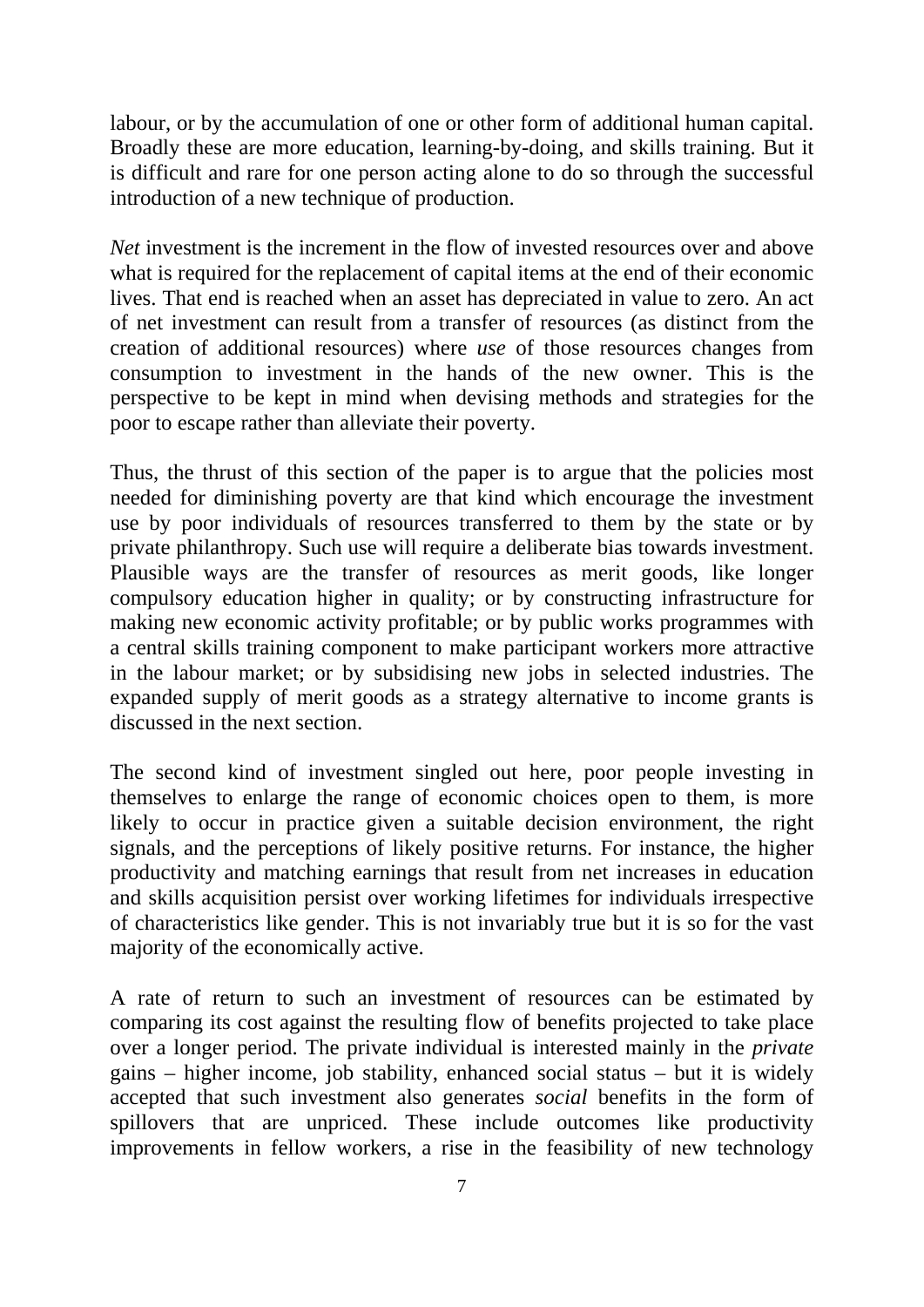becoming profitable, the improved health status of family members, a lowering of birth rates, and a range of other external effects on welfare that are positive.

Recent work on explanations of economic growth has examined the so-called *deeper* determinants. These have drawn research attention because of continuing anomalies in the empirical and historical record, which do not yield unambiguous lessons for policy actions aimed at accelerating growth. For example, in the early decades of the  $20<sup>th</sup>$  century, Argentina and Australia were economies generating the highest average per capita incomes for their populations. But subsequently they slipped down in the international rankings by income levels despite possessing favourable values of the proximate determinants of growth, ie. I to IV as described above. Similarly, there are national economies in the contemporary world that meet these proximate criteria for expansion, and yet exhibit an unimpressive growth record; instances are India, a range of Latin American economies and numerous oil producers like Venezuela and Nigeria.

The following three "deeper determinants" are subjects of an expanding analytical literature that aims to explain these anomalies. The role of institutions in encouraging or retarding economic growth in an economy is receiving particularly close attention, although generalisable conclusions are still elusive.

*'Geography* relates to the advantages and disadvantages posed by a country's physical location (latitude, proximity to navigable waters, climate, and so on). *Integration* relates to market size, and the benefits (as well as costs) of participation in international trade in goods, services, capital, and possibly labor. *Institutions* refer to the quality of formal and informal socio-political arrangements – ranging from the legal system to broader political institutions – that play an important role in promoting or hindering economic performance.' (Rodrik 2003: 4-5, emphasis added)

We have argued that the distinction between investment and consumption when applied to poverty reduction is essential for clarity of thinking about strategies. Transferring resources with the aim of more self-sustaining outcomes for poor individuals can be carried out in more than one way. So to devise appropriate policies we need to understand how and under what circumstances such efforts can be successful, leading to questions like the following.

 $\Rightarrow$  How effective are *particular* kinds of investment uses of redistributed resources relative to each other (in education, training, working capital, construction of fixed productive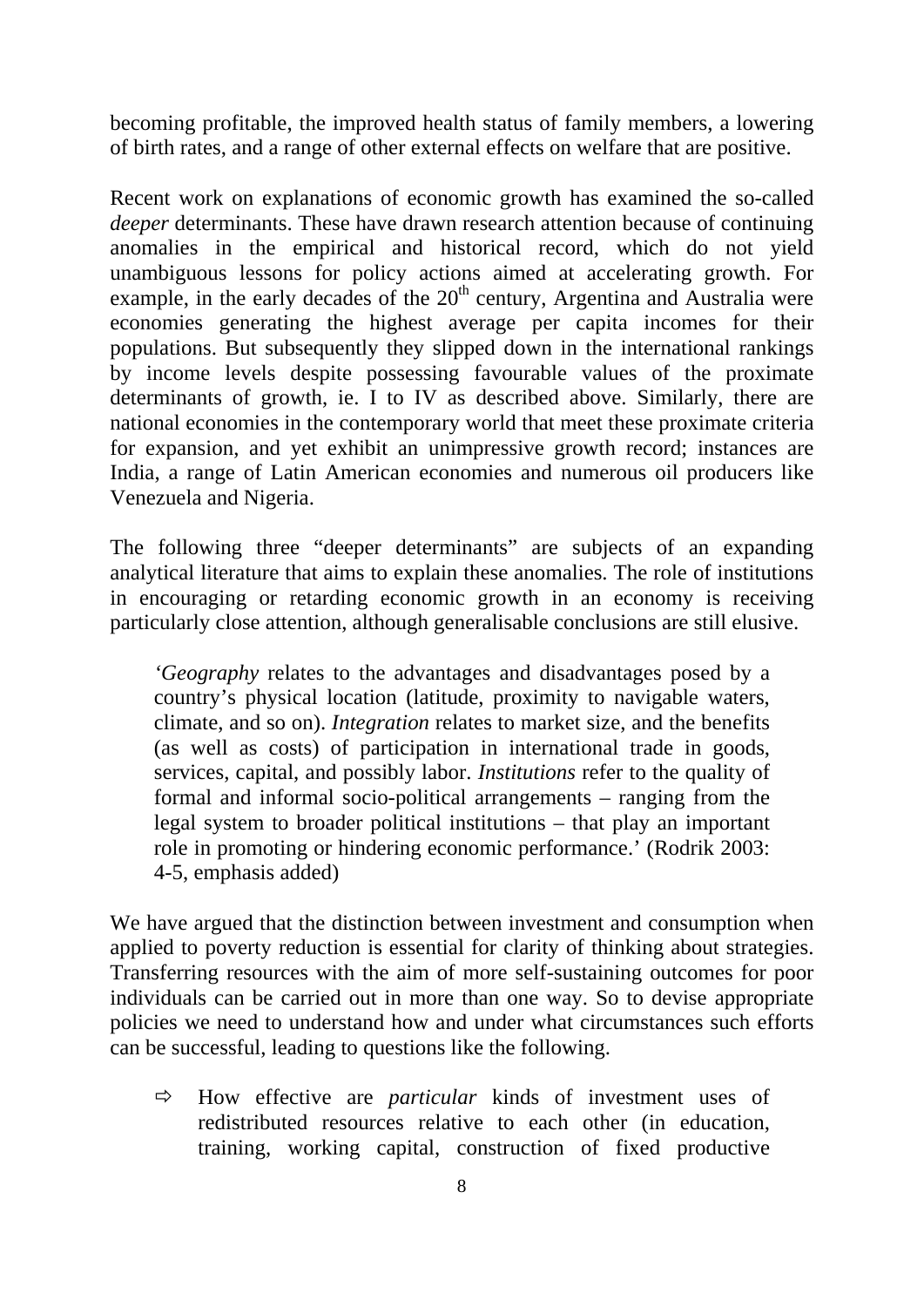capacity) in enabling the individual to escape poverty? Can that rate of escape be accelerated by the right state actions?

- $\Rightarrow$  Appropriate redistribution has been shown to contribute to "permanent effects on aggregate output and growth?" (Aghion *et al,* 1999: 1627). But again we need to ask what institutions and policies for redistributive transfers are most efficient in stimulating the growth process?
- $\Rightarrow$  The state's traditional role in fostering growth has been the provision of public goods (like administration and law and order services), of infrastructure (like communications), as well as expanded human capital capacity (like education and training). This puts in place the preconditions for future growth, as well as a stimulus to current growth under certain macroeconomic conditions.
- $\Rightarrow$  Historically the *direct* redistribution of resource endowments aimed at enabling individuals to escape poverty included methods like land reform, compulsory education, the founding of state-owned enterprises (SOEs) with preferential labour hiring, the nationalisation of strategic sectors, and the financing of public works for temporary job creation intended to result in permanent employment for a sizeable proportion of those hired.

These issues extend beyond the confines of this paper. For the present only the distinction between the consumption and investment uses of resources when made available to the poor is emphasised. But this distinction is a highly strategic one, particularly so given the dismal performance of the South African economy in generating investment in recent decades. Figure 1 shows this clearly. The first panel shows the declining ratio of *gross* investment to GDP since 1980; and the second panel, the same decline over the same period in the three components of *per capita* investment. These ratios reflect movements over time in both numerators and denominators.

Note that this aggregate data does not show directly what this paper terms *selfinvestment*. But in the real economy a causal link between the two kinds of investment (aggregate and personal) exists, insofar as relatively low aggregate investment creates a decision climate that is not conducive to profitable selfinvestment by individuals. It is also noteworthy that *public* investment, the component that has declined in South Africa the most relative to population, has gone down similarly in certain other developing economies, for instance in Latin America over 20 and more years (Hemming & Ter-Minassian 2004). But we are not able to identify common causes affecting a set of middle-income economies including South Africa.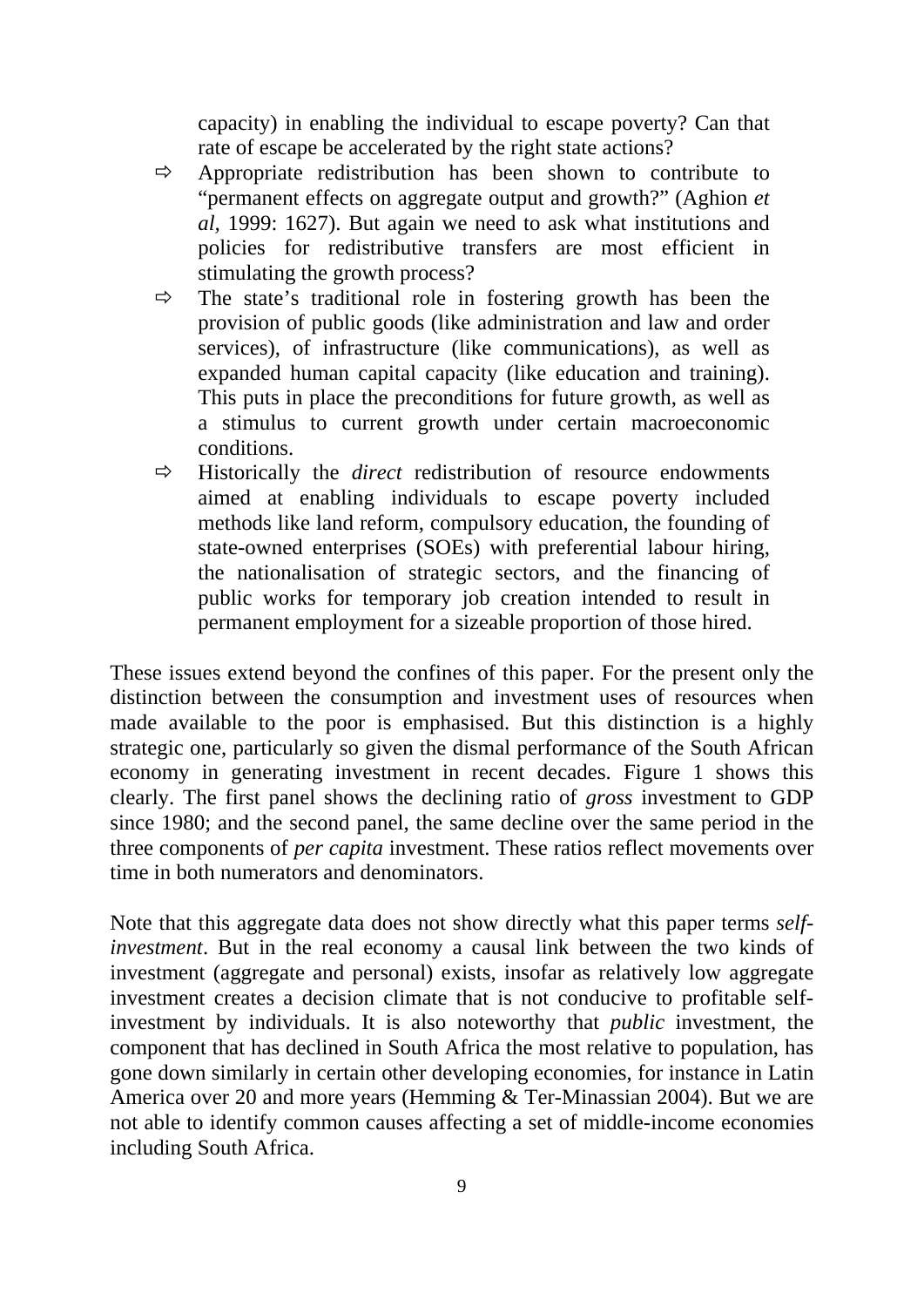In practice, with the hypothetical institution of an income grant, some fraction of the new income will be devoted to self-investment by a fraction of recipients. That happens with existing transfer payments in South Africa (Lund 1993; Case & Deaton 1998; Duflo 2003). But the relevant case to be argued is whether that invested proportion of grant income would be the highest possible for the poor individual and for society under all circumstances open to policy influence? Put another way, can poor people be induced to invest *more* of their incremental income in pursuit of their long-run desire to escape from poverty? Can methods of redistribution alternative to a universal grant raise that proportion? These questions are not satisfactorily examined by the advocates of basic income grants.



*Figure 1* 

*Source*: SA Reserve Bank, calculated by E. Blecher.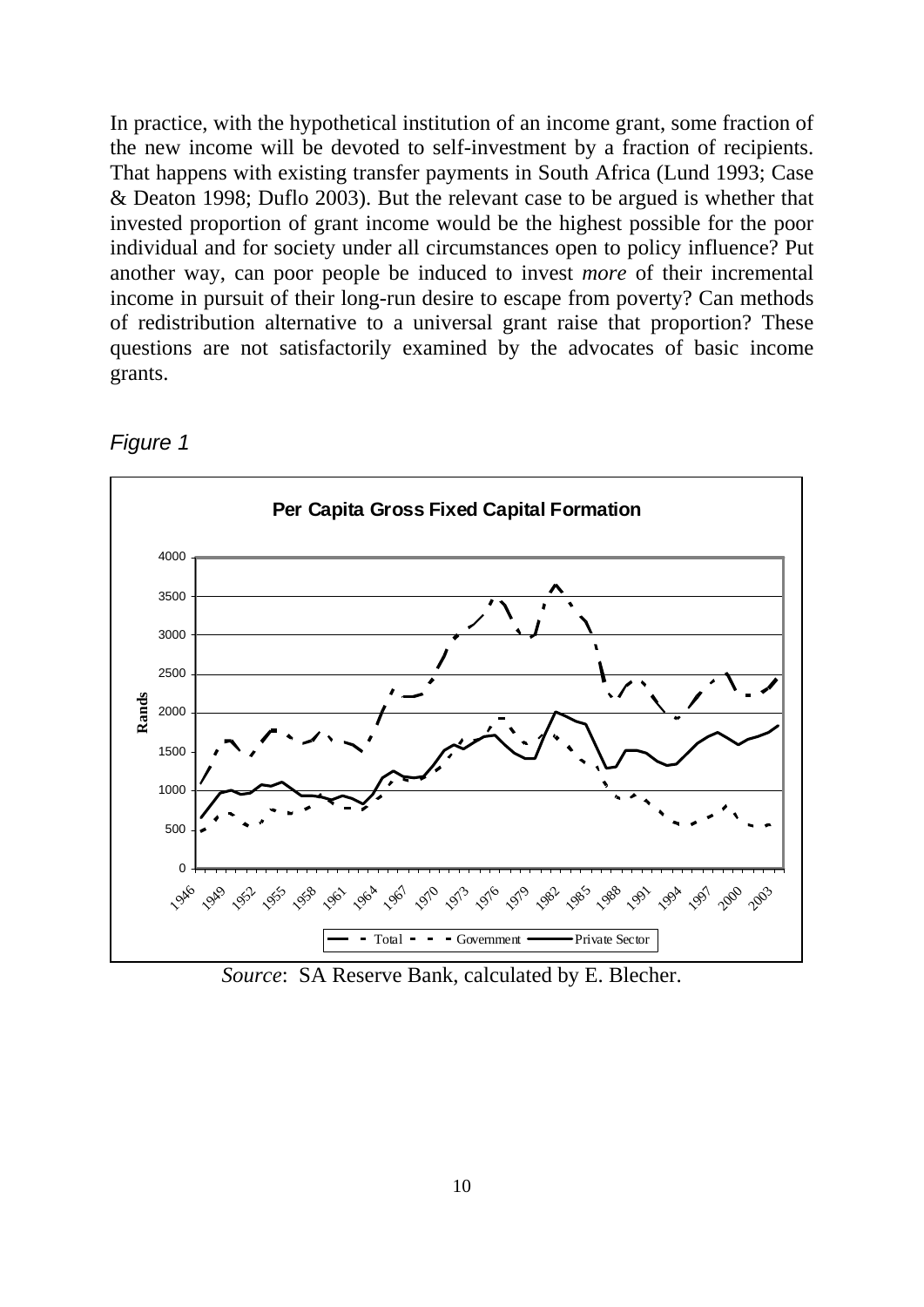

*Source*: SA Reserve Bank, calculated by E. Blecher.

In summary, by design a basic income grant is not a component of an economic growth strategy. It is thus not likely to be an effective tool for poverty elimination. It is in conception a means of poverty relief, ignoring for the moment its other deficiencies raised in the remainder of this paper. That is its key limitation from an investment perspective on poverty.

#### **[3] Building a welfare state through merit goods rather than universal grants.**

Is there a persuasive argument for ranking cash transfers in the national budget above the free provision of merit goods like good quality education, health care and housing provision in allocations for the poor? Proponents of a basic income grant either do not pose this question explicitly, or they take this ranked preference for cash to be so clear-cut and unproblematic that no reasoned persuasion is called for. That is far from being the case.

South Africa does not possess a welfare state. We have individual features of such a system that qualify for the title. Citizens receive a limited number of merit goods, like compulsory schooling up to Grade 9, old age pensions, child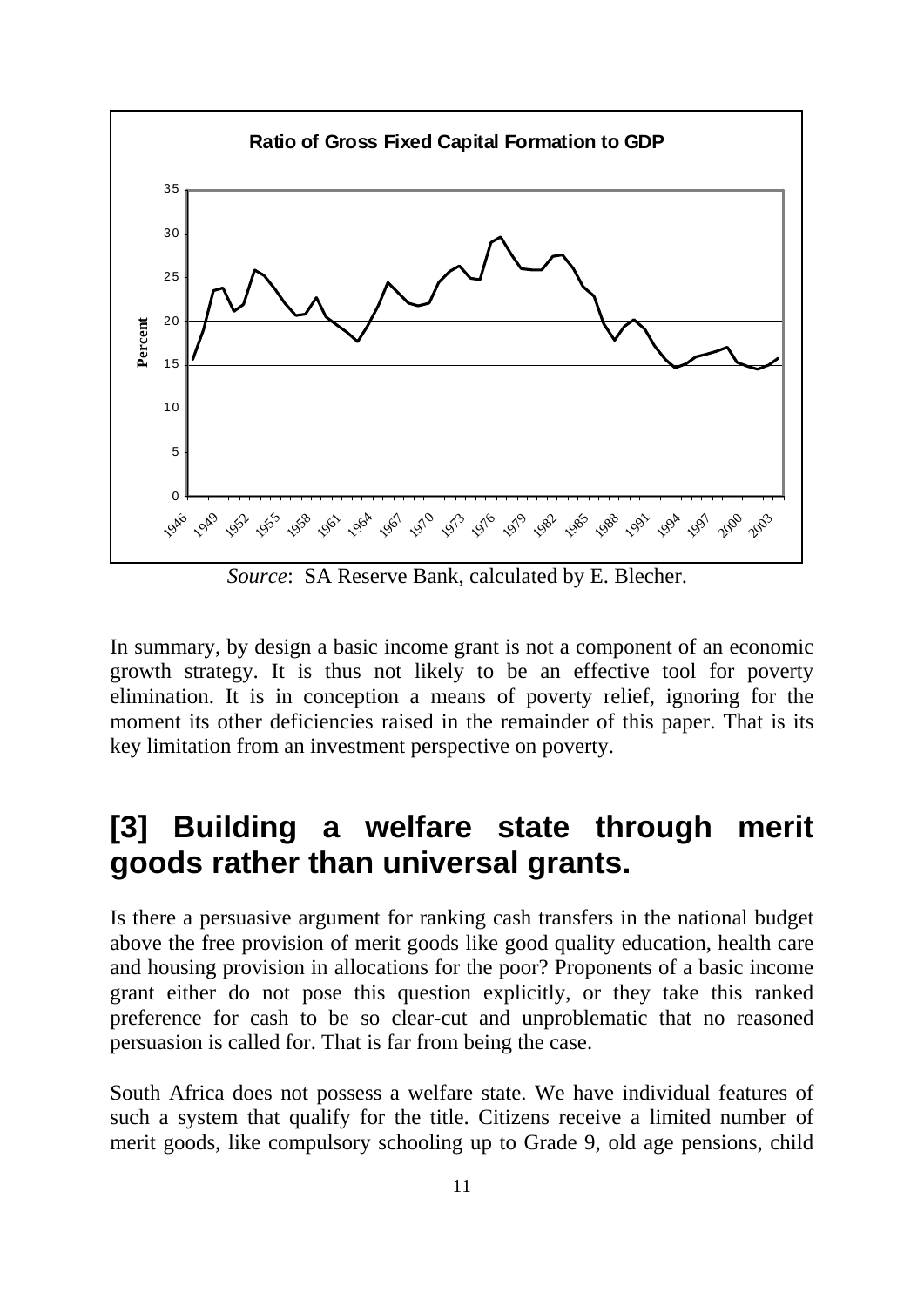support grants up to age 12, disability grants, free medical care for children under age 6, and the like. The jewel in the welfare crown remains the state pension, instituted ironically enough under the old regime and therefore subject to means testing and differentiation by race up until the 1990s. Means testing still remains, but the pension's international uniqueness in a country where average income per capita is only middling has been widely noted (Lund 1993; Case & Deaton 1998; Seekings 2002).

A range of merit goods is one defining feature of a welfare state. In discussing the pros and cons of an income grant as well as the policy alternatives to it, the supply of such goods is the most important feature of any such state we shall argue. But assistance to the poor is not that system's only characteristic institution and programme. "The Welfare State is designed to provide a sense of security to all, not just to focus on those below the poverty line" (Atkinson 1995A: 1).

Also, constructors of welfare states do not necessarily share a common philosophical rationale. For instance, "luck egalitarians…take the fundamental injustice [in society] to be the natural inequality in the distribution of luck [and] view the welfare state as a giant insurance company that insures its citizens against all forms of bad brute luck" (Anderson 1999: 289, 292). This characterisation is true but it leaves too little scope for deliberate redistribution, the underlying drive behind developments in the second half of the  $20<sup>th</sup>$  century.

In welfare states now considered mature, the institutional innovations that emerged after the 1930s depression and WW II were wide-ranging. They included social security in the form of a variety of grants in cash or kind, all conditional not universal; unemployment compensation; nationalisation or public ownership of activities identified as strategic for social welfare, like communications and electricity; deposit insurance against bank failure; expanded public sector infrastructure; and legislation providing trade unions with specified legal immunities for their actions, like strikes that can cause private losses to management, shareholders and other workers that would otherwise be legally actionable.

An account of the welfare state's history is not called for, although it is now prominently in the news with the Bush administration's stated intention to alter drastically US welfare institutions like Social Security. But certain features of its origins must be noted in order to provide a context for the present discussion of merit goods.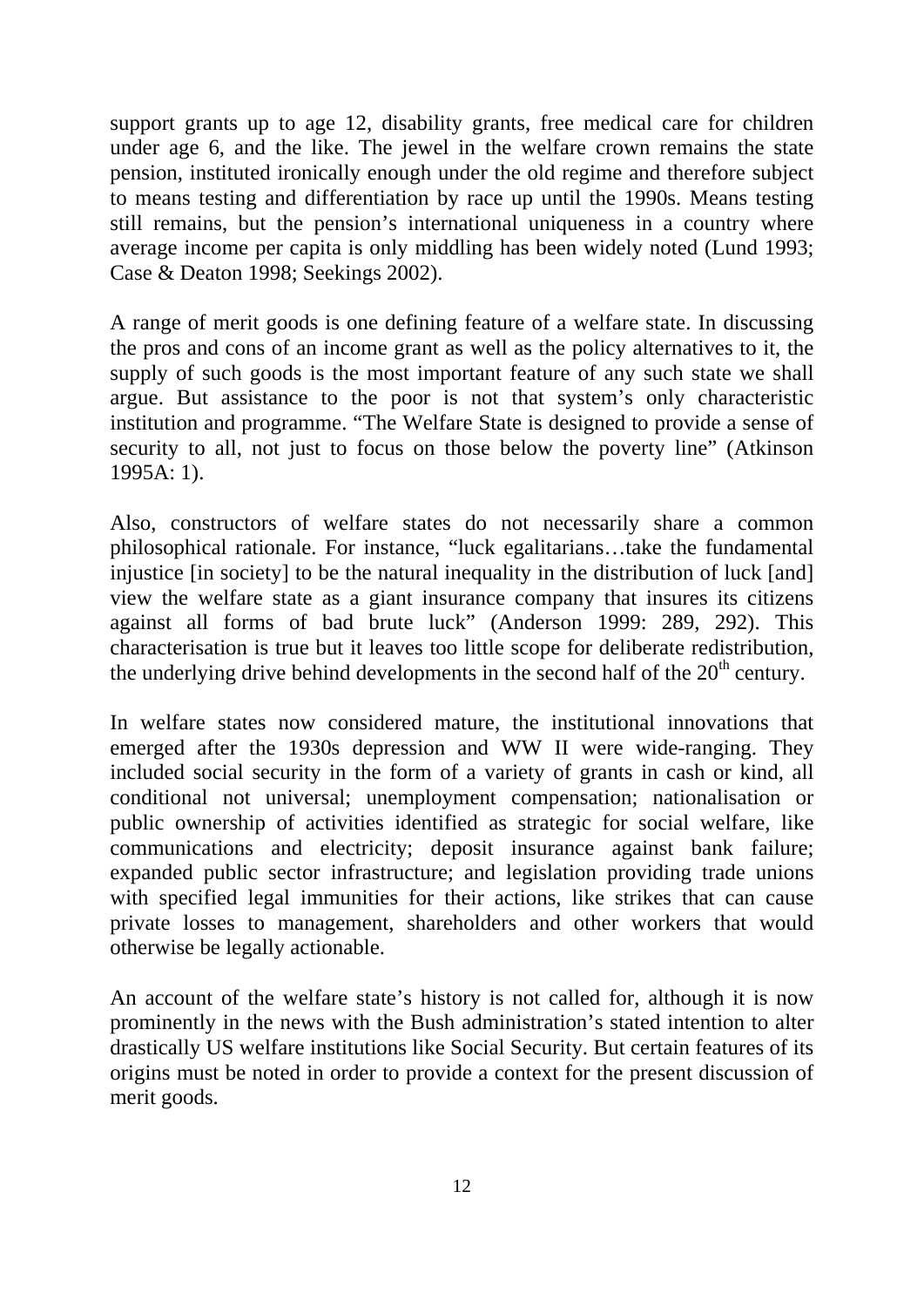- First, in the past the political motivation for safety nets and poverty alleviation was not uniformly the result of democratic institutions, nor was it a simple liberal impulse. For instance, Bismarck is credited with the first German move towards social security provision in the 1870s as a tactic to head off more radical demands by organised labour and other non-property owning classes.
- Second, in European countries like the UK the commencing assumption underlying welfare policies early in the  $20<sup>th</sup>$  century was that much poverty was accidental for the individual or family. It was caused by unexpected contingencies which by and large could be insured against.
- Third, later in the depression-prone years of the twenties and thirties the realization grew that poverty "could be the result not only of social accident, but also of more fundamental social and economic factors" (Helm 1989: 29). This called for permanent not contingency provision for alleviating social distress in the state's budget allocation.
- Fourth, because certain individuals provided for themselves less than was prudent for countering negative outcomes over their lifetimes, the rationale of "preference failure" to compensate for the consequences of such flawed choices was accepted early on by architects of the welfare state like Beveridge and his early  $20<sup>th</sup>$ century contemporaries. Paternalism by the state became an entrenched principle, and only much later was it contested by libertarians on philosophical grounds and by other critics on the premise that state decisions instead of individual choices caused extra waste and inefficiency. We say more about this in section [5] on the normative dimensions of income grants.

The range of merit goods supplied by the South African state, their magnitude per recipient, and their coverage or availability to individuals and families are considerably lower than what is provided to the population in major industrial countries, with their average per capita income levels six to ten times higher (World Bank 2004). This has to be a qualitative judgement because directly comparable data on merit good coverage and expenditure is not readily available. There are, for example, definitional uncertainties as well as variation in conditionality, that is, the application of eligibility criteria concerning which merit goods are accessible to which individuals and groups. This makes quantitative comparison risky. But for the present purpose this judgement is unlikely to be questioned seriously.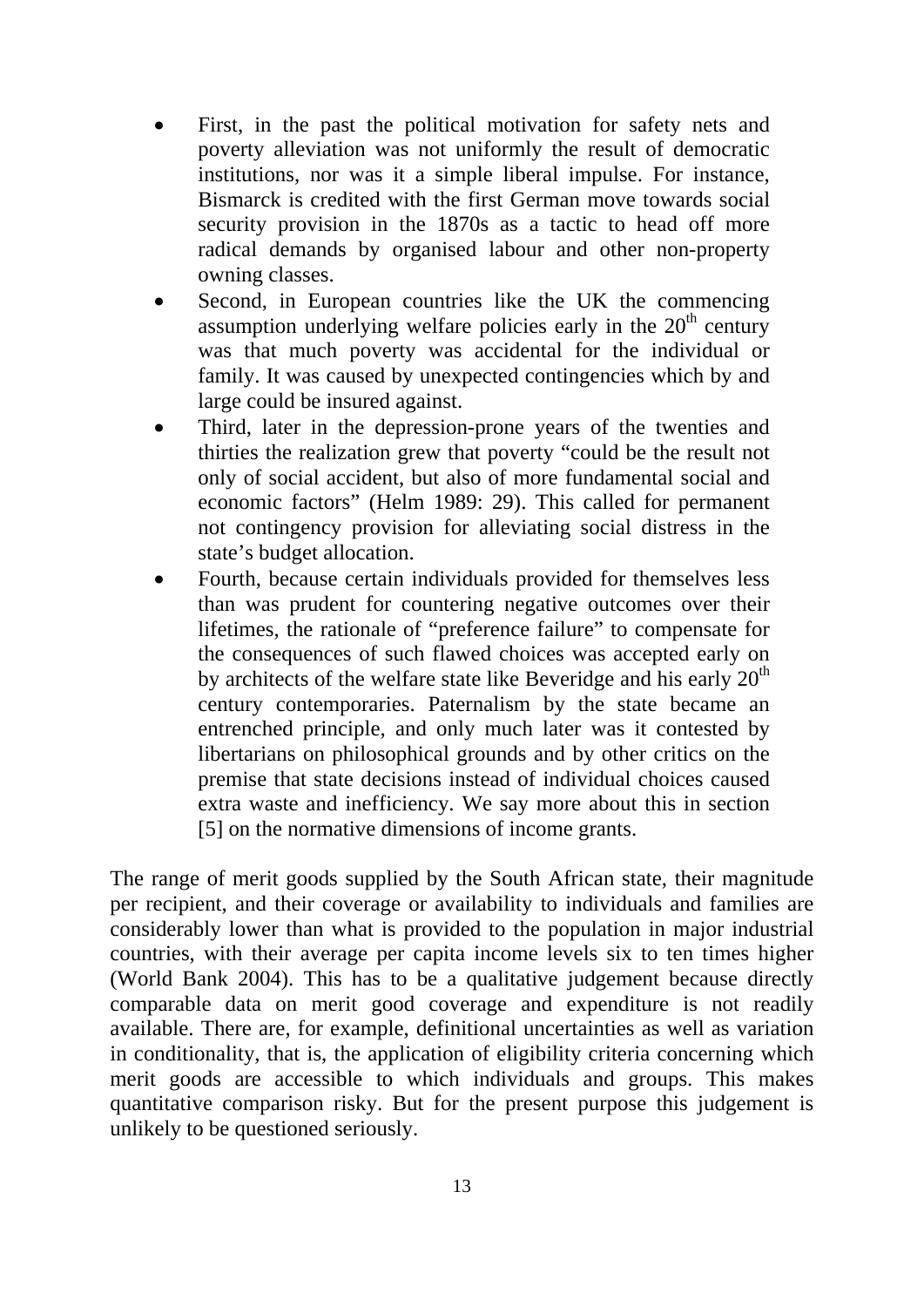If, as seems to be the case, in mature welfare states a universal cash grant is accorded *lower* status as a budget claim than more spending on the merit goods identified as inadequate or missing in those states, then the arguments justifying that policy ranking must hold even more strongly where the supply of merit goods is thinner. There are no serious suggestions in policy-making environments that outright grants be instituted above merit goods in these industrial countries. So one infers the same is true of South Africa at present, an inference reinforced by public statements from the Minister of Finance. This proposition – the ranking of merit goods over outright grants - is the main thrust of the present section of the paper. It can be illustrated by reference to the Swedish example, arguably the most thorough-going welfare state in existence.

What is a merit good? Definitions differ in the detail to an extent, but the core idea is clear enough.

- $\Rightarrow$  Merit goods are those to which citizens [in a welfare state] are widely believed to have some right, irrespective of their financial situation, or those to which it is thought that access should be more equal than is appropriate for goods in general. (Holtham  $\&$ Kay 1994: 5)
- $\Rightarrow$  We label a good or service a "merit good" when (1) we decide that everyone who is in a position to utilize it should have access to it and (2) when, in the absence of government provision, there are people who would not or could not acquire it on their own. (Bergmann 2004: 109)

In no welfare state are all merit goods that can be realistically conceived freely available from the state. The obvious reasons for the shortfalls are their cost, uneven concentrations of political power influencing allocation decisions, challenging delivery institutions, and the difficult to measure and prescribe but vital dimension of quality in merit goods. The following list of unfulfilled merit goods in the Swedish case provides a guide to the items still missing in current South African efforts to build a welfare state (Bergmann 2004: 109-112).

 $\Rightarrow$  *Schooling*. All political groupings, conservatives as well as social democrats and liberals, recognise this as the most important merit good. "The best estimates for developing countries…find that each additional year of schooling is associated with a 6-10 percent increase in earnings. This evidence appears robust across both methods and locations…[suggesting] that investment in education can be used to attack poverty both by encouraging economic growth and as a method of redistribution to the poor" (Besley & Burgess 2003: 14).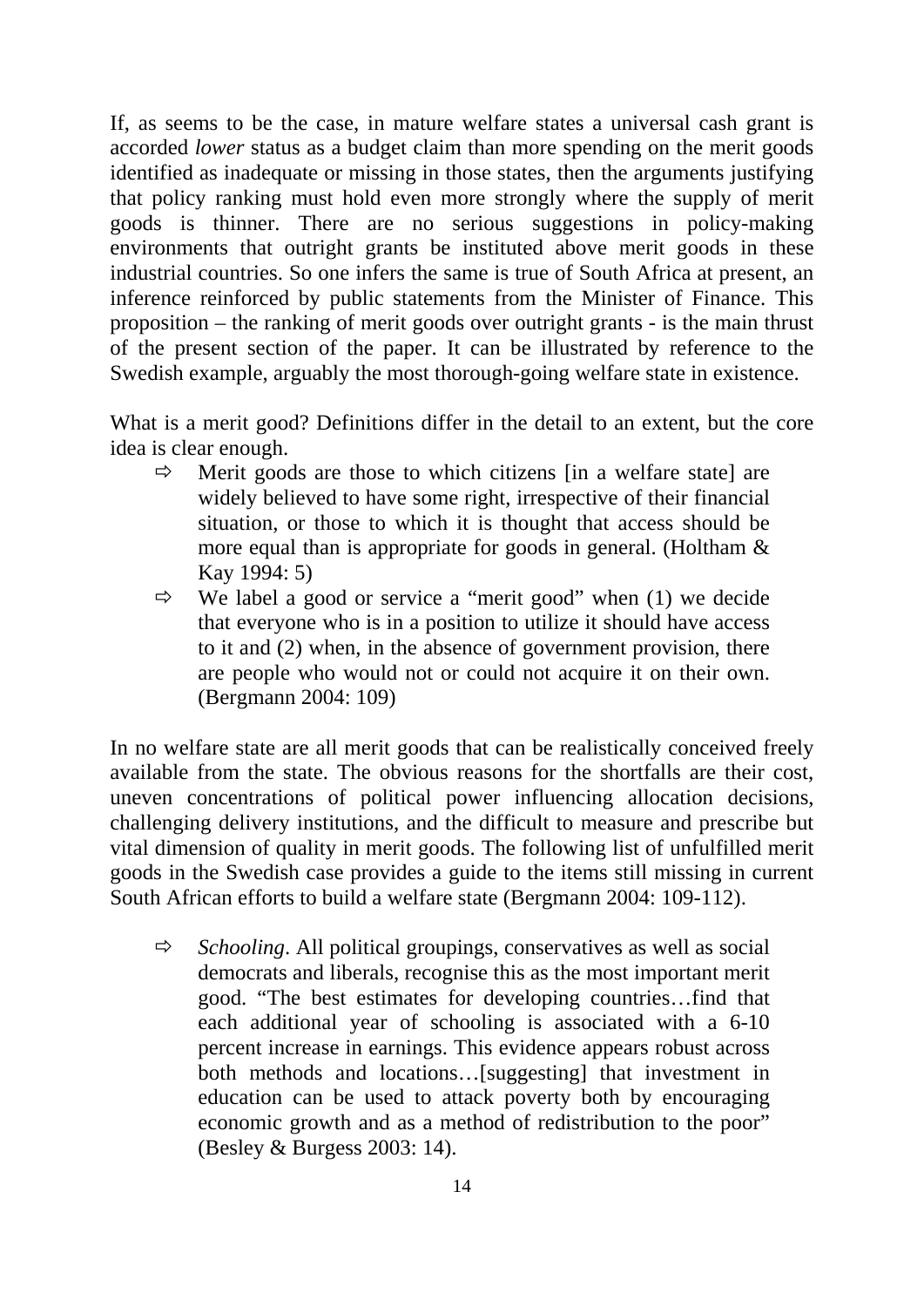A major problem in all national systems of education is quality differences in what is on offer in primary and secondary schools. "Low-quality schooling and high-quality schooling are really two different services [and] in the United States…quality-enhancing reforms might well require a doubling of current education budgets" (Bergmann 2004: 110). At the tertiary education level a case can be mounted also for subsidizing the private costs of certain groups. But this is a weaker claim on equity grounds because university and other graduates eventually end up in the top echelons of the national income profile. Certain South African student groups are loathe to acknowledge the low priority of a demand on the public purse for free tertiary education, probably because of apartheid era politicisation of access to higher education.

- $\Rightarrow$  *Health care*. Most welfare states provide some items of health care on unconditional or universal terms. But again there are quality problems, permanent rationing, and a temptation to let the value of budgetary allocations erode, as in South Africa's teaching hospitals and the UK's National Health Service in recent decades.
- $\Rightarrow$  *Childcare*. In all welfare states this service, encompassing preschooling, after-school care and recreation programmes, is particularly vital for single-parent households. But it tends to be low-quality, often from private and profit-seeking suppliers, and yet a relatively expensive item in the family budgets of the poor.
- Ö *Mental health care*. In certain welfare states, homelessness and therefore poverty is associated with mental illness. Under the same heading are the disabilities caused by addictive behaviour from the abuse of alcohol, drugs and gambling facilities. A compelling case can be mounted for state-provided therapeutic services and dedicated institutions superior in quality to those in existence.
- $\Rightarrow$  *Decent housing*. Partial state funded programmes exist in certain developed countries. In the US for instance, the principle is that eligible poor families should not have to spend more than 30 percent of their income for housing, the balance being paid for by vouchers. "But the program is not an entitlement so limited appropriations [of funding] allow only a small percentage of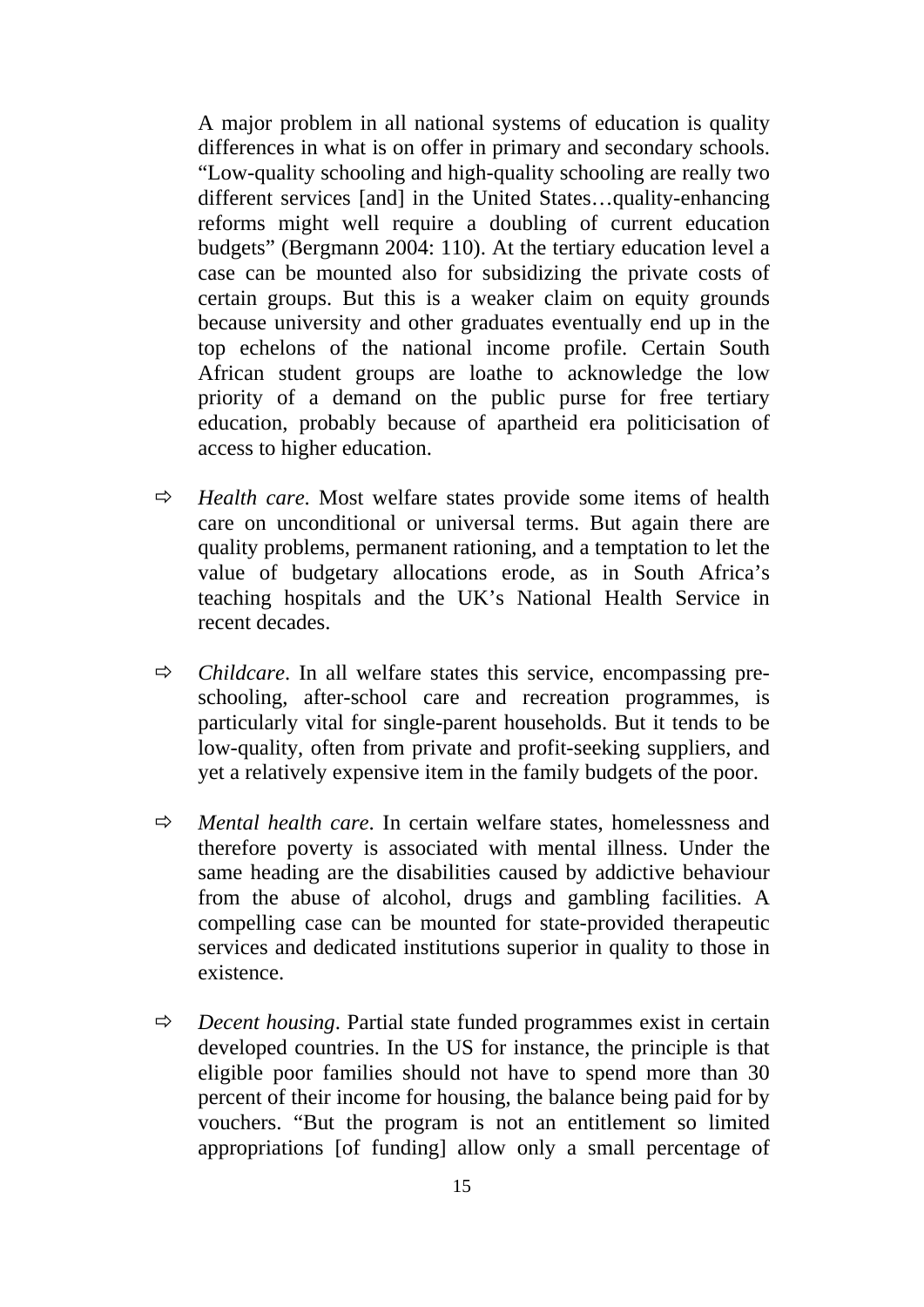families eligible for this kind of aid to receive subsidies" (Bergmann: 111). Currently the Bush administration is attempting to place a financing cap on this programme labelled Section 8 (*New York Times*, 10/5/04).

- $\Rightarrow$  *Public sector transportation*. Like housing and tertiary education subsidies, merit good status for transport is much more contentious than for other listed items. Nation-specific factors – history and culture – play powerful roles in the legitimacy of subsidies versus privatisation. For example, the first Thatcher-led government in the UK was determined to abolish state inputs into the railways, and this policy stance has endured under recent Labour administrations. By contrast, the French national rail network remains highly subsidized, and its performance is a source of national pride. The rationale for subsidizing certain forms of transportation rests on grounds of positive spillover effects (or positive externalities), in addition to its merit good status. "Greater provision [of public transport subsidies] would slow global warming, reduce sprawl, preserve green spaces, save energy, and revitalize city centers" (Ibid: 112).
- $\Rightarrow$  *Social work services*. The arguments for either public subsidy or direct provision of this merit good are strongest in urbanised and socially differentiated communities. Child protection services, youth and released prisoner programmes, family counselling on conflicts and financial problems, along with the wide range of rehabilitation efforts in existing welfare states are the major components here.

This is an ambitious listing, so the categorizing of certain of these items as having merit status is bound to be contentious. But that problem is secondary here. For the purpose of this section of the paper – to illustrate alternative policy action to a basic grant - it is sufficient to concentrate attention on merit goods like schooling, health, and perhaps child-care and mental health services for which there is wide support. In most countries as already remarked, such support transcends differing value judgements and political orientations. Yet enough has been said to pose the following analytical choice clearly for the protagonist of basic income grants.

• *Either a convincing argument has to be mounted that both cash grants and additional merit goods have to come out of the state budget for policies on poverty to be effective.*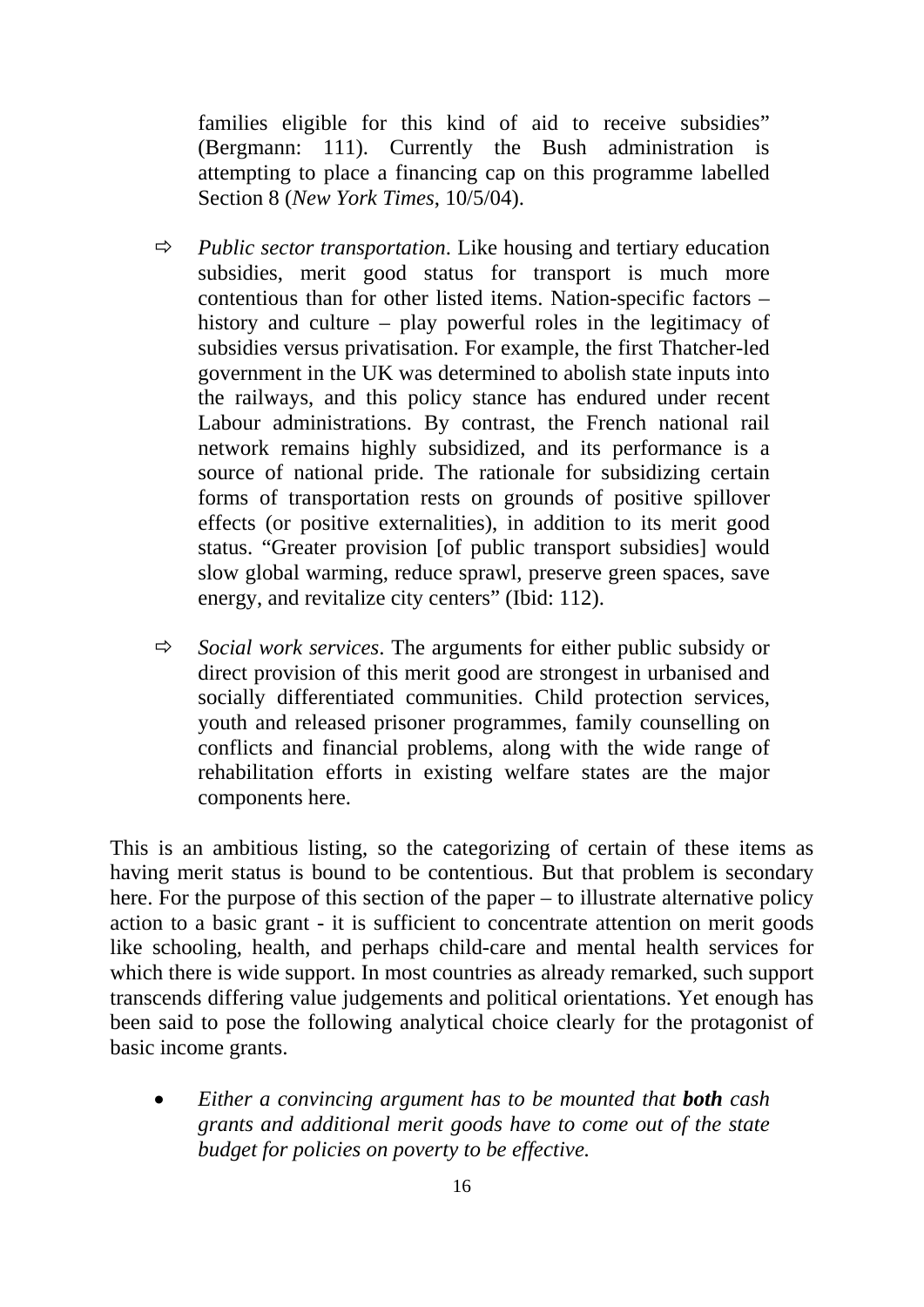• *Or alternatively, a convincing case must be constructed for ranking grants in social welfare terms higher than the merit goods still needed by the poor, and therefore that allocations must be shifted within the budget to achieve this.* 

There is ambiguous evidence from published sources that South African proponents of a regular income grant have advocated these policies or even posed these questions explicitly. In public statements the underlying presumption seems to be that a universal grant, if instituted, will be an "add-on" to existing social welfare policies, like the state pension and the range of conditional grants that have evolved in recent decades. But the further question, whether instituting such grants is advocated alongside an *expansion* of merit good provision, is also not posed clearly. From a resource point of view this would be even more radically ambitious. Financing the grants, their affordability in a wide sense, and the implications of additional taxation are the subjects of later sections of this paper.

#### **[4] Economic and social rights and a basic income grant.**

Investment has *instrumental* value because it is an essential means for the individual's escape from poverty, an ultimate goal for every poor person. But once we adopt a human rights perspective, any realization of a right by an individual through whatever means has an additional dimension of importance. It achieves one or more components of what is *intrinsic* to being human. Selfinvestment therefore has this additional dimension of value for every human being who is poor.

We need to take this concept of intrinsic value further back, to the set of moral ideals that provide the philosophical basis for the notion of a human right. Applied to the present question about the merits of a guaranteed income grant to benefit the poor, it is very clear that the moral goals that underlie human rights are quite incompatible with a state of poverty. These goals range over individual autonomy, self-sufficiency, dignity, self-realization, and freely chosen participation in a community of equals, or formulated as "free and equal citizenship" (Pateman 2004: 24). Extended characterisations of the ethical basis of rights are possible and available in the large rights literature. But this description illustrates the point well enough.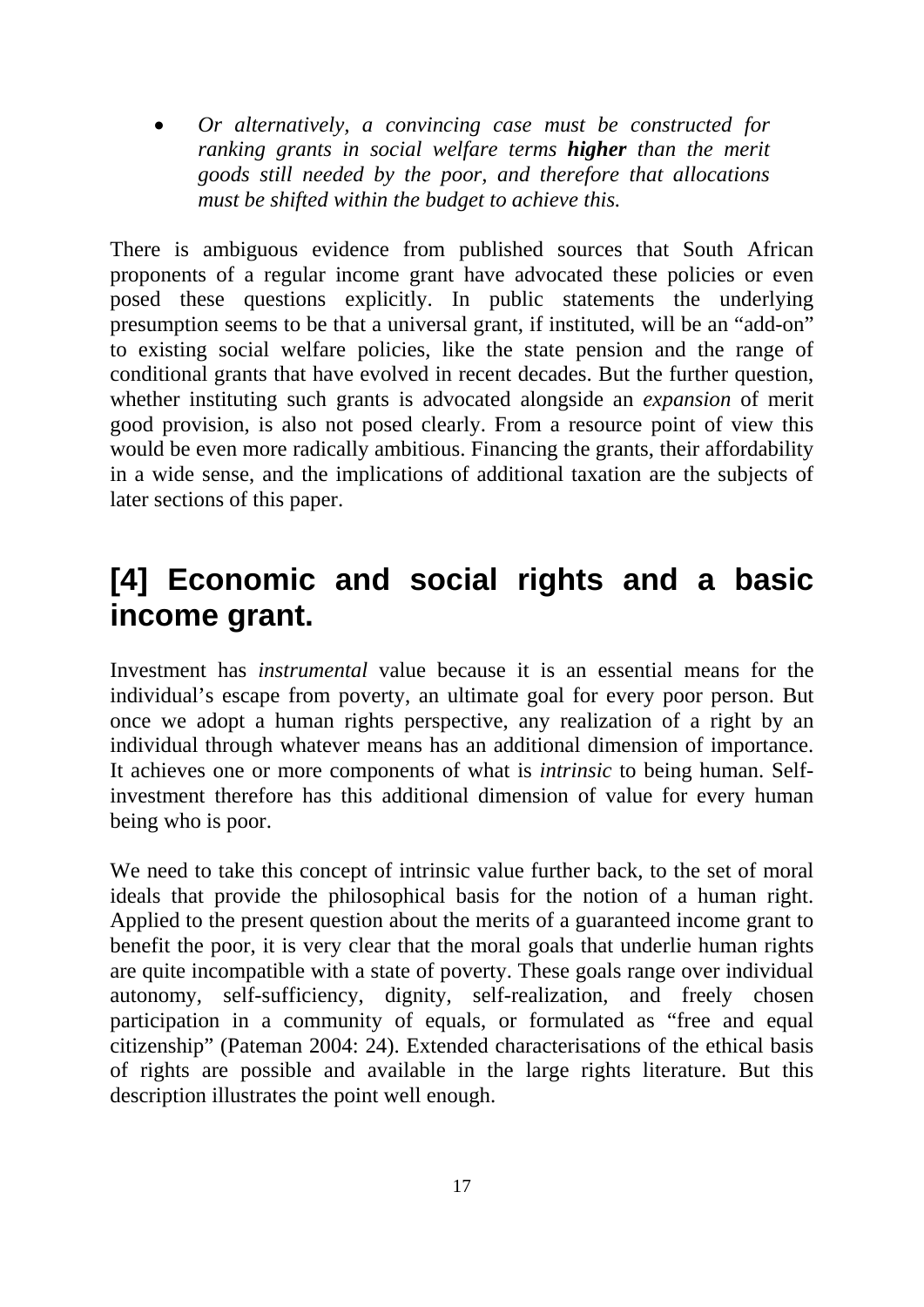Poor children inherit their poverty status and their unequal opportunities from their poor parents. Such perpetuation of states of inequality and poverty is *not* compatible with human rights, particularly not social and economic rights (these perpetuation mechanisms can also, and often do, hinder the attainment of first generation rights that are political and civil in nature). It follows that on its own, a redistribution of current income flows within society towards the poor by itself provides no assurance of countering the transmission of personal deprivation between generations. Such payments are ameliorative but not necessarily curative, we have argued already.

So applied to the present discussion, the simple transfer of income alone, even when regular and persistent like a cash grant, is not likely to advance the goal of human rights fulfilment adequately. Rather, meeting such rights requires "expanding the opportunity sets of the poor", and this is effectively possible only with the investment use of the resources put into the hands of the individuals and households designated as poor (Bourguignon, Ferreira & Menendez 2003: 2).

This is an untested judgement. To test it will require accurate micro-level data on the spending habits of poor individuals and households. Then some extrapolation of the marginal spending decisions on a BIG, as a hypothetical increment of income in the hands of the designated poor, may be possible. But that is a future research task.

Interestingly, prominent international institutions in the development field now manifest a wider interpretation of their goals even when such goals are not tied explicitly to the fulfilment of human rights.

'In the past two decades we [the World Bank] have begun to look beyond incomes to health and education. Indeed, we now look beyond the basic elements of human well-being and see freedom as part of development. We see the state not as a substitute for the market, but as a critical complement…government action is crucial in enabling people to participate in the growth process and to take advantage of economic opportunities' (Stern 2003: xiii).

A second reason why cash transfers will not by themselves meet the economic and social rights clauses in our constitution, is because the size of the grant proposed is too low by itself to provide autonomy and self-sufficiency to the impoverished individual in a middle income country like South Africa. In richer welfare states this outcome may not be the case if the political process yields citizen support for grants high enough to meet the minimum amount of personal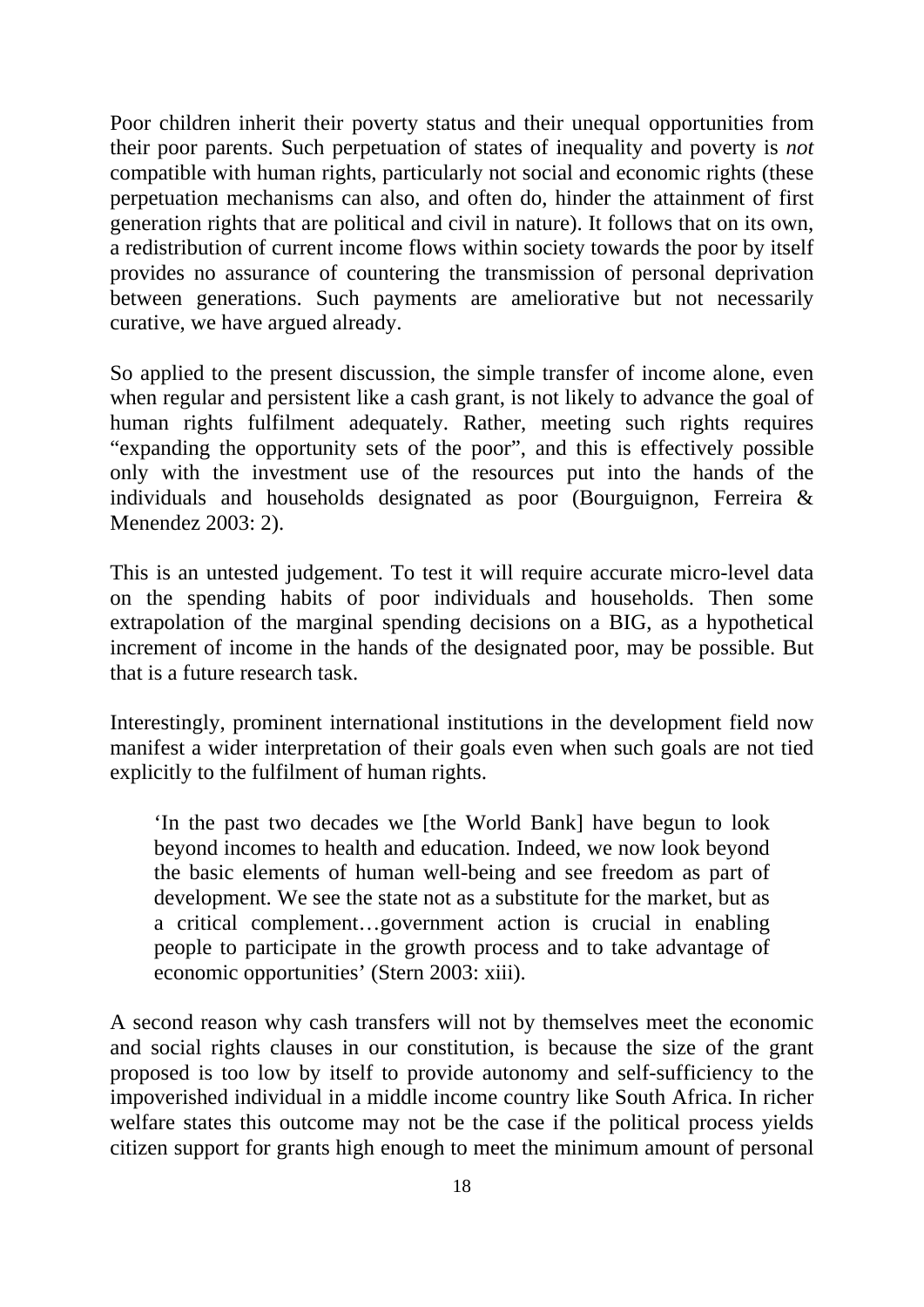resources required for the individual to live on it (Pateman 2004). What that level is tends to remain an unsettled matter.

Further, universal monetary payments of this kind and size do not exist anywhere at the present time, an independent reason for caution discussed later in this paper (Goodin & Rein 2003: 777). In the South African case specifically, the high proportion of the population who are poor can make the level of income provision per head required for meeting all constitutional rights *fully* a target impossible in opportunity cost terms. Such a high required level could generate distributive conflicts and negative growth projections that endanger the stability of the economy as well as the political process. Like other crucial questions at this stage of the research work, this is a matter of judgement not one drawn from relevant evidence.

The literature here is extensive, so drawing attention to selected human rights approaches that provide a broader perspective on escape from a condition of poverty should clarify the present argument. These perspectives bear directly on the nature and limitations of an income grant as an anti-poverty measure. First, Rawls introduced the notion of "primary goods [defined as] basic rights and liberties, opportunities, income and wealth, and the social bases of self-respect" (Rawls 1999: 13). Primary goods have intrinsic significance for the status of every individual as human. In particular, "the social bases of self-respect" relates to the theme of this paper insofar as it widens understanding of what overcoming poverty means. Viewed thus, the proposals for instituting a universal income grant place an excessively narrow interpretation on the prerequisites for a human life.

Second, will the universal character of an income grant be a sufficient condition to avoid the emergence of a stigma on those individuals and households surviving on such grants, with universality intended as non-discriminatory? Again this is a before-the-fact judgement difficult to make with confidence. But the point is that if a stigma does emerge from differentiation between poor grant receivers and rich taxed receivers – through the 100% taxation of grant income projected as a form of after-the-fact means-testing - then this mode of helping the poor by grants would not advance but rather obstruct the attainment of a range of social and economic rights. Ironically, this would be a policy-initiated obstacle to the serious implementation of the Bill of Rights in the South African constitution that aims to elevate equality as a moral goal.

Third, an appeal to the general social interest will also not be a valid argument for a basic grant if we take the pursuit of human rights seriously. To weigh community advantage, presuming it for argument's sake to be demonstrably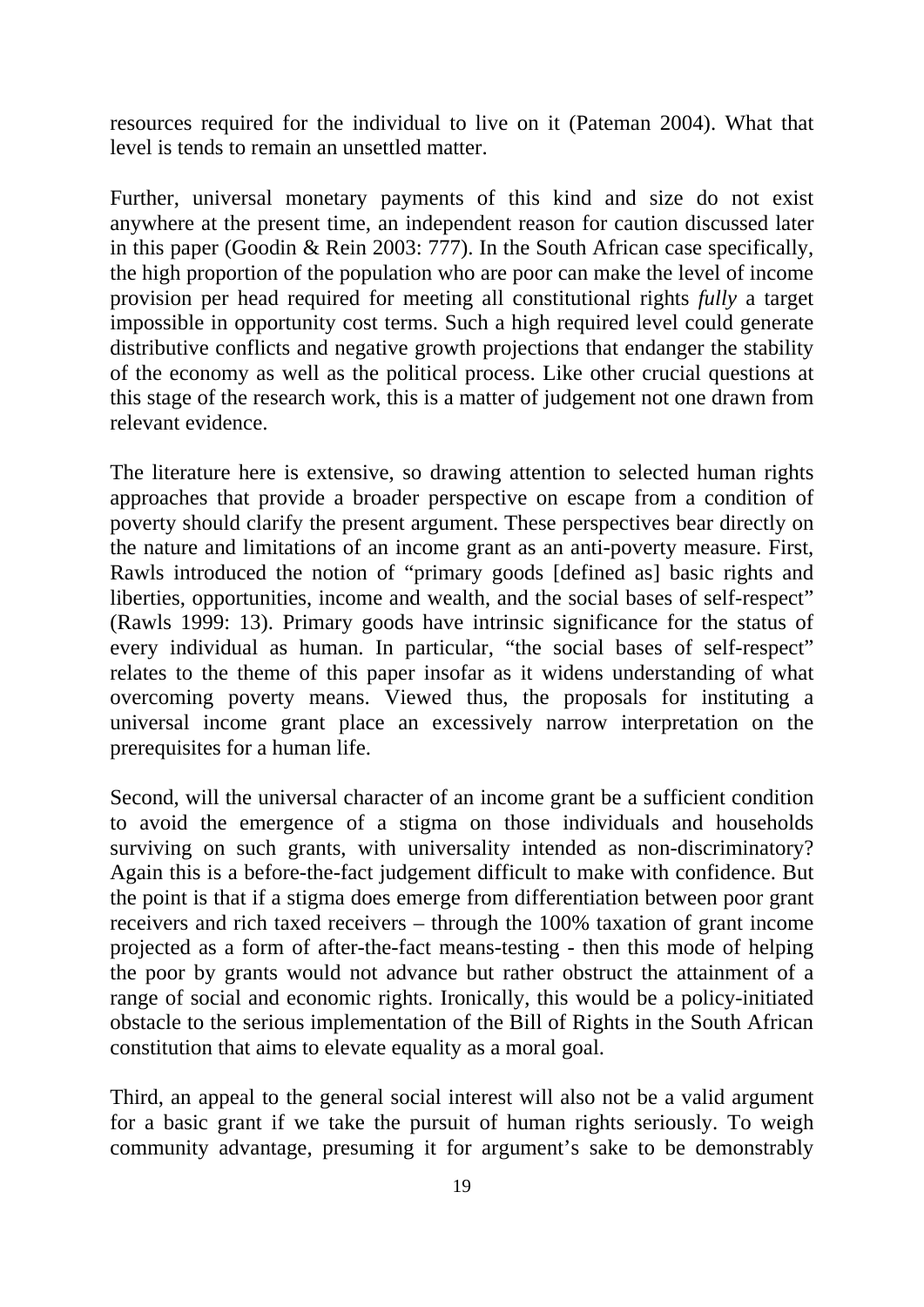supported by a policy instrument like a universal cash payment, against the individual rights of a moral being, and to rule in favour of such a policy is to commit a logical error or category mistake. It would be to misunderstand the concept of a human right. Either one accepts that concept with all its implications or one does not. "Rights are trumps" in the well-known phrase coined by Dworkin (1978), meaning that individual right fulfilment is morally more important than raising social welfare. By way of illustration, Rawls starts his original argument about justice boldly:

'Each person possesses an inviolability founded on justice that even the welfare of society as a whole cannot override…Therefore…the rights secured by justice are not subject to political bargaining or to the calculus of social interests' (Rawls 1971: 3-4).

A related approach to poverty within the framework of rights objectives uses the idea of human *capability*. It is associated with the work of Sen and others contending that freedom and equality are constituents of individual well-being, to be treated as such explicitly in assessing poverty and in devising policies of amelioration. The initial contention is that human beings by definition, in their conception of themselves and that of others, have values and aspirations as well as needs. Being free from poverty, and therefore escaping from it if poor, must satisfy these expanded criteria *in addition* to achieving the material standards measured conventionally in money, in kind, or in access to the resources required to reach those standards through production.

Recent literature has formalised these notions in order to quantify poverty by the expanded concept of "capabilities-to-generate-minimum-necessary-income". Those individuals at the bottom of the income distribution by this applied measure are taken to be the most needy. The new indicator in one interesting approach is labelled *self-reliant poverty* (Haveman & Beshadker 2001)*.* It brings out as a constant reminder [1] that the poor, intrinsically and by operational definition, are unable to be economically independent, and [2] that the distinction between transitory and permanent capabilities is essential for analysing the difference between relief of poverty and escape from poverty.

When these new estimates are compared to those derived by the official US measure of "income poverty", several conclusions are prominent. First, selfreliant poverty has grown "more rapidly and more steadily". Second, the highest self-reliant levels of poverty are concentrated in the groups for long thought of as the most vulnerable: "Blacks, Hispanics, single parent families with children, and those with low levels of schooling". Third, somewhat paradoxically, in recent times these conventionally poor groups have experienced *lower* rates of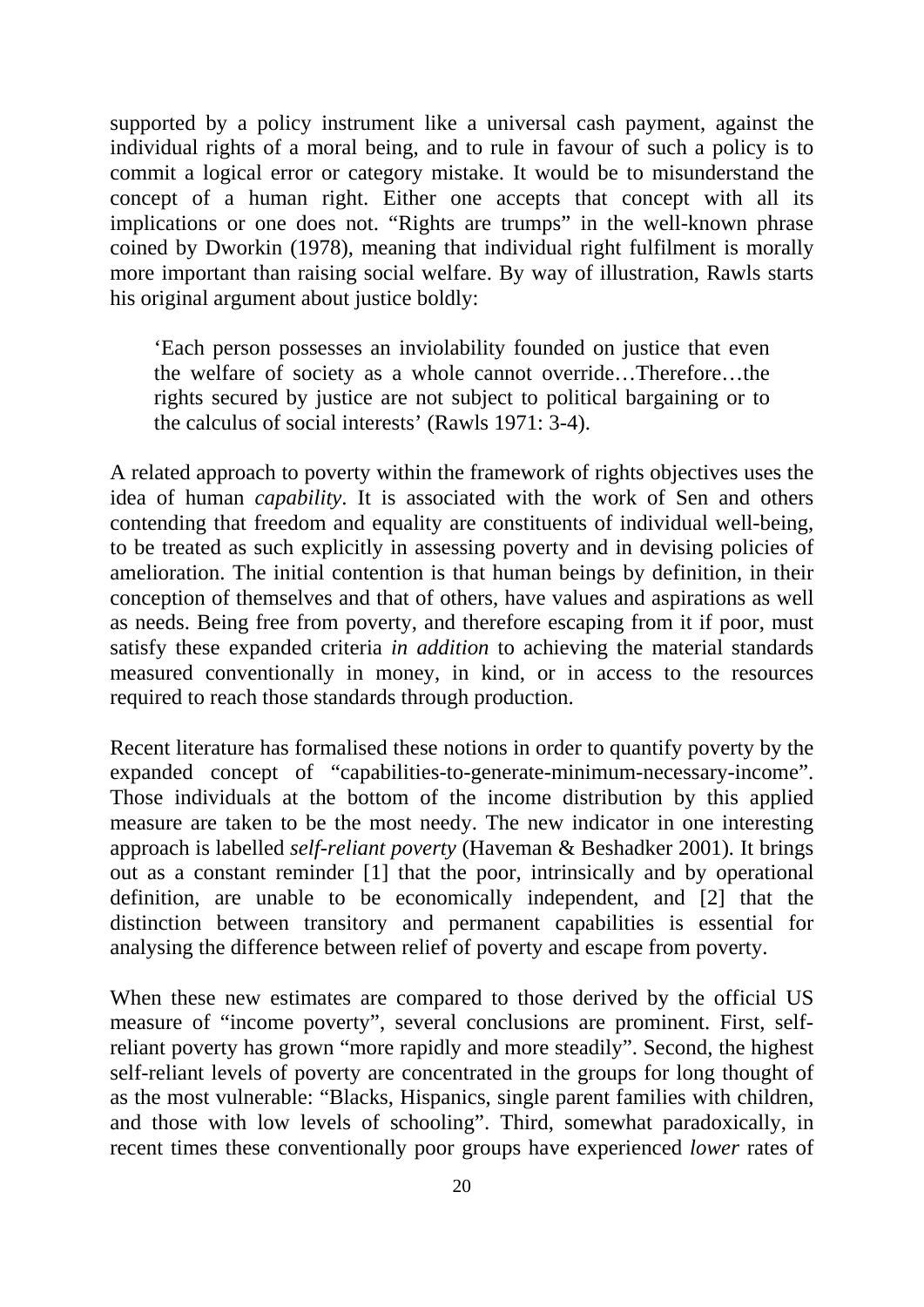increase in self-reliant poverty than those conventionally less vulnerable and relatively secure economically: families headed by men, white families, with relatively high levels of schooling, and "married-couple families with children". The conclusion drawn is unsurprising for the United States with its large working poor population. But, more importantly for us, are the policy implications drawn for the US the same ones we should draw in the South African search for solutions, namely choosing more investment over more income transfers?

The large and rapidly growing number of people who are unable to be self-reliant is discouraging for a society that prides itself on providing the opportunity for individuals to prosper and thrive by working hard, and playing by the rules…If income support measures are ruled out as eroding work effort, encouraging dependence, and fostering the growth of income poverty, what policy measures are available to reduce Self-Reliant poverty? Essentially, two general policy strategies are available:

- $\Rightarrow$  Increasing the level of education, training, skills, and other human capital characteristics of those at the bottom of the capability distribution.
- $\Rightarrow$  Increasing the "return" that the least capable members of society receive on the use of their human capital (Haveman & Bershadker 2001: 357).

Two further quotations bring out what is distinctive in this way of thinking, and make clear why acts of investment to achieve the human rights goals of autonomy and self-sufficiency are essential to that end.

'To use a medieval distinction, we are not only *patients*, whose needs demand attention, but also *agents*, whose freedom to decide what to value and how to pursue it can extend far beyond the fulfilment of our needs' (Sen 2004: 10).

'To be capable of functioning as a human being requires effective access to the means of sustaining one's biological existence – food, shelter, clothing, medical care – and access to the basic conditions of human agency – knowledge of one's circumstances and options, the ability to deliberate about means and ends, the psychological conditions of autonomy, including the self-confidence to think and judge for oneself, freedom of thought and movement' (Anderson 1999: 317-8).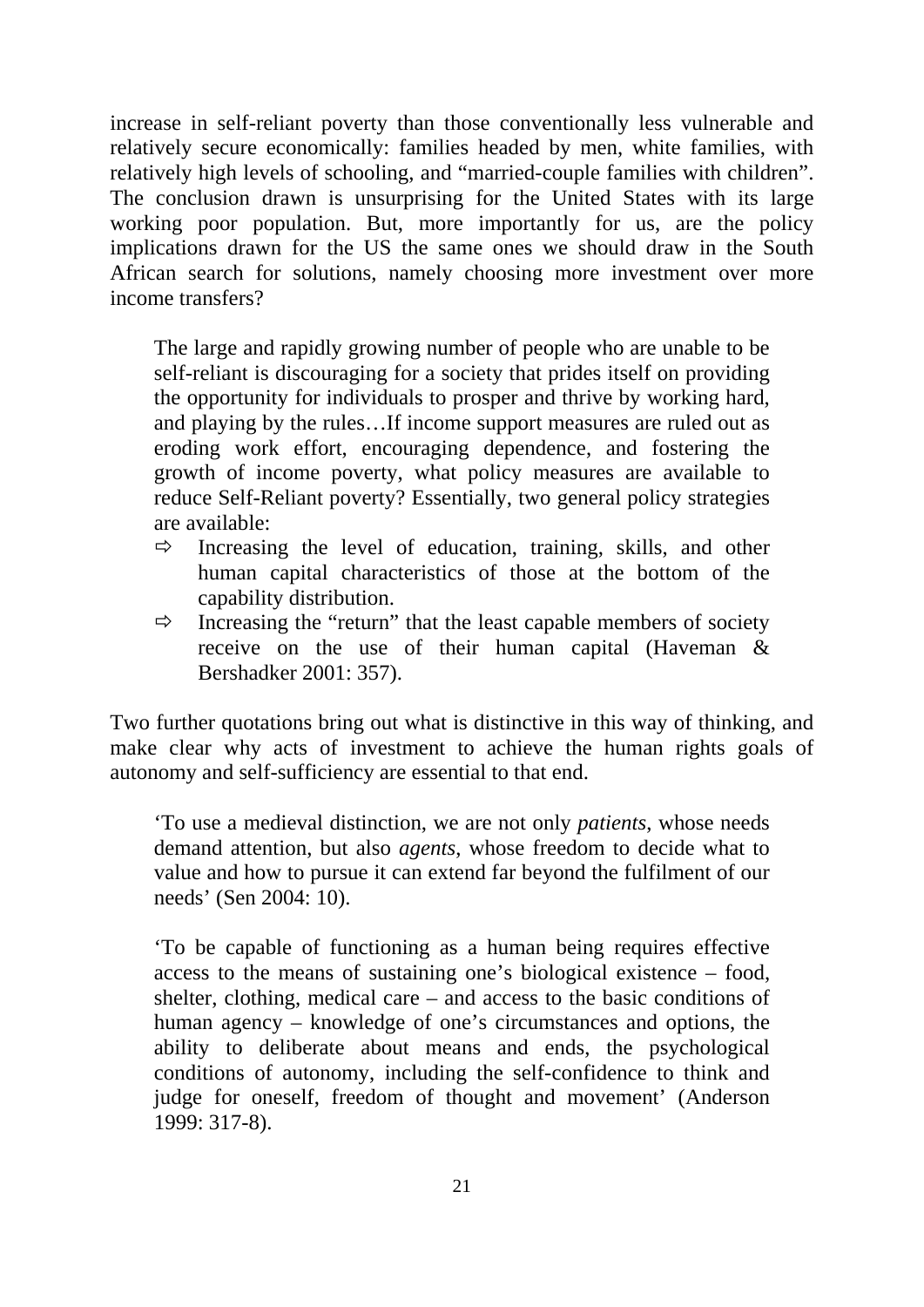Would regular payment of a basic grant at the low level advocated in South Africa advance these human rights of a poor individual? It would, but only in the weak and generic sense that any extra command over resources promotes that person's potential capability for meeting rights goals. But it would certainly *not* provide the rationale that organisations in advanced welfare states like BIEN (Basic Income European Network) claim to be most convincing for its introduction, namely that an income grant will provide a permanent guarantee of freedom from poverty.

That claim cannot be sustained here in our social and economic situation, which makes it a major difference and perhaps weakness of BIG campaigns in developing countries like South Africa when viewed in a rights perspective. As a policy initiative that demands a large mobilisation of resources even at the low level of R100 per person per month, its supporters must ask to what extent the aspirations of our Constitution will be advanced by it. The answer is not by much when measured against the programmes of grant protagonists in countries with average per capita income levels ten times that of our own. There a central aim is fulfilment of this "basic right" as a constituent in the deepening of democracy.

'If a basic grant is to be relevant to democratisation, it should be adequate to provide what I shall call a modest but decent standard of life. This is a level sufficient to allow individuals a degree of control over their lives and to participate to the extent that they wish in the cultural, economic, social, and political life of their polity' (Pateman 2003: 131).

'[Under a basic income proposal] all citizens are given a monthly stipend sufficiently high to provide them with a standard of living *above* the poverty line. This monthly income is *universal* rather than means-tested – it is given automatically to all citizens *regardless* of their individual economic circumstances. And it is *unconditional* – receiving the basic income does not depend upon performing any labor services or satisfying other conditions…as a matter of basic *rights*, no one should live in poverty in an affluent society' (Wright 2004: 5, italics added).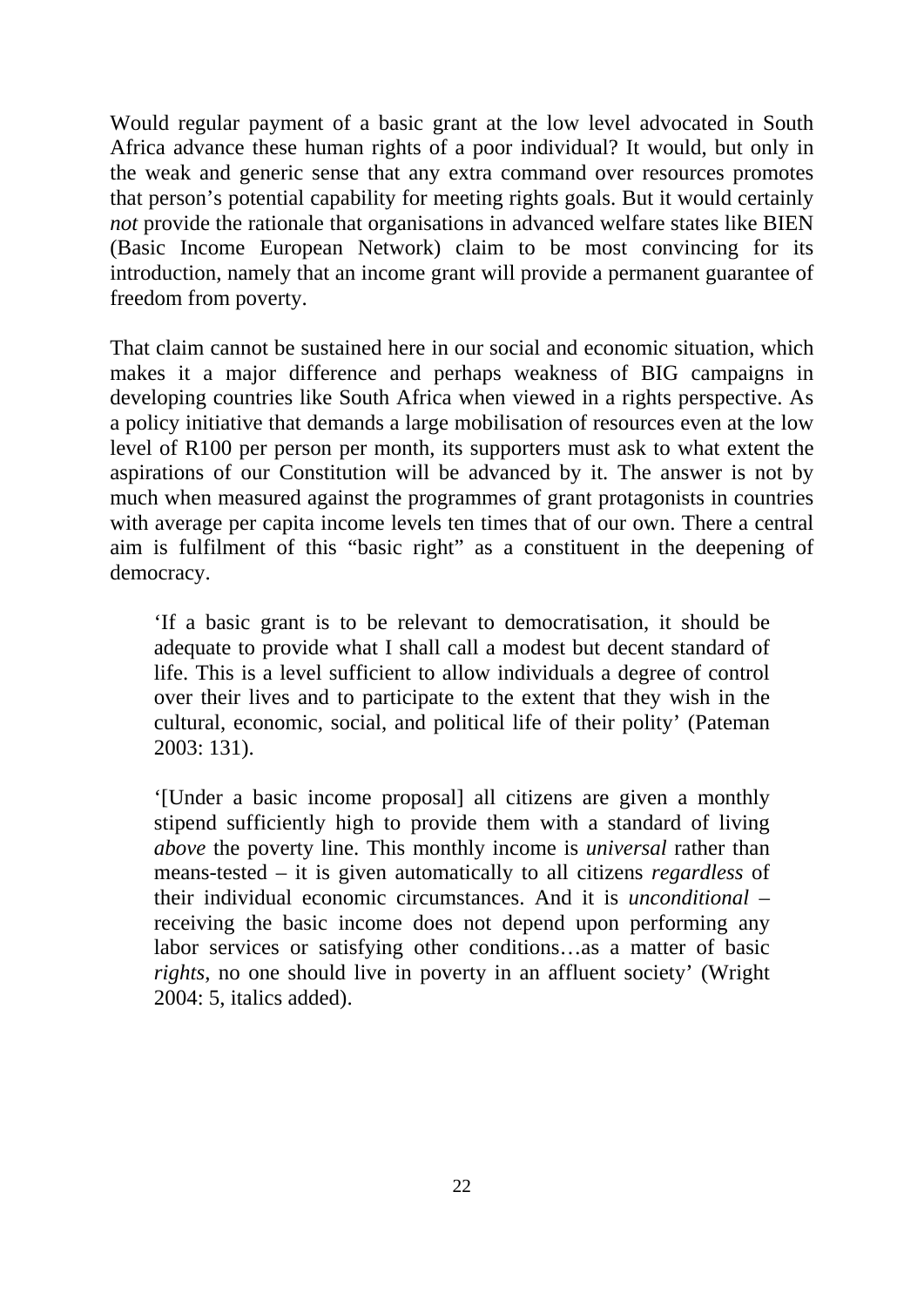### **[5] The normative dimensions of income grants.**

The South African campaign for a basic grant has borrowed ideas and tactics from the international groups that seek similar political objectives. These are either access to capital assets or a guaranteed income over the individual's lifetime, but with differing eligibility or conditionality criteria. Questions logical to ask are whether the local rationale for the grant that is put forward shares a common philosophical base with the other movements, and whether the South African proposals meet the criteria and circumstances postulated or presumed in the goals of the older proposals. The short answer is that there is a measure of overlap but also troubling differences.

The issues below are selected from a large and growing literature, the purpose being to describe what is in question rather than to pass judgement on the merits of the normative propositions.

**5.1** The *principle of reciprocity* is the most prominent omission from the local advocacy literature. There are no statements asserting that the individual's receipt of an income grant under the proposed policy, will be "conditional on his/her satisfying behavioural requirements, such as active job search, retraining or work itself" (White 2000: 509). Instead, following a number of left-libertarian proponents, access to the highest possible unconditional income on a regular basis is assumed or asserted to be a "social right" in South African discussion, although no direct link is established with our constitutional Bill of Rights. To Van Parijs for example, an international advocate of basic income with numerous publications (2000, 2004), it is an "entitlement derived from a theory of justice conceived in terms of real freedom for all [and] by 'real freedom' Van Parijs means (roughly) the ability to do what you want, and …his criterion of justice is that the freedom of those with the least real freedom is to be maximized. The means to real freedom so defined are resources…" (Barry 2000: 5).

Following the social right rationale, to benefit from such unidirectional transfers requires no more than the status of being citizens, or possibly legal residents that constitute a wider category in all societies with sizeable foreign and refugee populations. Ultimately this is a normative position based on moral values that a commentator from outside the forum of debate must either accept or reject. But it is pertinent to note that such a judgement – no reciprocity required - is in conflict with other moral traditions that are currently alive and well, for instance,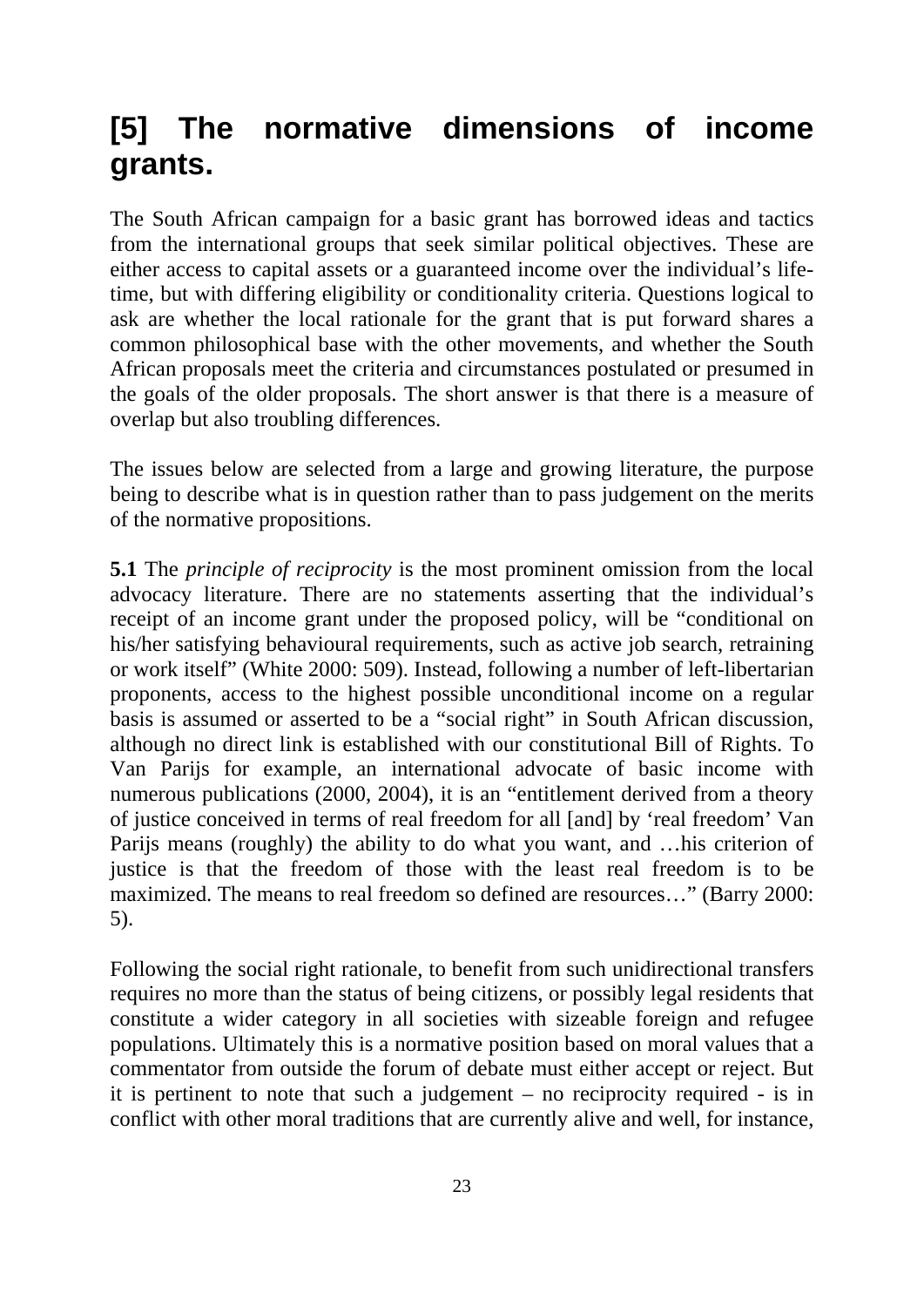what has come to be known as *welfare contractualism*. In this way of thinking, unconditionality has to be tempered by reciprocal obligation.

In addition, whether this requirement concerning reciprocity is in direct opposition to the notion of a social right is itself unclear. We have to examine the question whether a right to *receive* some resource without conditions attached is the only acceptable interpretation of this particular concept of a social right to resources. Or is a right of *reasonable access* an acceptable alternative that still retains the moral essence of such a right?

'The notion of a social right can quite intelligibly be understood in the second way as well as in the first: as an unconditional right of reasonable access to a given resource, rather than as a right to be given this same resource unconditionally…If you leave me all the ingredients for a meal, a recipe, the use of a cooker and all necessary cooking utensils, and I have at least moderate cooking skills, then you will almost certainly have provided me with reasonable access to a specific meal, in the above sense, even though you have not actually given me the meal itself.' (White 2000: 510)

This distinction, as well as the legitimacy of both forms of delivery of a grant, is unlikely to be acceptable to many proponents of a South African grant. But if so they are obliged to explain (i) why it is not acceptable, and (ii) why it does not feature in their justifying arguments for paid income alone, particularly as it is a distinction – access to a resource contrasted with receipt of the resource itself that arises explicitly in our Bill of Rights, raised in the previous section (Archer 2004).

**5.2** Commitment to the freedom of every individual, for instance the real freedom stressed as the ultimate objective by Van Parijs and others, seems to be the underlying moral impulse for the unconditionality of a grant. This conception of unqualified freedom will not recognise any indivisibility in the notion of freedom, nor any ranking of different kinds or dimensions of freedom, nor therefore any limitation on eligibility for resources deemed essential for that freedom. But the obvious question to be answered is whether such an absolute stance is compatible with other values that determine the integrity of complex societies with large and anonymous populations?

The promotion of generic freedom can be argued not to entail enough moral content by itself so as to constitute a self-sufficient value judgement. Rather, for logical completeness and for realism, we need to distinguish different kinds or dimensions of freedom for the individual. These must be ranked by their moral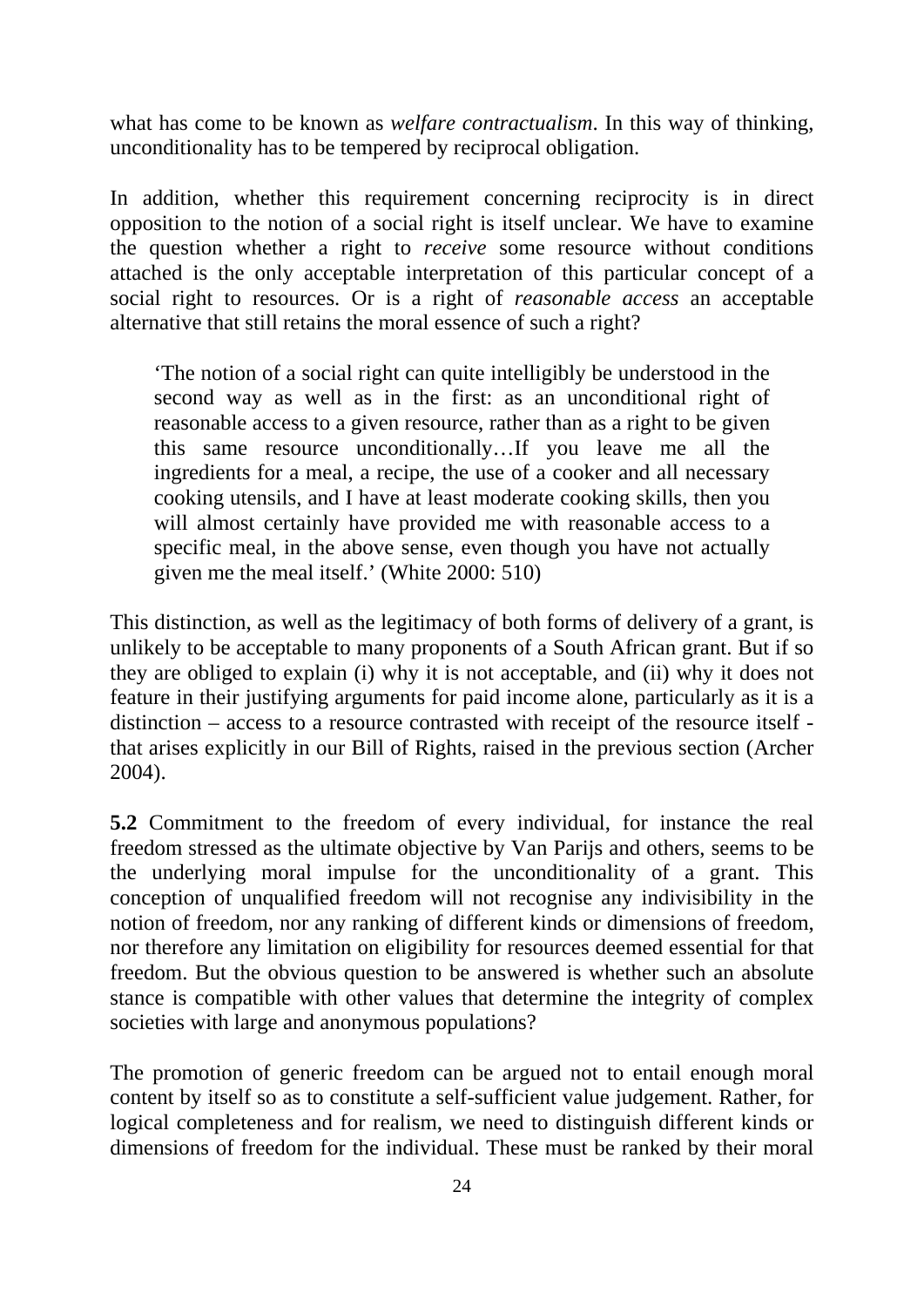and social weights, with that weighting made explicit, open and supported by a rationale. "Thus it [real freedom] gives no special priority to freedom from disease over the freedom to be idle: freedom is freedom…The UBI [unconditional basic income] promotes freedom without responsibility, and thereby both offends and undermines the ideal of social obligation that undergirds the welfare state" (Anderson 2000: 1, 2). Again, these considerations go unrecognised in local discussions.

**5.3** As discussed in the taxation section [8] below, the South African income grant proposals contain the stipulation that a maximum income threshold that determines eligibility is integral to the policy. Individuals earning income from other sources above some maximum level will not be allowed to retain grant income. It will be confiscated fully by special tax provisions. This is philosophically anomalous, as will be pointed out later.

Oddly enough, this is not a deliberate limitation found in conceptions of basic income in the international literature. Universalism is treated as absolute, although tempered with the recognition that upper income individuals will bear a larger cost burden on the financing side. The numerous variants here do not need discussion. It suffices to bring out the difference by quoting again a prominent advocate.

Relative to existing guaranteed minimum income schemes, the most striking feature of a basic income is no doubt that it is paid, indeed paid at the same level, to rich and poor alike, irrespective of their income level…For the ex nihilo introduction of a basic income to work to the financial advantage of the poor, the key condition is simply that, relative to their numbers (not necessarily to their incomes), the relatively rich should contribute more to its funding than the relatively poor. (Van Parijs 2004: 12)

Although generalisations are elusive, it needs noting that in existing schemes of social security including pensions, there tends to be continual movement in both grant conditionality rules and in the shifting incidence of the cost burden. This is probably because the longer-term consequences of programme introduction cannot all be anticipated in advance, an obvious enough note of caution but prone to be overlooked in the South African debate. For instance, the political costs of having to go back on a basic income grant policy would be high and socially disruptive.

Two welfare state examples of changes in *regime* (recipient's point of view) and *pillar* (provider's point of view) that moved away from universalism in recent times are provided by Goodin & Rein (2003: 787-8). In Australia, coverage of the age determined pension was almost universal at one point in recent decades,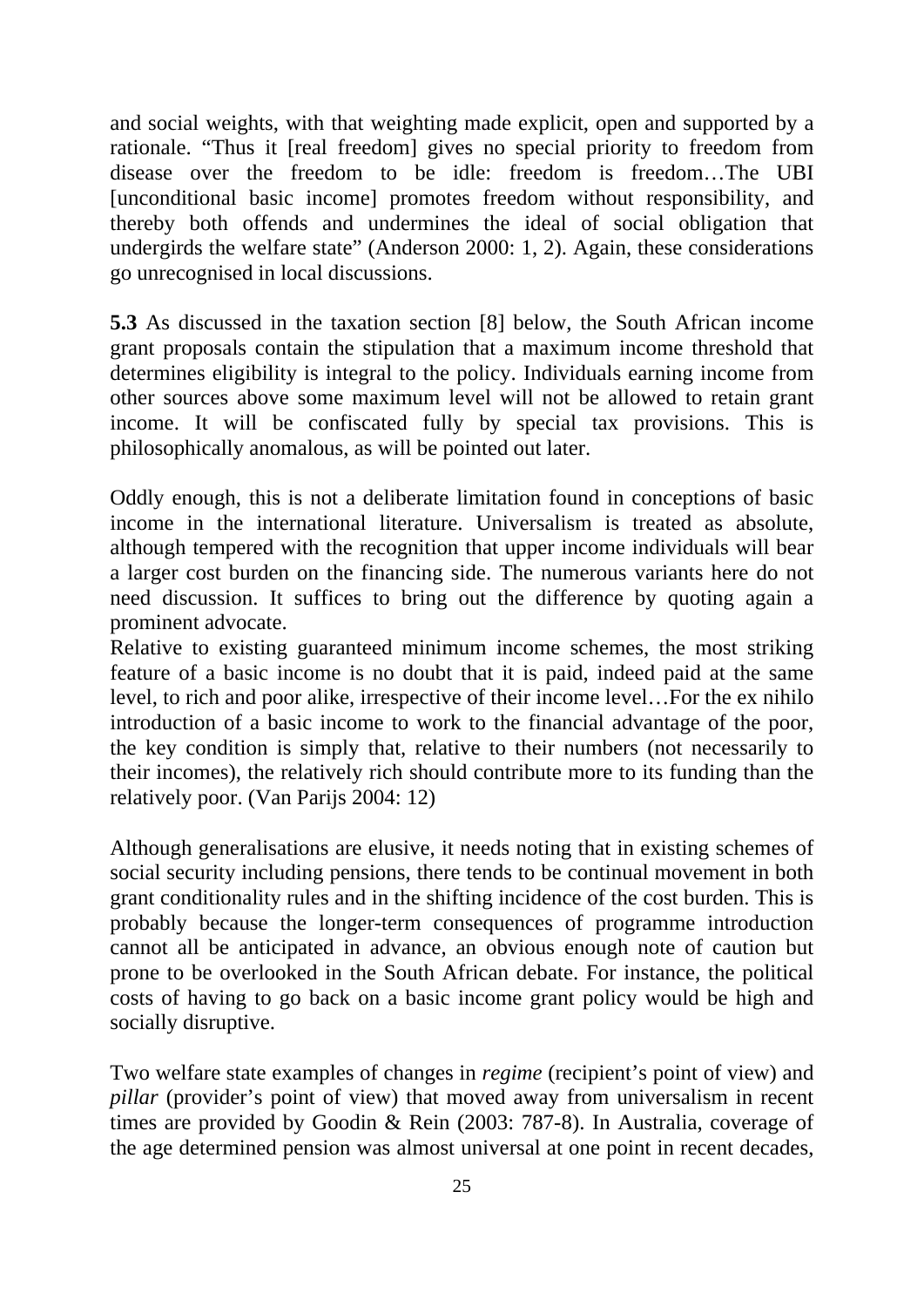but then a means test – or "tall poppies test" – was "designed just to cut out the rich ('tall poppies') by excluding the top 20 per cent of the high-income and high-asset population." Similarly, Canada has witnessed "a 'paradigm breakdown', with the rules of conditionality shifting from universality to targeting", so that the year 2001 saw the introduction of "a new income-tested programme to replace the various earlier rules of conditionality, based on universal entitlement, guaranteed income supplements and tax clawback for high-income seniors."

**5.4** Although the idea of a grant in itself does not stipulate any particular level of income paid, there are major differences between the proposals for industrial countries and the local suggestions for a BIG. The international discussions mostly favour payment of a *subsistence income*, whereas the South African campaigners project a size of grant dictated principally by affordability. By convention in many European countries, the poverty line is taken to be half the median per capita income of the population at any one time (this amount for South Africa is R2609 in January 2005); and low pay is defined as a level of individual earnings less than two-thirds of median earnings (OECD 1999: 154; Barry 2000: 6). Both of these measures influence thinking about the appropriate level of proposed basic income in the countries characterised by active campaigning.

In practice, the amount of the income grant in the policy debate is more often left open deliberately. It is considered negotiable between government and groups active on behalf of the poor; therefore what expenditures per individual are judged to be essential and how they are weighted is seldom explicit. But the rationale itself for setting a particular level of subsistence income is usually couched in the international discussion at a higher level of abstraction, as the following examples show.

'The idea is not simply to assist those who lose out through accident or misfortune (although this must be done), but instead to put all citizens in a position to manage their own affairs and to take part in social cooperation on a footing of mutual respect under appropriately equal conditions.' (Rawls 1999: xv)

'What we owe [to each other] are not the means to generic freedom but the social conditions of the particular, concrete freedoms that are instrumental to life in relations of equality with others. We owe each other the rights, institutions, social norms, public goods, and private resources that people need to avoid oppression (social exclusion, violence, exploitation, and so forth) and to exercise the capabilities necessary for functioning as equal citizens.' (Anderson 2000: 1)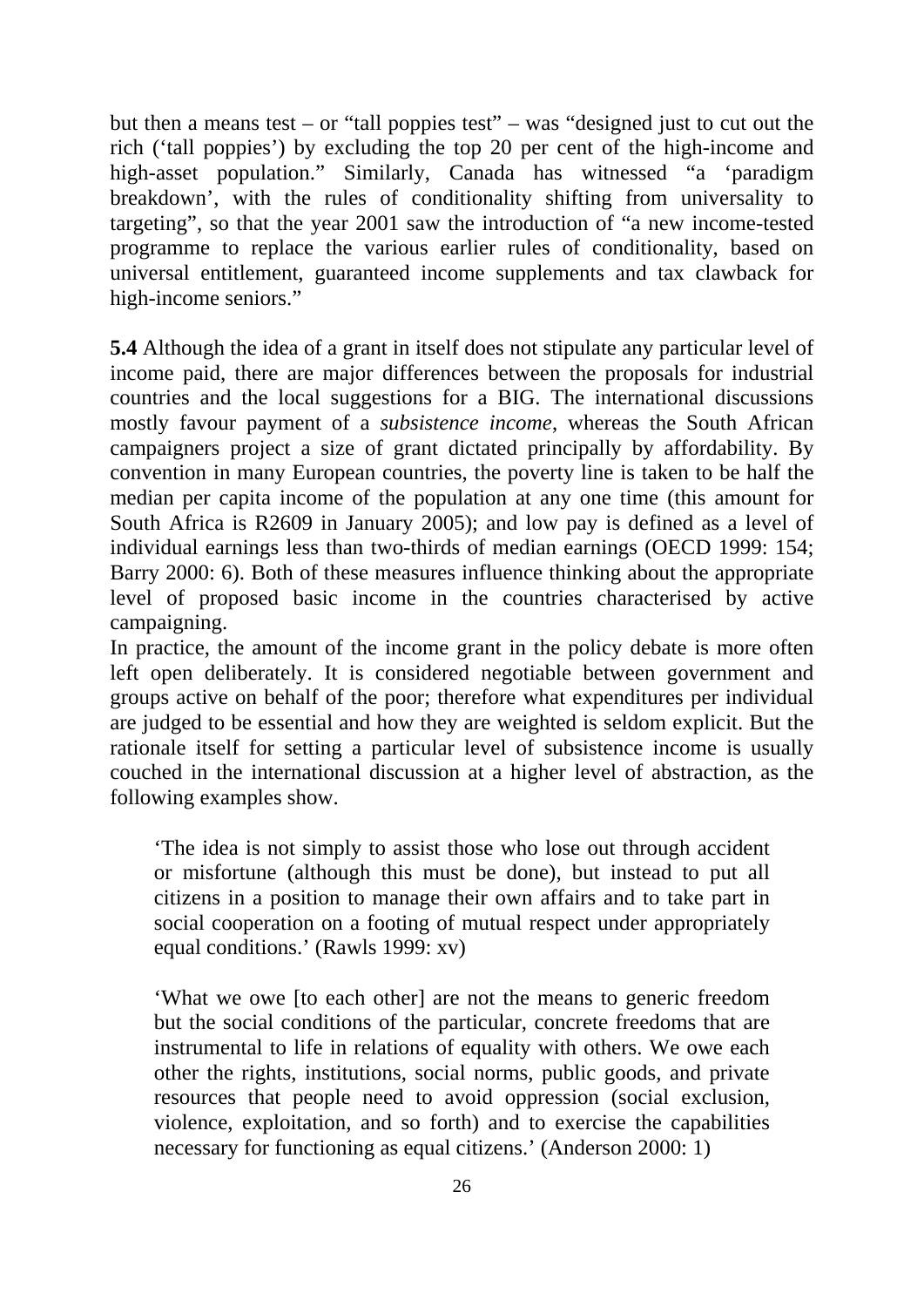'[I]f a basic income is to be relevant to democratisation, it should be adequate to provide what I shall call a modest but decent standard of living…a level sufficient to allow individuals a degree of control over their lives and to participate to the extent that they wish in the cultural, economic, social and political life of their polity.' (Pateman 2003: 131)

These statements convey the flavour of what is argued to be the ethical and political basis for setting a high grant in high-income societies. In passing, note that a translation problem is an immediate hurdle, along the lines discussed in the previous section of this paper dealing with human rights. How do we come up with a Euro or Franc or Rand figure which instantiates these ideas operationally? But the South African discussion sidesteps this problem, because the main determinant of the level of a basic income in the future is presumed to be a hypothetical budgetary decision about affordability and opportunity cost. That decision will not be easy to make – assuming that, against the direction of current official scepticism, the political will for a basic grant should ever become manifest – because heavier taxation will cause a range of adjustments in investment flows, employment levels, changes in the industry mix, and so on (Barry 2000: 3). We cannot simply presume that second and third-round effects in economic terms will be too weak to have a bearing on the net outcome in the longer run.

**5.5** One other difference between industrial country and South African contexts for the institution of grant income is the markedly greater volatility in the incidence of poverty experienced by individuals in industrial countries. First, a much larger proportion of the population at the bottom of the income scale experiences temporary or transient spells of being poor. Short in duration, the dispersion of personal need, which is the target of grants, is continuously altering. Secondly, in these economies the poverty of most individuals and households tends to decline over time, for reasons difficult to untangle but probably because of greater access to merit goods like education and training, health care and housing. In access to resource terms, there is no path dependence in that a history of being poor does not significantly predispose an individual to continue in a state of deprivation. So in high-income countries, "poverty is not a life sentence" whereas for large numbers, probably the majority of the designated poor, it certainly is in low-income, developing countries. (Goodin *et al* 1999: 7-8)

The consequences for the potential role to be played by income grants in combating poverty have to be speculative in the absence of comparative research. Two implications illustrate what the differences might be that stem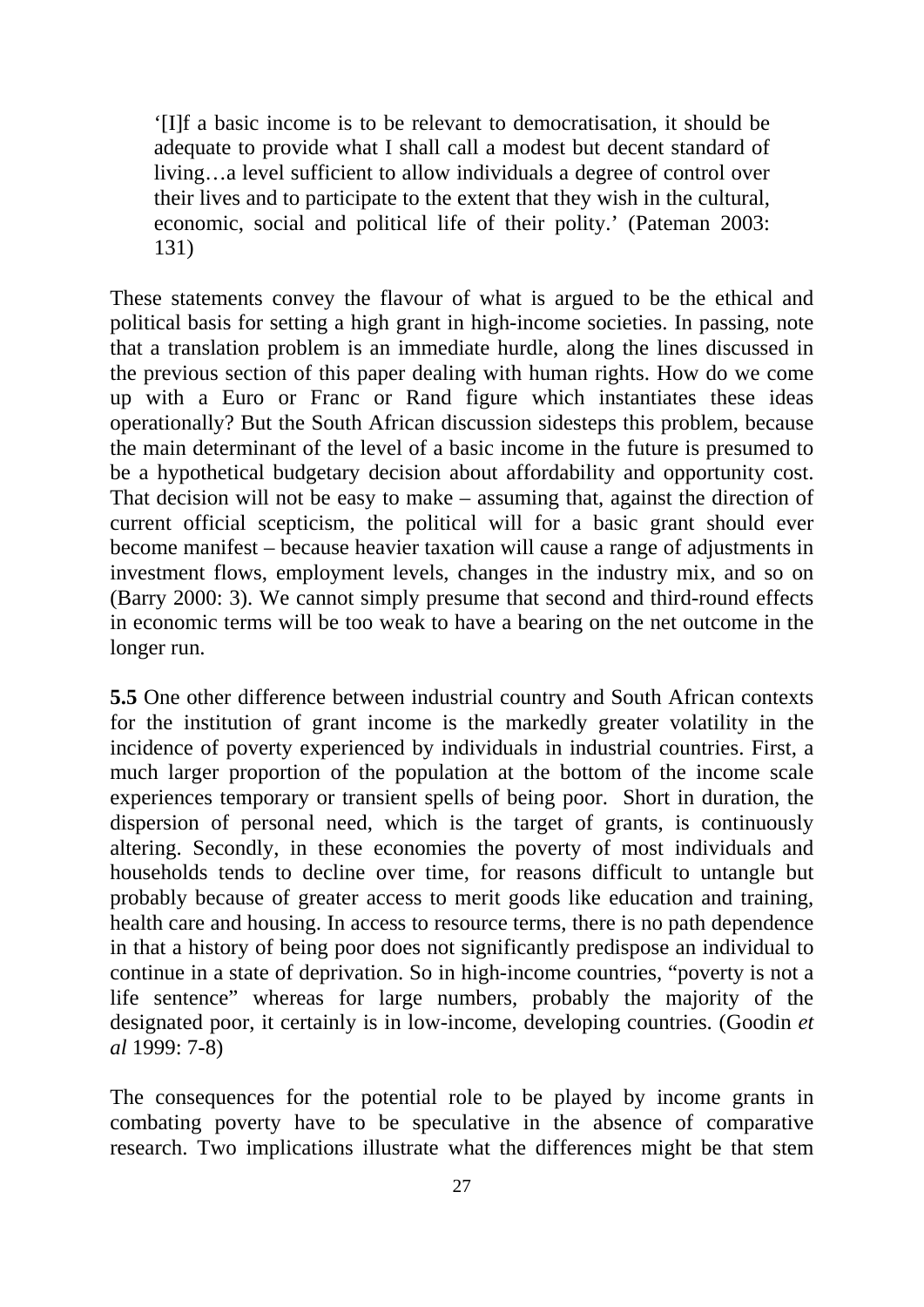from the different national contexts. First, the investment functions to be played by transfers to the poor, analysed above in the first section of this paper, are needed less by the defined poor in high-income countries. Resource grants, whatever their form, can be ameliorative more than preventative and restorative in nature. This means they can be simpler administratively. Secondly, the temporary character of poverty spells in industrial countries implies an increased scope – in comparative terms – for anti-poverty policy to pursue goals other than merely placing funds in the hands of poor individuals. Such scope for instance would include *qualitative* improvements in the nature of the services made available as merit goods to poor individuals, like education, health care and social security benefits.

**5.6** In the international literature, much attention has been devoted to the "Malibu surfer problem", named after the example developed in the writings of Van Paijs. Malibu surfers are that category of income grant recipients who would choose deliberately not to make a productive contribution to society were a regular grant for everybody to be instituted. By definition such a grant has to be at subsistence level to provide the material support necessary for individuals with no other sources of income. Van Parijs has put up a spirited defence of free choice for Malibu surfers, a consistent logical inference from his left-libertarian emphasis on the absolute right of every individual to "real freedom". This notion of freedom was discussed earlier in this section. But it is no surprise that commentators on international basic income proposals have found this implication of such an interpretation of freedom of choice hard to swallow.

Are we likely to see a significant Malibu surfer problem in South Africa under a grant policy? Probably not. First, in the foreseeable future the level of the grant will be much too low. Secondly, an inherent constraint on the number of surfers, and indeed on the magnitude of all transfer policies, lies in the ratio between contributors and non-contributors in any economy. "[As] liberals emphasize and everyone else acknowledges, however grudgingly, the re-distributive sector of the economy is necessarily parasitic upon the productive sector of the economy" (Goodin *et al* 1999: 260). Thirdly, the really interesting question concerns perceptions, particularly whether our historical background and cultural conditioning will induce responses similar to the Malibu surfer in a proportion of income recipients? In the local political arena there has been much rhetorical discussion about the emergence of entitlement attitudes in the years since political change was initiated. If they exist widely then we would confront a local version of the Malibu surfer problem (depending on the ultimate level of the grant), with the attendant resentments against non-workers to be observed elsewhere. Other potential effects of an instituted grant upon work perceptions, work seeking and work performance are discussed in section [8] of this paper.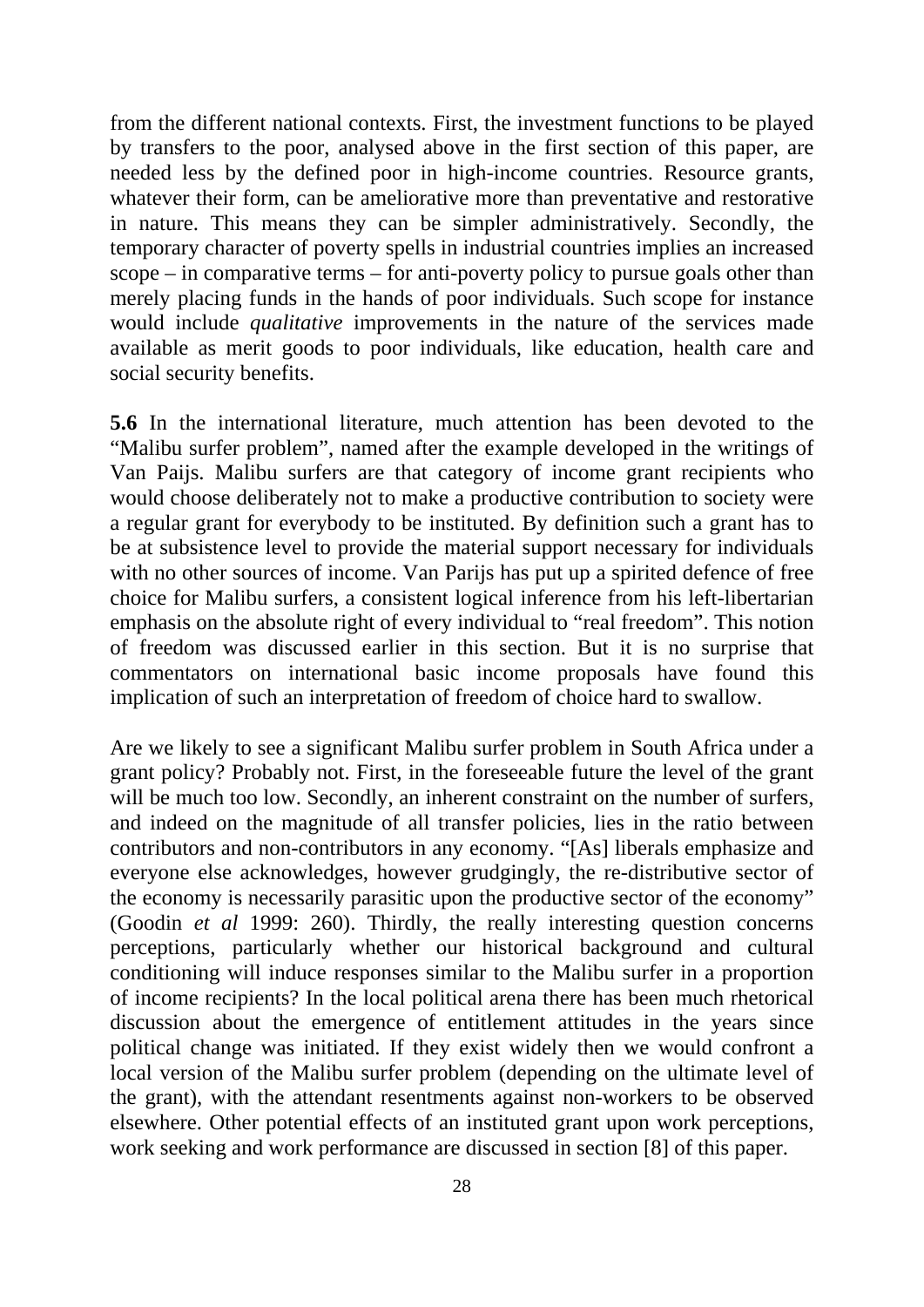**5.7** Two final issues to arise out of the contrast between international and South African grant income discussions are (i) the feminist strand observable in the former literature, and (ii) the realisation that action on poverty is a process probably marked by increasing unit cost, an observation also found in the wider literature. It is surprising that neither of these aspects are prominent in the BIG debates, although it is accepted that in South Africa "[pension] money which goes directly to women is more likely to be spent on beneficial goods such as food for children and education" (Lund 1993: 21). In the wider literature, grant proposals are criticised for overlooking or underplaying the maldistribution of income and power *within* many, perhaps most, living units in poverty. Making a grant available for every individual in a household may well entrench singleperson decision-making power, with a lowering of total welfare effects from a given sum of transferred income. Once again the empirical evidence for confirming or faulting this surmise is lacking in virtually all countries where existing, not proposed, grants income flows are substantial.

'Putting democratisation at the center [of existing discussion about welfare policies] requires attention to institutional structures... Household-based schemes disregard not only all the problems about the sexual division of labor, and the fact that women earn less than men, but also income distribution *within* households. Can it be confidently assumed that income would be distributed equally between husband and wife? A basic income is important for feminism and democratisation precisely because it is paid not to households but *individuals as citizens*.' (Pateman 2004: 24, original italics.)

The second point about declining cost is simple enough, but it is not addressed in the local advocacy literature. Helping certain poverty-stricken groups – whether escape or alleviation is the objective does not matter  $-$  is usually cheaper than helping others. For instance, in head-count terms those beneath but closest to the poverty line require the least transferred resources so that the largest reduction is achieved by concentrating a given sum of transfer payments on them. But, although efficient by this measure of the extent of poverty, it is hardly the criterion and the strategy most people would support (Atkinson 1995A: 35). In addition, it is likely that many of the poorest of the poor will be concentrated in remote, rural districts of any country because of weak infrastructure, and therefore are just the sorts of persons least touched by the state and civil society actions to lift poverty burdens. Under the principle of increasing cost or diminishing returns, achieving the last remaining fractions of any economic objectives can entail high marginal cost, or cost per person whose poverty is lessened in the present instance. Again this efficiency dimension is likely to conflict with widely-held ideas about priorities in poverty alleviation.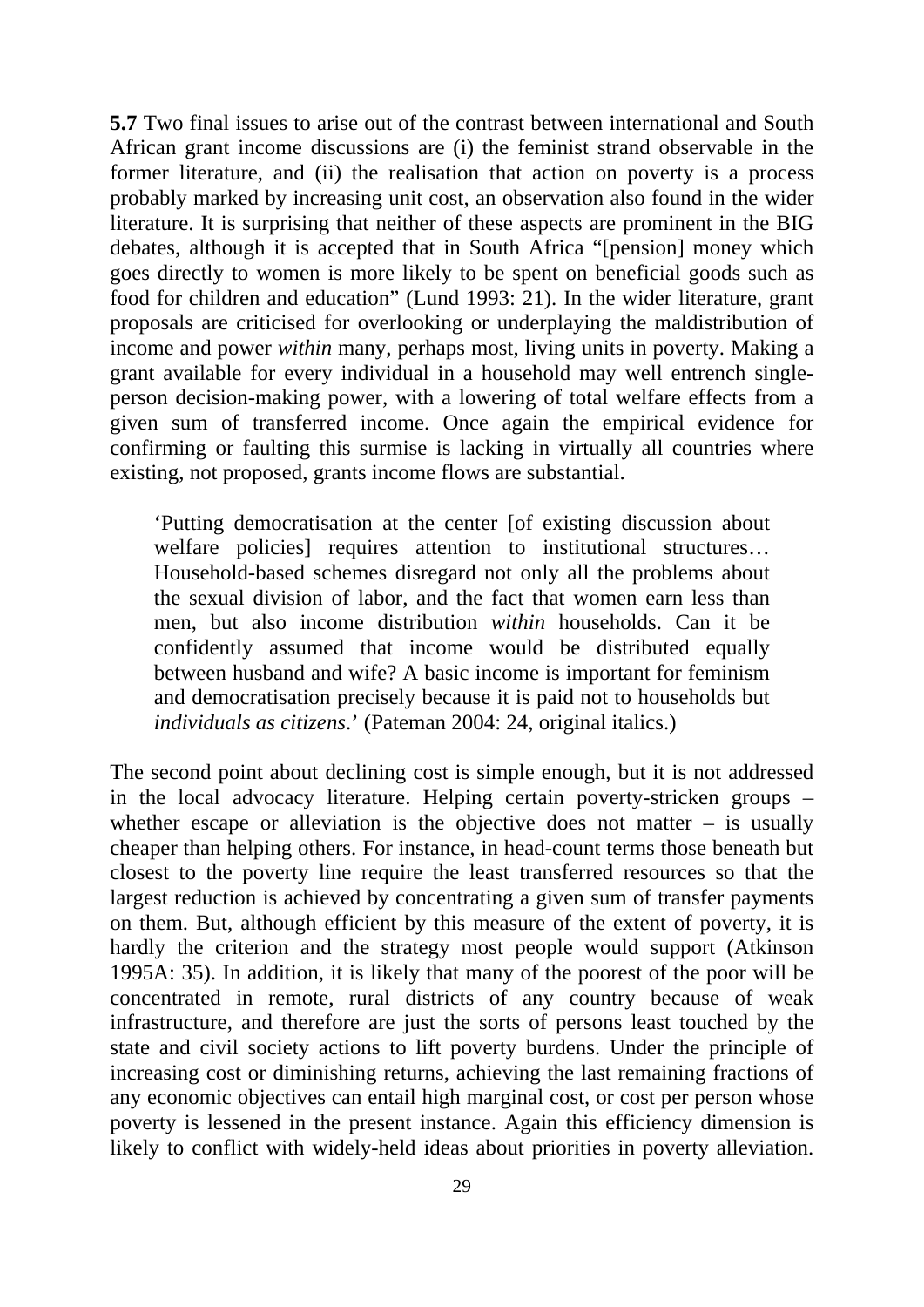Local protagonists of basic income grants do not face such dilemmas or tradeoffs explicitly.

### **[6] Macroeconomic implications of income grants.**

Will payment of an unconditional basic income grant have positive effects on the macroeconomic stability of an economy? Or will it lead to overheating, evidenced by higher inflation, balance of payments imbalances, shortages of foreign exchange, and ultimately stringent fiscal and monetary actions of retardation? In short, will it more likely increase instability in the economy as a whole? The problem with the existing advocacy literature in South Africa is that proponents of an income grant all make the assumption that an *output gap* indicative of deficient aggregate demand is a chronic condition in our economy and indeed most market economies. In other words, a large and positive gap – deficient demand - is uniformly taken to be a structural constant at the economywide level. If true that would make every stimulation of aggregate demand a contribution to stability, as well as providing the impetus for accelerating economic growth. But the plausibility of this presumption about the macroeconomic data is *not* demonstrated at all in the writings on income grants now available, nor does the standard data support such an interpretation; for example, see Arora & Bhundia 2003, IMF 2003.

By contrast, there is clear evidence of long standing, locally as well as internationally, that the output gap is itself a cyclical phenomenon in all economies. Figure 2 shows such fluctuating behaviour in tracing the movements in actual and potential GDP, and thus the output gap, for our economy over the last 30 years approximately. Therefore demand stimulation, from an expansion in state spending *and* from a rise in the level of total consumption, which is what transfers through basic grants will tend to do, can sometimes be a beneficial stimulus but sometimes not. Indeed such stimulation at certain junctures can push up inflation, price-wage spirals, interest rates and other symptoms of macroeconomic strain.

The model of a mature economy that provides the background to this interpretation is simple enough. It reflects the fact of more-or-less continuous growth since the recovery from the 1930s depression and the peculiar conditions of World War II, although marked by deviations in growth rates up and down.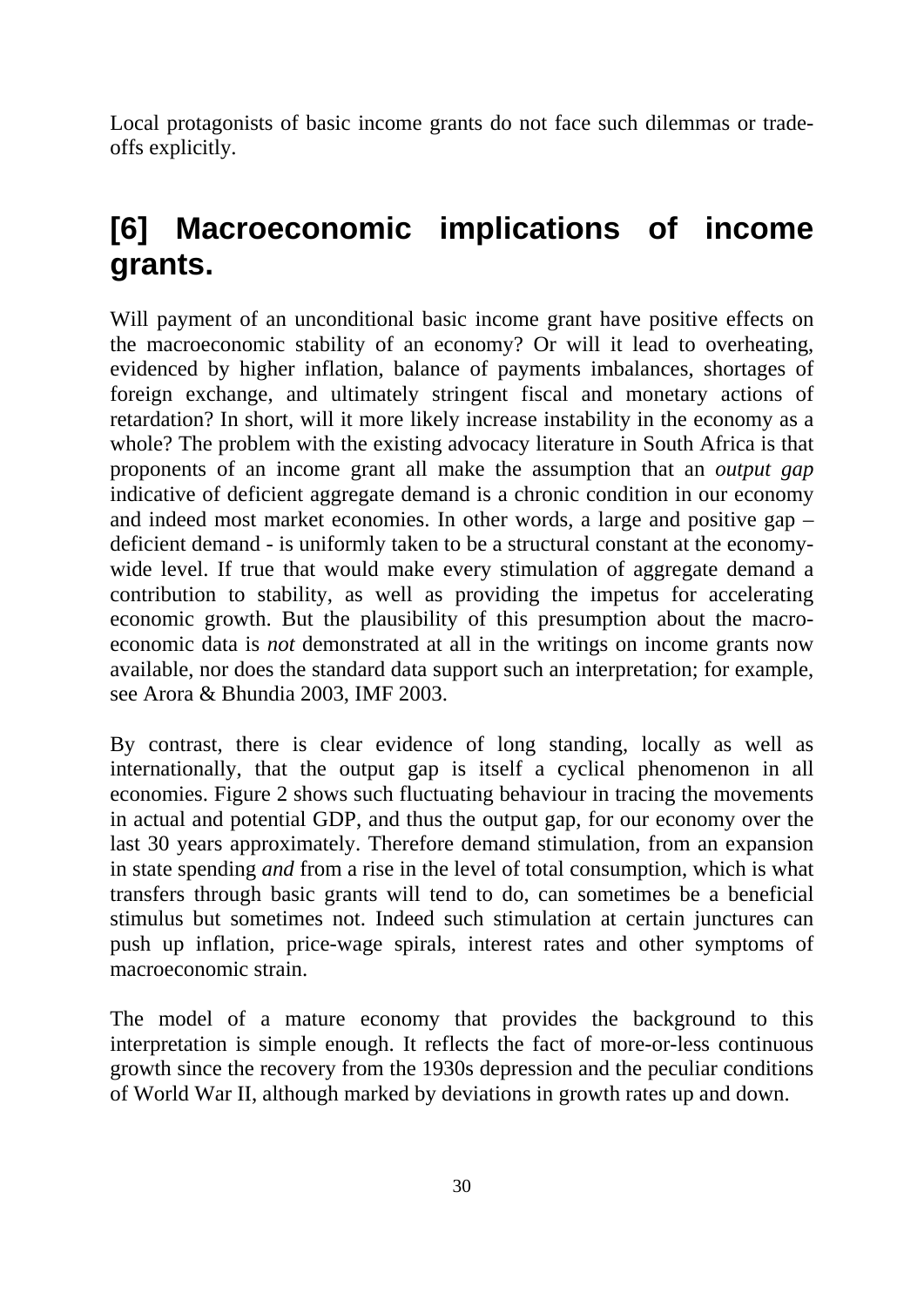'Real output in most advanced capitalist economies fluctuates around a rising trend. One can argue about whether it is best to think about that trend as passing through successive cyclical averages, defined in one way or another, or best to think of it as passing through cyclical peaks, or some other measure of "potential" output. The important observation is that, on the whole, the observed fluctuations around trend are contained within a moderately narrow corridor. Unemployment rates tend to run between, say, 5 percent and 10 percent in the United States. Other countries have different typical ranges…' (Solow 1997: 230).

This is not the place to discuss in detail the concept of an output gap as a measure of macro-economic fluctuation. But two points are worth making for non-economists. First, this idea remains at the heart of discussion in macroeconomics going back to the early 1970s when events like inflationary financing of the Vietnam War and dramatic oil price rises caused instability in most mixed economies of a magnitude not seen for decades. Equally serious for the discipline was the realization that received macro-economic theory was inadequate to provide clear policy guidelines to counteract this surprising instability. Simple demand cut-backs or expansions by state action seemed to make matters worse, not better. New strands of theory emerged to modify the old "neo-classical synthesis" that incorporated Keynesian thinking about deficient demand into the conventional framework. But the high degree of consensus once existing amongst macro-economists has never been recovered.

Second, a related idea is that of the *non-accelerating inflation rate of unemployment* or NAIRU, which analyses economy-wide fluctuations in terms of employment rather than output changes. It is relevant to mention not because employment creation is now stated to be at the centre of South African policy actions (a useful by-product to this discussion), but rather because analytical work on the NAIRU has demonstrated that policy actions aiming at more stability can push inflation and employment in opposite directions in the short run. Most economists accept this, yet they also accept that this trade-off – buying lower unemployment by living with rising prices – does *not* exist in the long run. One cannot go on playing the trade-off indefinitely. But there is always the temptation to believe the opposite, as demonstrated by the Latin American policy experiments mentioned below.

One recent example of thinking an output gap to be a structural constant is to be found in the 2003 Human Development Report on South Africa.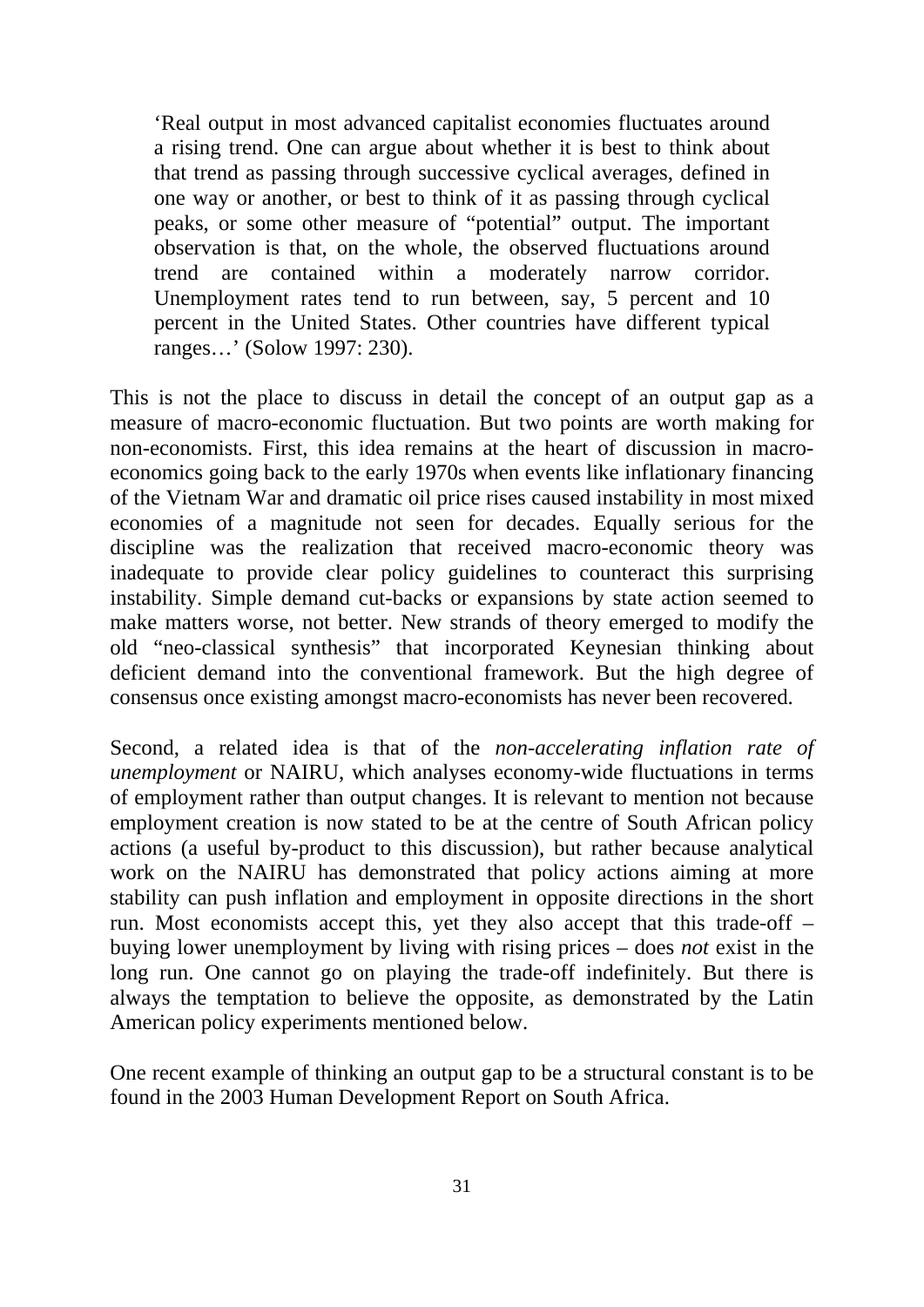'[W]ith almost 50 per cent of the population living in poverty, the total level of financial resources for buying goods and services in the economy remains severely constrained (constrained aggregate demand). This, in turn, deprives producers of a potentially much larger domestic market – a market that would allow them to operate at a higher level of current production capacity and/or invest in expanding their production capacity and employment. This conclusion is strongly supported by [the] regular survey, *Manufacturing: Utilisation of Production Capacity*…Household expenditure surveys also suggest that, owing to high-income inequality and poverty, the overall demand for goods and services is relatively weak among 80 per cent of households in South Africa…These observations provide consistent evidence that low demand is one of the main inhibitors of economic growth in South Africa' (UNDP 2003: 186-7)

This passage is riddled with *non-sequiturs*. First, the manufacturing sector contributes about 24 percent of total GDP currently. How this sector's average level of idle capacity can be extrapolated to the whole economy needs explicit justification. Second, in no economy in the world is the utilisation rate of a production sector, particularly manufacturing as the most usually measured, at any time a figure approaching close to 100 percent.

There are well-known microeconomic reasons why what is nominally "unused capacity" is desired by producers. So the cyclical existence of such capacity is quite compatible with profit maximisation and equilibrium. Third, it does not follow at all that an expansion of aggregate demand, engineered by simple fiscal expansion – higher government spending or lower taxes - whether for redistribution or some other purpose, will lead to higher activity rates and higher real economic growth in a national economy. Fourth, under this way of thinking redistributive action is a panacea for macroeconomic gains because such gains are simply presumed to lead to higher levels of social welfare. All that stops this process happening is taken to be weak political will.

These inferences are what the Human Development Report apparently wants the reader to believe. To place this belief in chronic deficient demand in perspective because it is shared by certain local activists pushing for a basic income grant (as well as other research projects under the UNDP umbrella currently working locally, like "An employment-targeted economic program for South Africa"), we need to recall the experience of a number of Latin American economies during the 1970s and 1980s. Regimes in power in Argentina, Brazil, Chile, Mexico, Nicaragua and Peru experimented with stimulatory policies known in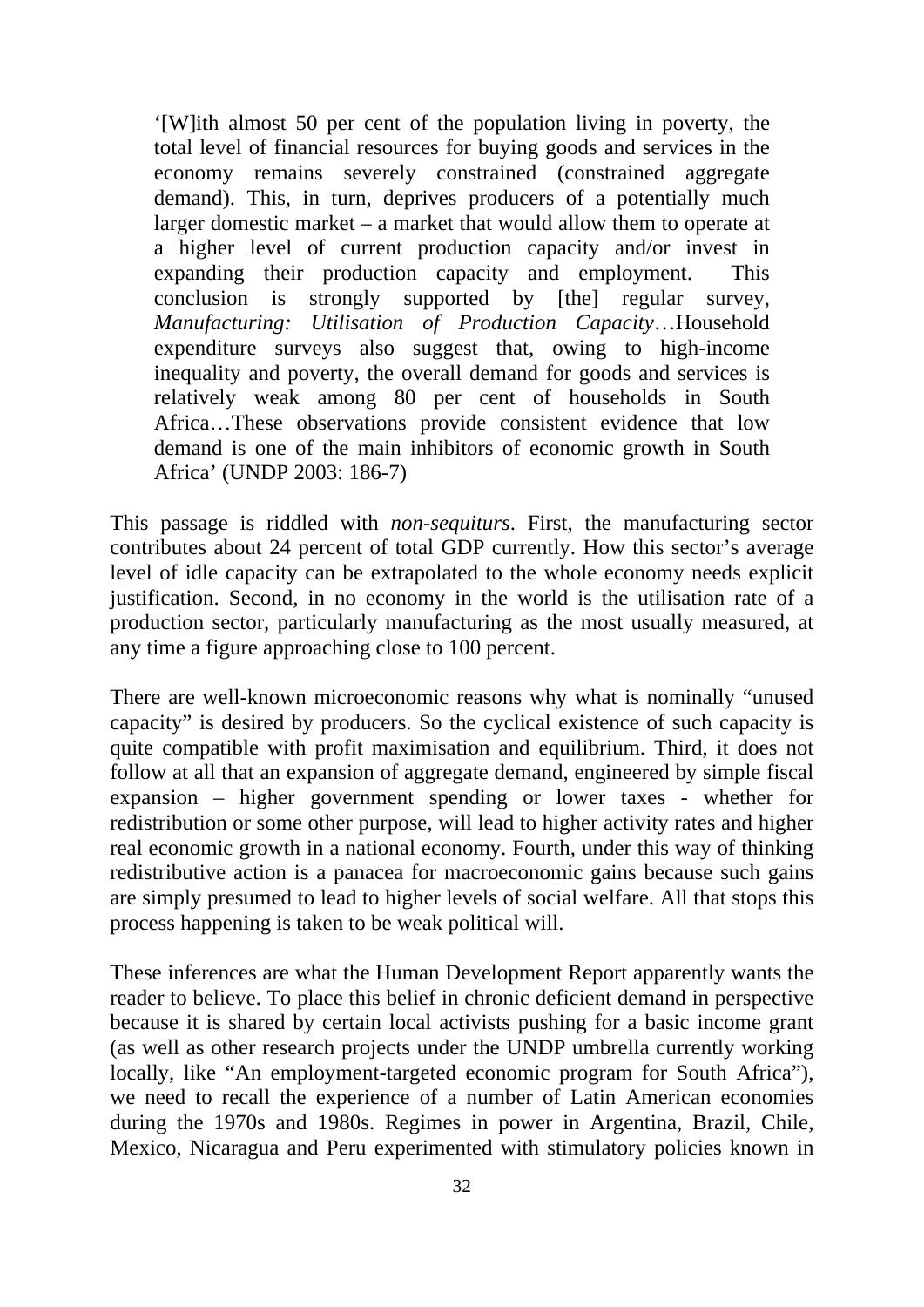retrospect as "macroeconomic populism". These episodes had enough in common to make up a common policy pattern or paradigm that existed for a brief and concentrated period of time in these countries.

First, the initial capacity utilization rates in each national economy were diagnosed as disappointing but holding the promise of more output. Previous stabilization efforts had put the state budget in balance as also the payments balance with the rest of the world, so that latent scope for expansion of the economy was identified by populists in government. Second, by assumption spare capacity and unit cost decreases brought about by higher levels of production were forecast as limiting possible cost pressures and inflation in most branches of production. In addition, the risks attendant on expansion through deficit financing by the state were dismissed as exaggerated. Third, policy prescriptions in the populist programmes of all six countries laid emphasis upon three components:

'[The] reactivation, redistribution of income, and restructuring of the economy. The common thread here is "reactivation with redistribution". The recommended policy is to actively use macroeconomic policy to redistribute income, typically by large realwage increases that are not to be passed on into higher prices [enforced by controls]' (Dornbusch & Edwards 1991: 10).

*Figure 2* 



*Source*: SA Reserve Bank.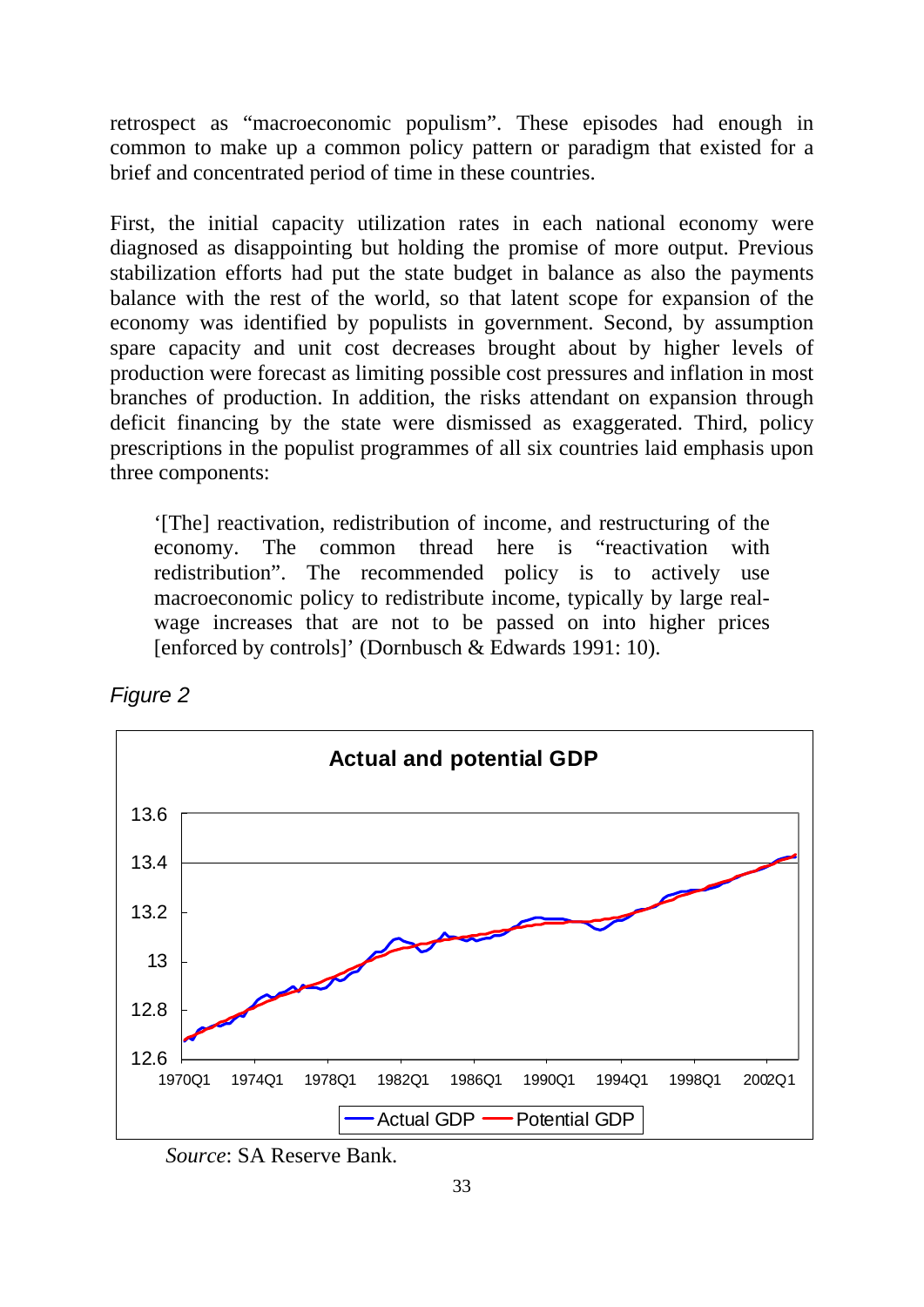

*Source*: SA Reserve Bank.

In all cases the first phase seemed successful for these populist expansions. But in the second phase it led to negative outcomes, indeed to disastrous consequences, because of bottlenecks in the supply of goods produced in the domestic economy and in the availability of foreign exchange. Governments began to realise they were unable to switch the processes dominant in their economies from redistribution goals towards investment in all its needed forms. These components of investment were the stocks of goods in process (or inventories) as well as the fixed investment in plant, machinery, buildings and infra-structure needed for a permanently higher level of activity. In the third phase, pervasive shortages continued, inflation accelerated rapidly, the state's budget deficit continued to expand dramatically, and real incomes, ironically wages in particular, declined markedly. In the fourth or final phase, some measures of orthodox stabilization were inevitable, usually under a new government, but after a great deal of suffering by the population. "The extremity of real wage declines is due to a simple fact: capital is mobile across borders, but labor is not. Capital can flee from poor policies, labor is trapped." (Dornbusch & Edwards 1991: 12; Mohr 1994; Moll, Nattrass & Loots 1991)

South African income grant proposals do not fit this paradigm completely. That is not in contention here. Yet a central *presumption* shared by the economic argument justifying basic payments is that the redistribution they effect will raise the level of effective demand. It will take income from groups who consume a smaller proportion of income, relative to the average, and give it to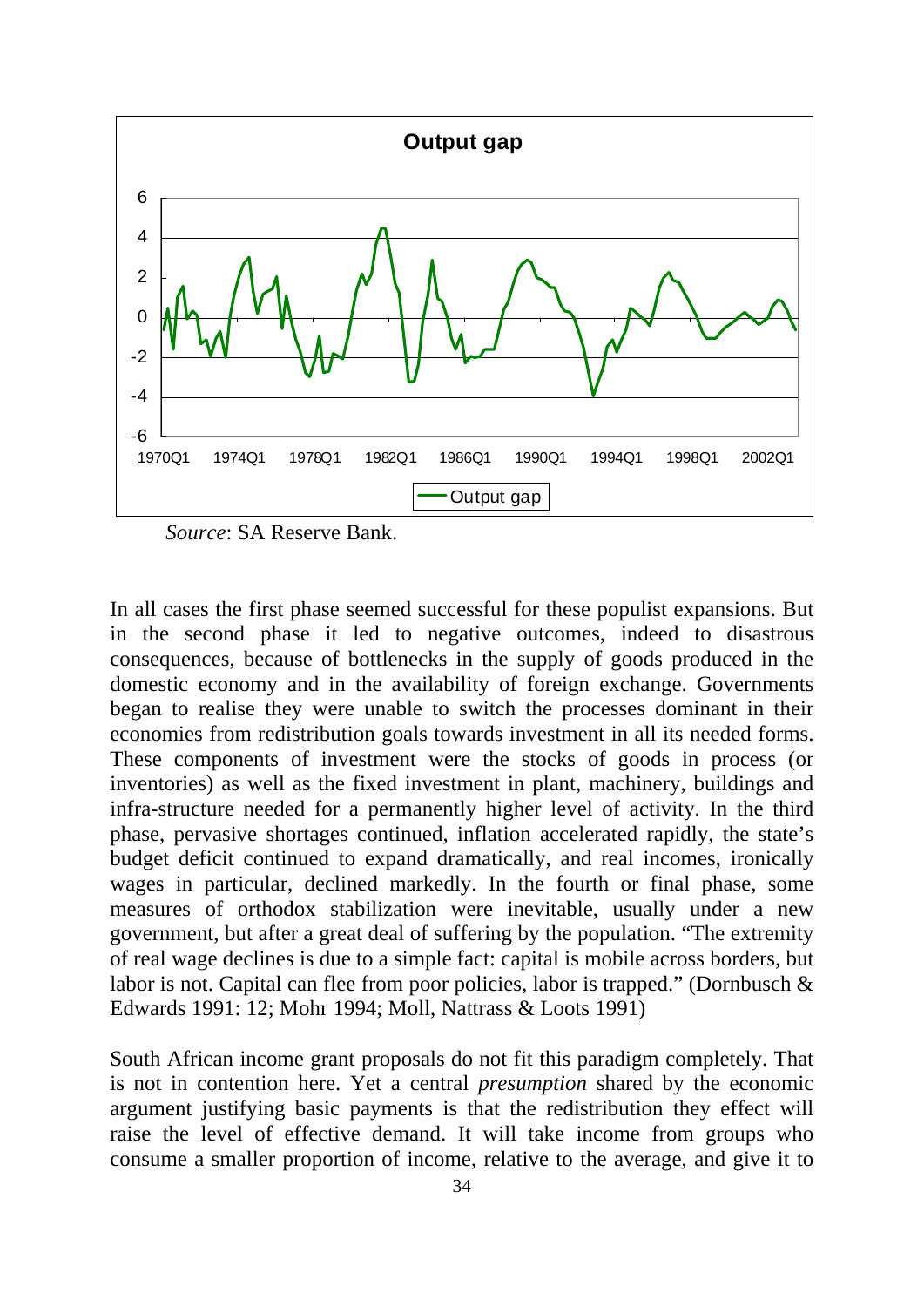groups who consume a higher proportion of it. But this rise in expenditure by the poor (and by the state) is predicted not to cause economy-wide imbalances because excess capacity exists in advance.

This was a faulty premise to start off the argument for macroeconomic expansion in the Latin American cases, and it is a faulty presumption to make in South Africa. As stated already, true excess capacity is a cyclical phenomenon not a structural constant that marks all market economies. Expansion of aggregate demand through fiscal transfers may result in benign macroeconomic growth or it may result in overheating and imbalances: it depends on the cyclical position of the output gap and the magnitude of the transfer at the time. Further, the financial and budgetary orthodoxy adopted by policy-makers in capitalhungry economies is usually to attract foreign investment, amongst other objectives. Sometimes this is out of theoretical (or even ideological) conviction, but often it is simply because there appears to be no sensible alternative in a world where capital movements across frontiers, financial as well as real, have speeded up greatly in recent decades.

#### **[7] The targeting and means testing of social transfers.**

In the sphere of policies that target individuals and groups for assistance in contrast to policies of universal access, we are again in an arena of competing judgements. We lack direct as well as comparative information from international experience. Thus an evidence-based choice on efficiency and equity grounds is not possible. The brief discussion here aims to tease out what is presumed and claimed by campaigners for a basic income grant, in South Africa as well as elsewhere. It provides perspective on the discussion not finality in the judgement.

Curiously, our old age pension is not a universal cash grant that shares nonconditionality with the basic income under discussion here. The state pension is available only to those citizens who fall below the maximum income stipulation at the minimum ages applicable to men and women; that is, it is means tested. An acknowledged success, it is regarded as one example of South African "exceptionalism". No other national grant or pension system exists on an equivalent scale in another country at a similar level of average per capita income (Case & Deaton 1998; Seekings 2002). But our successful pension is a *counter* example not a confirming precedent for a basic income, in that it does not provide support for the claimed merits of universality.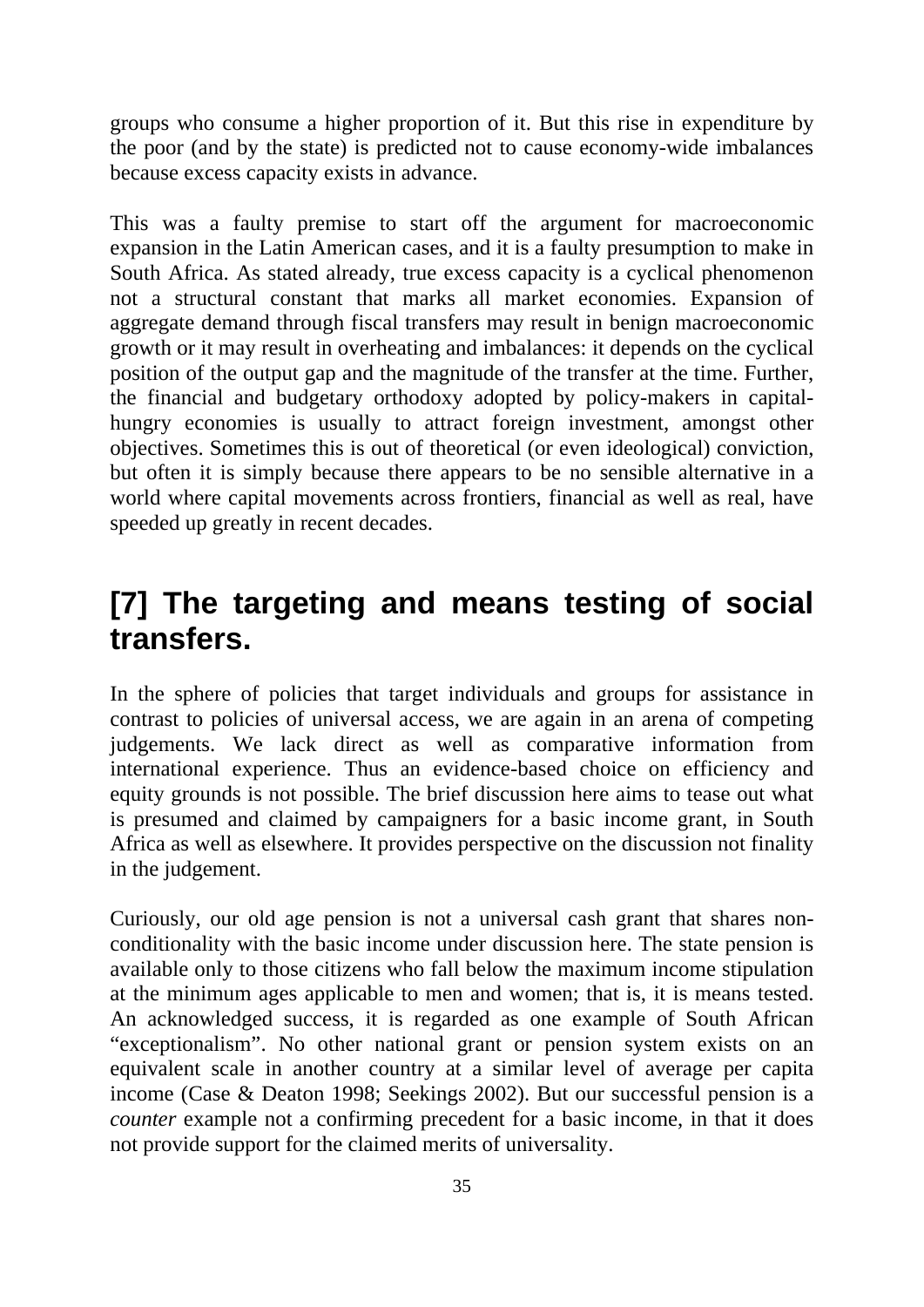The second curious feature of the proposal is that protagonists of an income grant in South Africa advocate that recipients of it above a certain threshold level of pre-existing personal income will have the entire grant taxed away. One presumes this is on equity grounds mainly, because the resulting saving in the aggregate cost of the policy is difficult to project *a priori*. For this to happen, once again a means test must be applied, as is inherent in all tax systems containing progressivity, meaning higher proportions of income paid in tax at higher levels of income. We discuss other difficulties and details below under the next section on taxation. These two examples illustrate that the aversion to means-testing for a basic income grant appears to be selective, and it is necessary to understand why.

The relevant issues are the following.

- As proposed, a basic income grant is *universal* in two senses. It is non-contributory, not confined to individuals committed to a scheme by making dedicated contributions in advance; and personal access is unconditional, ie. not governed by conditions like inadequate means, disability, unemployment status, family circumstances, and so on.
- It is financed out of general state revenues not by an ear-marked tax or levy dedicated to that purpose.
- Pitfalls in the targeting of poverty alleviation instruments are recognised in the literature but perhaps less so in policy practice. [C]laims [for increased targeting] implicitly assume that incomes can be observed with little error and that the observed initial incomes are fixed, that is, unaffected by the policy. In reality, the policymaker has imperfect information and can incur (possibly high) administrative costs in attempting to identify the poor with precision. Furthermore, potential recipients often face an incentive to alter their behavior when facing a targeted (or untargeted) scheme. Potential losers from perfect targeting may also exercise greater political influence than gainers; [thus] political economy considerations may militate against the policy ideal of perfect targeting. (Van de Walle 1995: 3)
- Universal access to income transfers would have a uniform effect on the welfare of the poor if this group were homogeneous in the relevant respects. But what respects are relevant? First, differences between income levels of poor individuals and households in the *pre-grant* situation clearly are one characteristic of interest. Taking the lowest 40% of individuals or households on the income scale as the relevant target group, how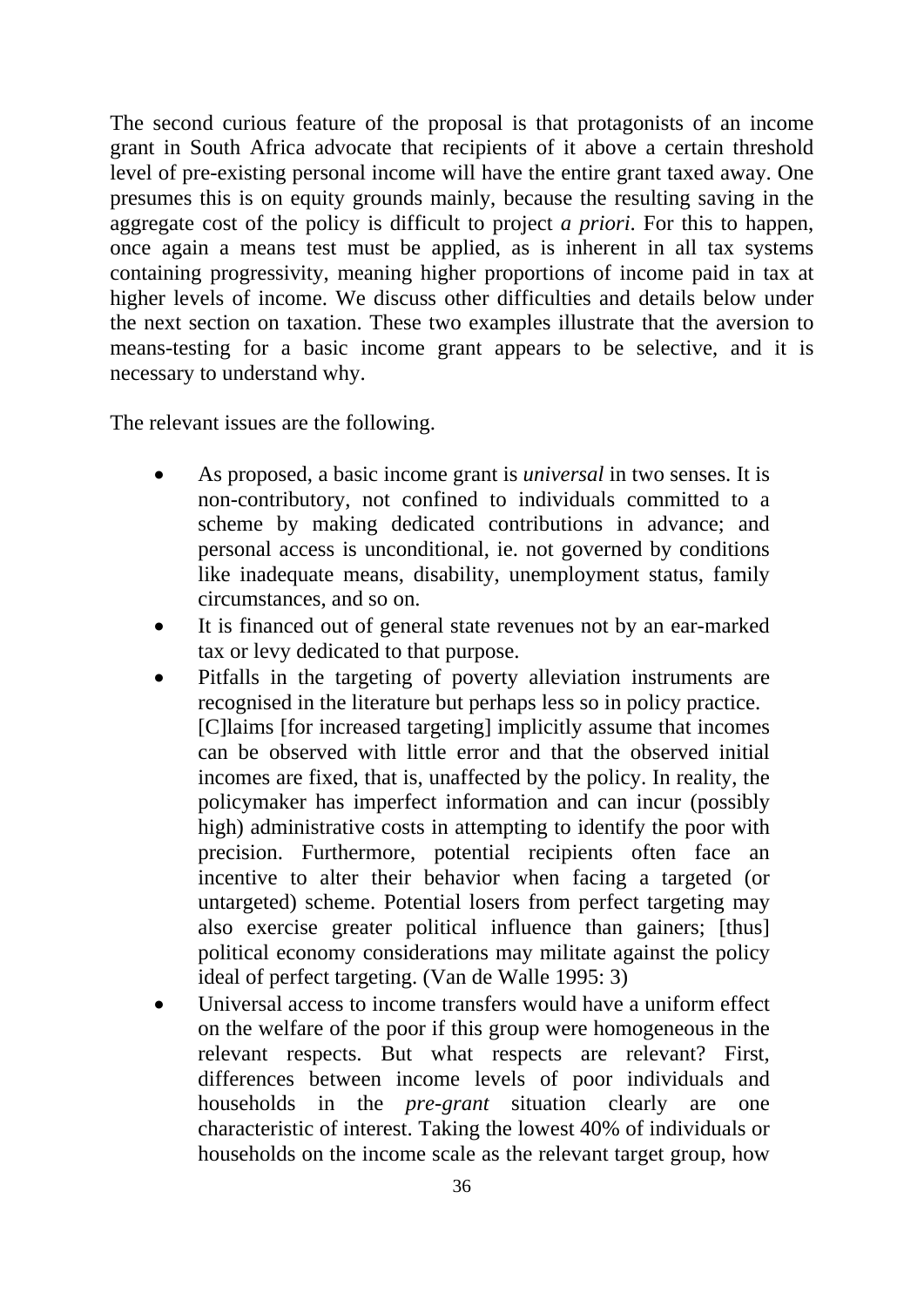much variation is exhibited within the intra-group distribution? If there is a long tail to the distribution of income amongst the poor then the implicit assumption of homogeneity – implicit in BIG proposals of a uniform grant – is potentially misleading in welfare terms.

A simple measure of intra-poverty distribution for the present purpose is comparison of the mean income per decile (10%) for each of the four lowest deciles making up the 40% defined poor. These differ strikingly, as Table 1 brings out for the year 2000, even if we ignore decile 1 with its anomalous implication that up to 4 million people were living in the year 2000 on R30 per month. To presume common average economic circumstances for the poor masks significant dispersion of income within the group when it is so defined. Distinguishing between the four broad decile groups shows that median incomes range in proportion from first to fourth decile at 1.00, 3.05, 4.63 and 6.67, or expressed in the monetary values shown in the table. The relevant question is at what *opportunity cost* to potential help targeted disproportionately at the most poor are these income differences ignored in advocating a uniform grant to all poor persons irrespective of their income per head?

|  | able |  |
|--|------|--|
|--|------|--|

| <b>Median Income By Decile with Weights</b> |          |          |          |          |  |  |  |
|---------------------------------------------|----------|----------|----------|----------|--|--|--|
|                                             | Decile 1 | Decile 2 | Decile 3 | Decile 4 |  |  |  |
| Absolute                                    | 360      | 1170     | 1800     | 2727.636 |  |  |  |
| As Proportion of Decile 1                   | .00      |          | 5.00     | 7.58     |  |  |  |

*Source*: Income and Expenditure Survey, September 2000, Person File, calculated by K Reynolds

Second, gender sensitivity is a convincing criterion of interest for poverty relief, as also is the incidence of female-headed units in the household group that is designated poor. Third, the families containing above average numbers of children are plausibly an independent target of special anti-poverty efforts, where their numbers are increasing while the incidence of other poor sub-groups like the aged are decreasing within the total poor. Fourth, there can be serious urban bias in the availability of physical and social infrastructure. So two individuals or two households equally poor by an index of goods and services – possessing the same endowments in economic terminology - can face differing probabilities of exiting from poverty simply because of their different locations. Fifth, individuals and families designated poor vary in their ability to spend income and non-income resources prudently. So their welfare gains from the same-sized increment of transfers received from the state will differ. That this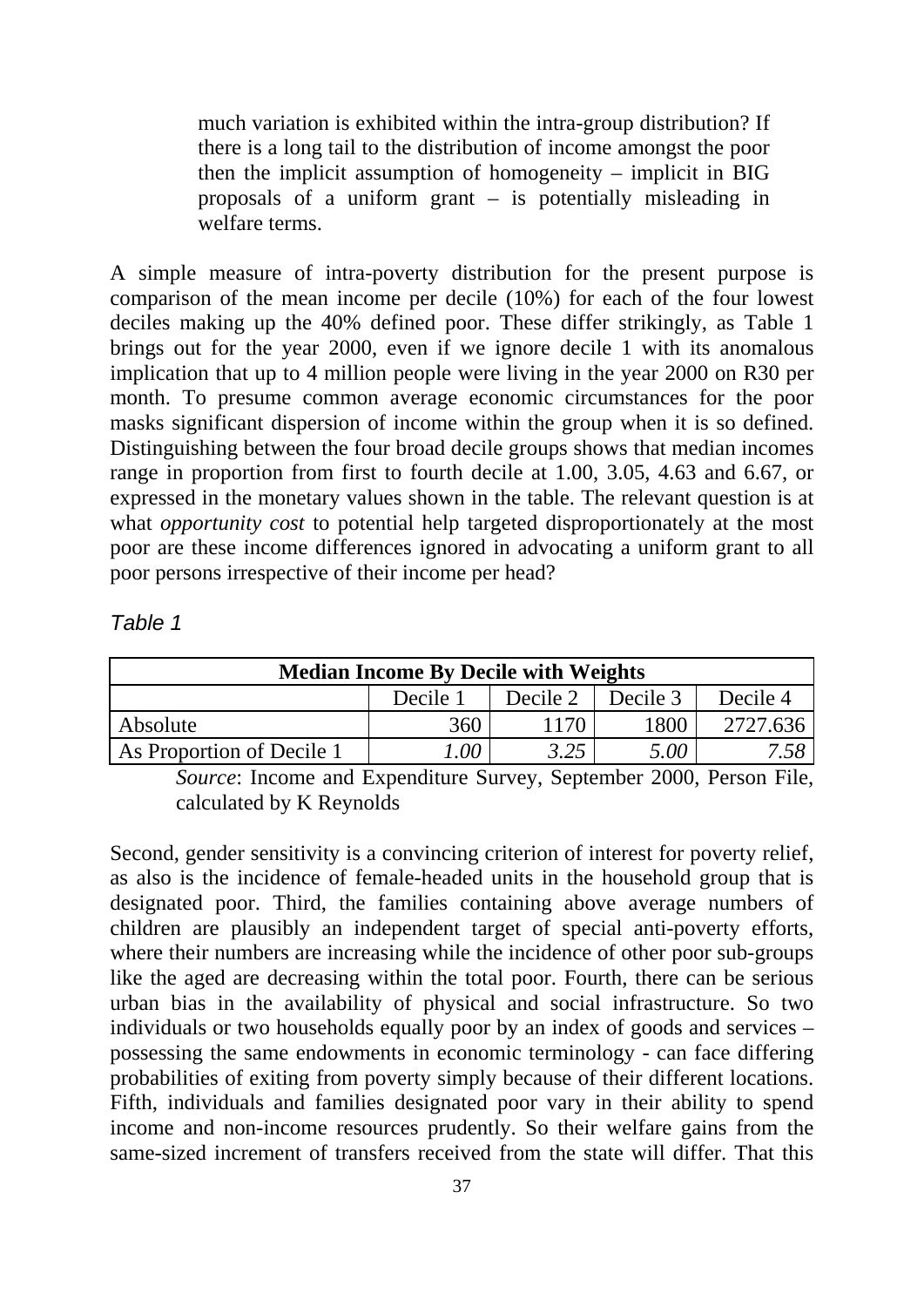may or may not matter for the design of pro-poor policies has to be argued explicitly. Finally, a parallel and overlapping category are the unemployed in the South African labour force. They are shown to differ amongst themselves in ways that bear on their probabilities of obtaining a paid job, and therefore require "specific kinds of interventions" not a single tactic only (Woolard 2004: 3). One size does not fit all.

Thus, whatever weight might be given in principle to other dimensions of poverty, for instance, relatively higher HIV infection rates amongst the poor, opting for a universal vehicle of transfer like a basic grant comes at a *cost* in foregone targeting. That cost is in no identification and no special measures for high-priority groups within the poor population. Focused "pro-poor" growth and poverty elimination policies are not possible because the relevant circumstances that govern the differing welfare significance of cash receipts for some individuals and households are ignored under universal access.

On the other hand, specific targeting has its pitfalls, some already alluded to above. So we are yet again in an arena of choice between recognisably imperfect policies – the economist's concept of second-best - yet with little evidence to guide the welfare-maximising choices that have to be made.

#### **[8] Behavioural responses of recipients and payers to tax-transfer mechanisms.**

An assumption implicit in all income grant advocacy is that the *net* effect of such a re-distributive policy on the welfare levels of a national population will be consistently positive. Yet the underlying reasoning is left unargued. It is presumably that the benefits are worth more than their costs, so that one unit of spending power received by someone lower down the income scale has consistently greater welfare significance than it has when yielded up by a payer higher up the scale. This is probably true over a certain range of re-distributive transfers, but we do not possess a widely accepted calculus for making simple judgements about *all* changes in the personal well-being of givers and receivers. Comparisons of changes in income utility between persons are of doubtful legitimacy, in that there are long-standing arguments that these are philosophically incoherent, even though we make such comparisons without inhibition in the everyday business of life. But also there are multiple effects of taking and giving that are difficult to identify let alone quantify.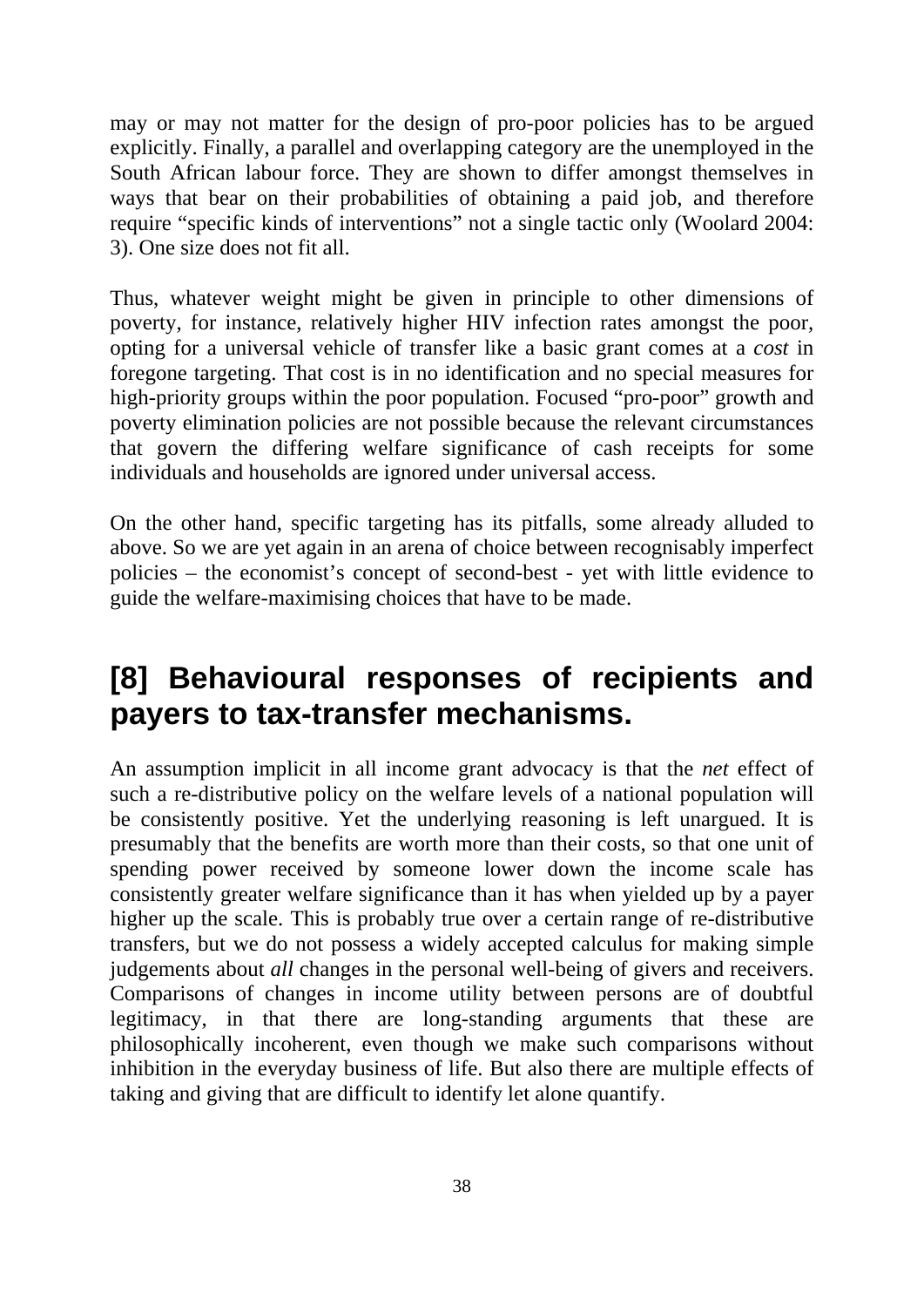That is the first difficulty to be noted. The second is that showing a positive welfare gain by an act of redistribution is not a sufficient justification. We have to go further and show that *this* way of transferring resources – via an income grant in the present case – is the most efficient feasible. The poor have to receive the biggest "bang per transferred buck" amongst all ways of making transfer payments in their favour. That is rather more difficult to show.

The purpose of this section is to raise certain questions about gains and losses that must be faced before any broad judgement about the net effects of payments like unconditional cash grants can be sustained. Taxation and transfer payments can have the following effects in an economy, although this list is not intended to be comprehensive.

- $\Rightarrow$  After imposition of a new tax or increased tax, the supply of productive effort by tax-payers can decline or it can rise depending on the choice they exercise; that is, they can perform more work and thus retain income levels, or opt for lowered consumption and savings but increased leisure. This topic is a staple of economics textbooks, even if the evidence often remains ambiguous in practice. Generally it is accepted that a decline in the labour supply is more likely than a compensating rise in work aimed at maintaining the same level and mix of individual income and leisure that existed before payment of the tax. This has to be tentative because the major research problem is isolating how much work input changes downwards in practice due to this specific cause, higher tax liabilities.
- $\Rightarrow$  Incentives to invest and take risks in the economic arena can be weakened by higher tax rates, resulting in a loss of potential GDP and therefore lower levels of social welfare. But again this has to be a tentative proposition in the absence of empirical studies difficult to conduct because respondents may tailor their answers to benefit themselves, ie. avoid higher taxes being levied.
- $\Rightarrow$  Perverse effects on individual welfare are common. "On the recipients' side of the tax-transfers system, there is also a disincentive to produce. For each extra dollar a low-skilled person earns with extra work, part or all of that dollar will be taken away from them because they [now] have less 'need' for income support, a clear disincentive to work. One can fiddle with the system… [but] sooner or later the benefits must be withdrawn if the person keeps earning more and becoming more selfsufficient." (Lindert 2003: 4)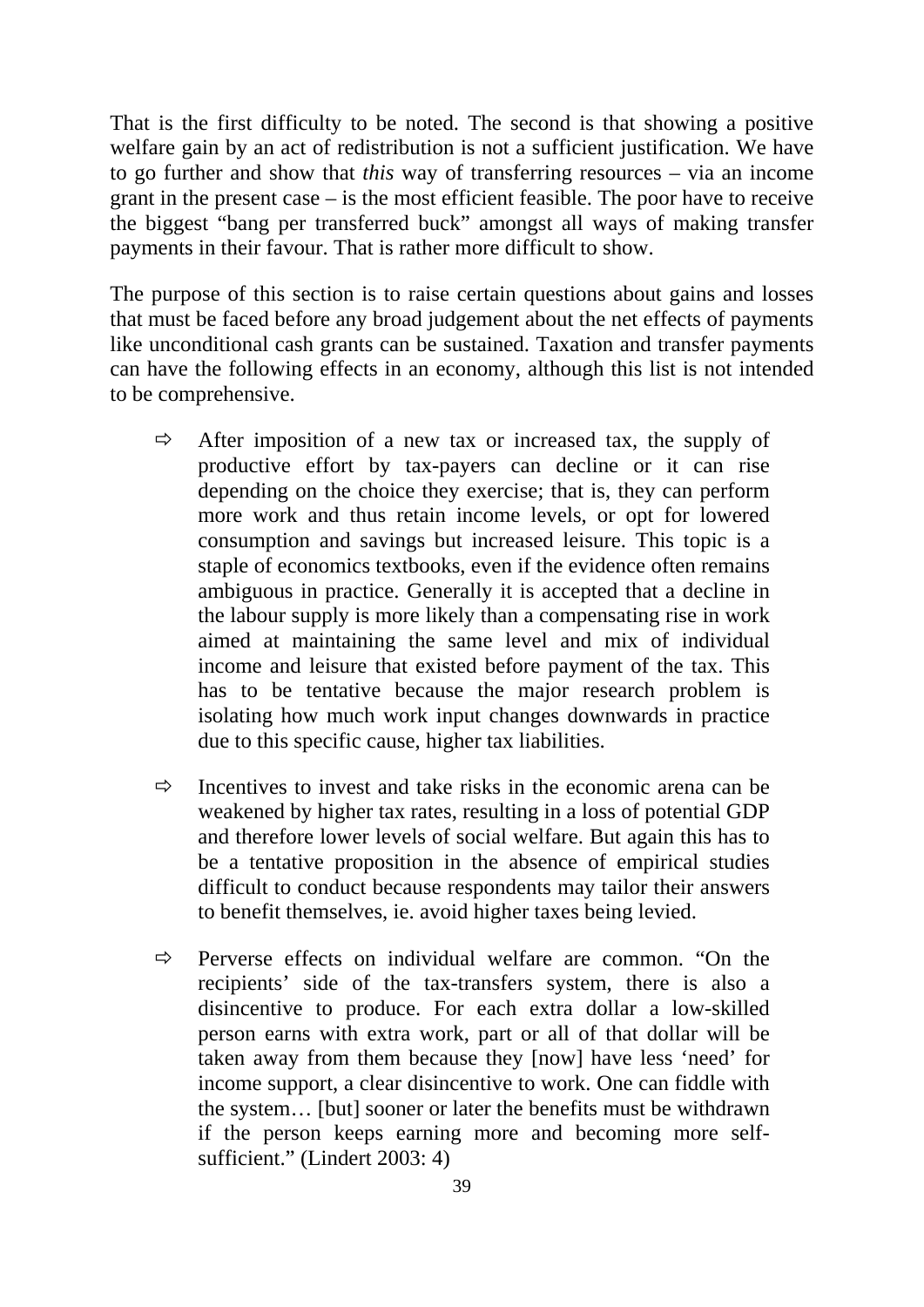$\Rightarrow$  Altruism is the "willingness to have one's tax dollars spent on other people" (Gutmann 1998: x). It has to be conserved because it is a scarce resource. We do not all have utility functions like Mother Teresa whereby we obtain satisfaction from other people's gain. But implicit in the underlying arguments of many universal grant protagonists in South Africa is the *presumption of infinite altruism*, as we might call it. What limits apply to taxpayers' willingness to pay taxes for redistribution purposes in a given society at a given historical moment remains a matter of conjecture not of evidence, because of the intrinsic difficulty of the required research. But in general, in most or probably all societies, "altruism is scarce; there is never enough to go around. [So] the function of economics [as a discipline] is to devise social institutions that make it possible to economize on altruism and still live tolerably" (Solow 1998: 3-4).

It follows that it would be prudent to minimize demands on altruism, given the set of difficult-to-identify variables that influence its nature and extent in practice. These conditioning determinants or variables include the felt strength of a common culture; solidarity of beliefs and shared values in the population; legitimacy and acceptability of state expenditure policies in general, and on redistribution and merit goods in particular; perceptions of corruption in state departments and agencies; and the extent and tradition of private philanthropy. A commonplace observation, but vitally important nevertheless, is that all tax systems rely, for high yield and low cost per unit of revenue, on the unforced compliance by the vast majority of assessed payers. So it should be unsurprising that voluntary payments of tax liabilities can be fragile, as evidenced still in a range of middle to high-income countries like Greece, Portugal, Korea and Mexico (Van den Noord & Heady 2001).

 $\Rightarrow$  In national tax-transfer systems that have conducted research on the attitudes of grant recipients (like the US and Canada), it seems clear that the overwhelming majority *prefer* working to earn eligibility to receive payments rather than passive acceptance of transfers. The reason is not complicated. It has to do with self-respect, social standing and the dependence of "felt identity" on the regular performance of productive work. One key question is whether and to what extent the populations of transfer recipients differ in such attitudes, and in strength of preferences, in other countries than those where such research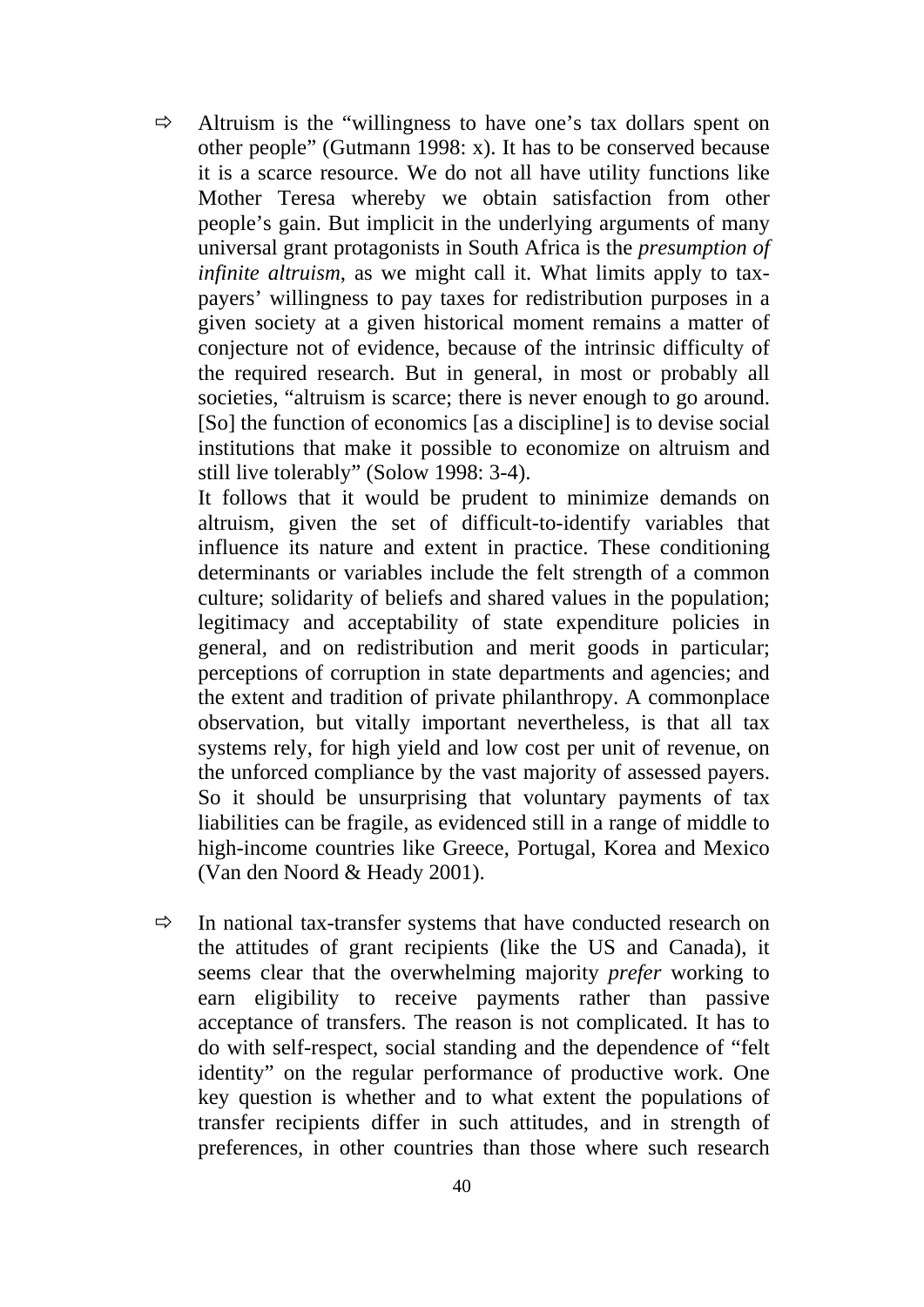has been conducted (and which in general have developed welfare state institutions)? In South Africa, critics of specific redistributive policies like free provision of water or the subsidised supply of electricity, housing and health care, for instance, cite a culture of entitlement arising out of our recent history. It follows that attitudes of entitlement will conflict with a preference for work performed as the route to eligibility. But it is not yet possible in this regard to draw a line between accurate research findings and political rhetoric.

The ongoing enquiry into the differing performance of European labour markets and welfare states by comparison with that in the United States, illustrates the unsettled state of much of the debate on these questions. The following quotations from recent studies bring out the views *contrasting* with certain presumptions that underlie the grants campaign, while bearing in mind that South Africa is still far from possessing the resource levels and institutions of these mature welfare states.

'Our study relies on the large size and persistent character of tax differences among rich countries to draw inferences about long run tax effects. In summary terms, the data tell this story: Higher tax rates on labor income and consumption expenditures lead to less work time in the market sector, more work time in the household sector, a bigger underground economy, and smaller value added and employment shares in industries that rely heavily on low wage, low skill labor inputs.' (Davis & Henrekson 2004: 36)

'Why haven't countries that tax and transfer a third of national product grown any more slowly than countries that devote only a seventh of GDP to social transfers?...This paper has surveyed [in a range of European welfare states] some institutional clues pointing toward a non-negative contribution of social transfer programs toward economic growth and well-being. The list of clues is eclectic and incomplete. We now have a better understanding of the tax mix practiced in welfare states, and the limits on the damage done through work disincentives…These findings can only be suggestive, and we are a long way from an overall quantitative accounting. Much of the story consists of welfare states' avoiding ruinous patterns of taxation. In fact, their tax mix even resembles some classic prescriptions from economists' optimal-taxation literature. The heavy taxes on addictive complements to leisure [tobacco, alcohol and gasoline] fit both the growth prescription and the need to address [negative]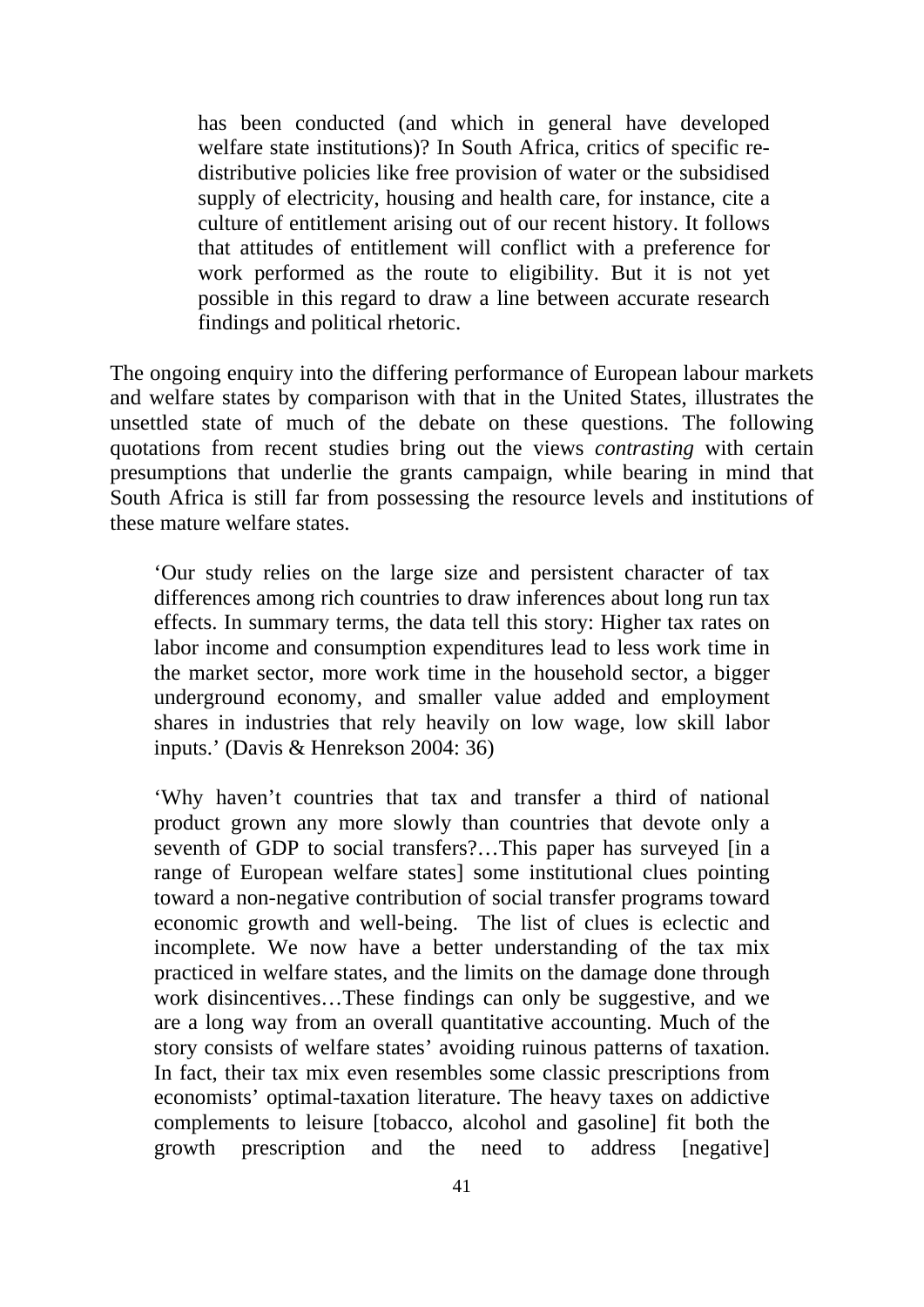externalities…Behind the eclectic set of clues and the hint of classic fiscal wisdom may lie a fundamental unity, a single mechanism that explains how welfare states found such an assortment of safety devices and avoided damaging their economic growth.' (Lindert 2003: 2, 28-9)

'Can European countries maintain the same level of social protection, but do it in a way which allows them to return to low unemployment? Again, this is a question which vastly exceeds the bounds of this article. But the evidence from a number of countries that have returned to low unemployment, from the Netherlands to Sweden, suggest that the answer is positive.' (Blanchard 2004: 31-2)

Turning to the taxation side, discussion here once more is selective in a complex field. Three issues are singled out for attention. First, how should we measure the burden of taxation in an economy, specifically a marginal increase in that burden needed to fund a grant? Further, can we generalise about the potential effects of South Africa's taxation system – ignoring the welfare gains from expenditure of its receipts for the moment – by drawing on measures for a similar purpose from other countries? This seems a working presumption of some local proponents of an income grant (Samson 2002). Second, arguments for the institution of a BIG include the proviso that individuals with incomes higher than some designated threshold level will have their entire grant receipts taxed away, or "clawed back" by the state in the phrase used by grant supporters. This applies to a recipient group of unpredictable size who would take up grant income as a matter of personal right despite their exclusion by a means test decision. What complications and what consequences can be anticipated in carrying out this kind of confiscatory taxation? Third, all taxation changes payers' behaviour to a greater or lesser extent. The relevant questions have to do with the efficiency and equity consequences of that changed behaviour.

First, in making international comparisons to decide the affordability of higher taxation we are interested in assessing *effective* tax burdens. This means the actual amount paid to the treasury by taxable units (individuals, companies, commodity vendors) and not the formal statement of liabilities according to the tax rules in each country in the comparison. The latter do not take into account variables like individual or group exemptions and eligibility conditions which influence the tax actually paid and therefore the behaviour responses. Thus, a simple enough point, two similar "tax ratios" relating total receipts to national income in two countries may rest on quite different underlying adaptations and adjustments.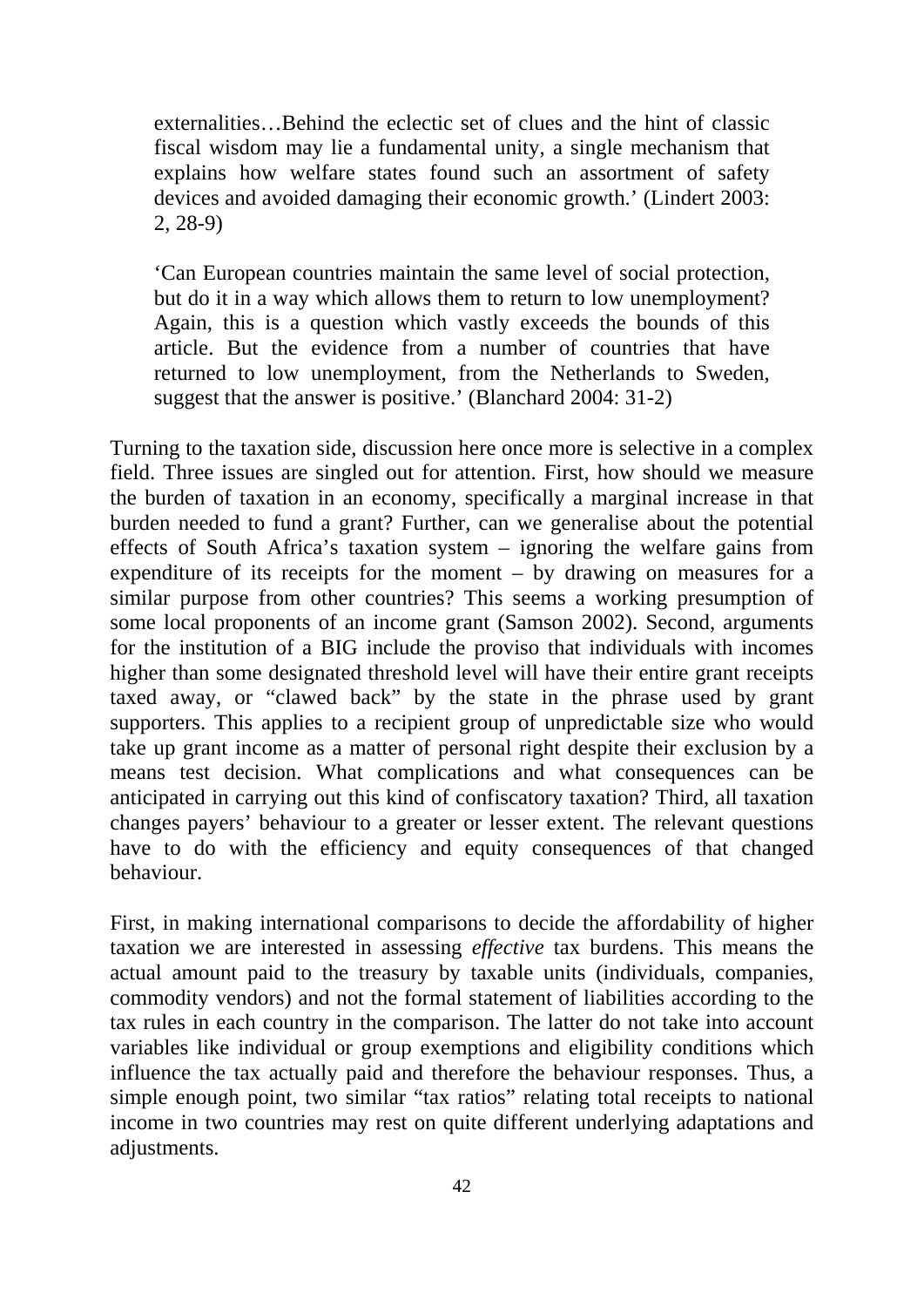'Why tax-GDP ratios can be deceptive [can be illustrated]. Assume the ratio of corporate income tax revenues to the value of GDP in countries A and B is 2.5 per cent and 5 per cent, respectively. This suggests that tax burdens are higher in country B. However, this need not be the case. If corporate earnings in countries A and B constitute 10 per cent and 20 per cent of GDP, respectively, the average effective tax rate for the corporate sector is 25 per cent in both cases since in country A corporations pay 2.5 per cent of GDP on their profits equal to 10 per cent of GDP, and corporations in country B pay relatively twice as much in taxes on profits that in relative terms are twice as high as in country A.' (OECD 2000: 9)

Next, the nature of the tax base is ignored when using an aggregate ratio as indicator of the tax burden. In two countries with the same ratio, Country A's tax system may aim to be more comprehensive than Country B's system, for instance including fringe benefits and capital gains in the definition of taxable income that comprises the base. "One main shortcoming of [relating total receipts to national income] is that it disregards the tax base a tax is levied on. A 'tax ratio' for a certain type of income tax of x% may be the result of a combination of (a) a broad tax base and a low tax rate; or (b) a narrow tax base and a high tax rate. The economic consequences are, obviously, very different." (Immervoll 2004: 7)

Additional problems can be listed briefly: (i) some kinds of taxes have consistently a stronger impact on economic behaviour than others but these differences are cloaked by aggregating all taxes together; (ii) an extreme example but not unrealistic is a specific tax in place which generates no revenue at all but is wholly detrimental to economic growth because it makes a certain type of productive activity so financially unattractive as to preclude any engagement in production at all; (iii) tax burdens need wider contexts for assessment, in that in some countries the private sector may be compelled by regulation to provide public goods in contrast to their supply by the public sector in other national systems, and can include the compulsory provision of social insurance; and (iv) the treatment of self-employed income is considered the Achilles heel of every tax jurisdiction because of the scope it poses for inefficiencies, inequities and inconsistencies. Generally speaking therefore, no simple statements are possible about the net effects on tax benefits, work incentives and the overall tax burden by using macro-level indicators like tax ratios. (Atkinson 1995B, Van den Noord & Heady 2001, Immervoll 2004)

Second, all proponents of a basic grant propose that a threshold level of maximum personal income should determine eligibility, that is, to keep and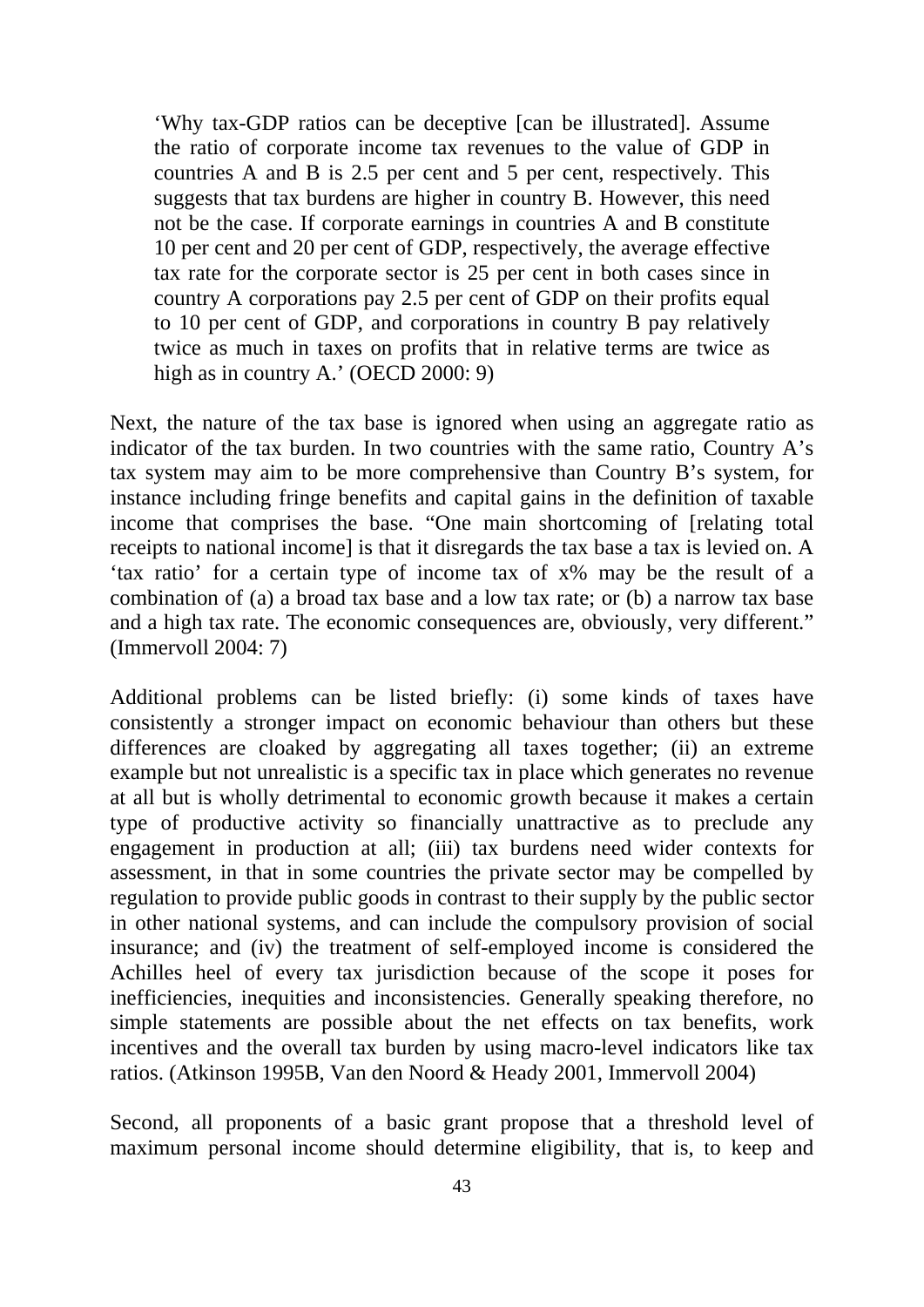spend the grant not merely to access it. Above that income level, not yet specified in advocacy writings, individuals who take up the grant will have it taxed away. The contrasting procedure with the state old age pension is instructive. A means test is the hurdle to be overcome at present *before* being deemed eligible for the old age pension in South Africa; that is, the person's level of income and financial value of owned assets is calculated in advance. But the difference in the case of the grant would be that ineligible recipients will be tracked *after* the event and required to pay back the entire annual grant receipts in a special tax assessment of grant income. Although the process is not described in concrete detail this seems to be what BIG supporters have in mind.

A range of questions here need research attention. One clear requirement is accurate and up-to-date record keeping of grant payments to identified recipients, coupled to close liaison with ordinary individual tax assessments so that cross referencing can pick up grant income receivers amongst those above the grant retention threshold. Most of this sub-category of grant takers will presumably also pay conventional taxes, the number determined by the relative heights of the two thresholds: that for grants and that for income tax liability. Then having isolated the grant proceeds, or "ring-fenced" that targeted component of personal taxable income, a dedicated assessment formula must be applied to it in the shape of a "multiplier" to raise the marginal rate of tax on the grant to 100%. Then no net benefit will remain. In other words, the whole R1200 of grant income in a tax year  $-$  R100 per month in this illustration – must be taxed away.

But a basic income grant is prescribed as universal in the sense of unconditional availability. That means that any citizen or any legitimate resident can obtain it without fulfilling any conditions. Yet an *after-the-fact* means test as a qualifying rider is an integral feature of the proposal. This may be politically expedient but it is a philosophical sleight of hand. Two virtues of the proposed grant are trumpeted to be (i) its universal character in keeping with democratic values, and (ii) the absence of a means test tainted by past humiliation, corruption and indeed racist distinctions between categories of recipients and between recipients and bureaucratic decision-takers, as well as administrative costs.

But the inconsistency in the present proposal remains. In conception this is a grant based on solidarity. That means universal access for every citizen without exception, yet policy advocacy starts from the premise that it is not intended for individuals who command resources above a level set by political and affordability calculations. These exclusion criteria are contingent and ad hoc in nature, on a different plane from the deeper moral purpose stated to underlie the legitimacy of the grant for everyone.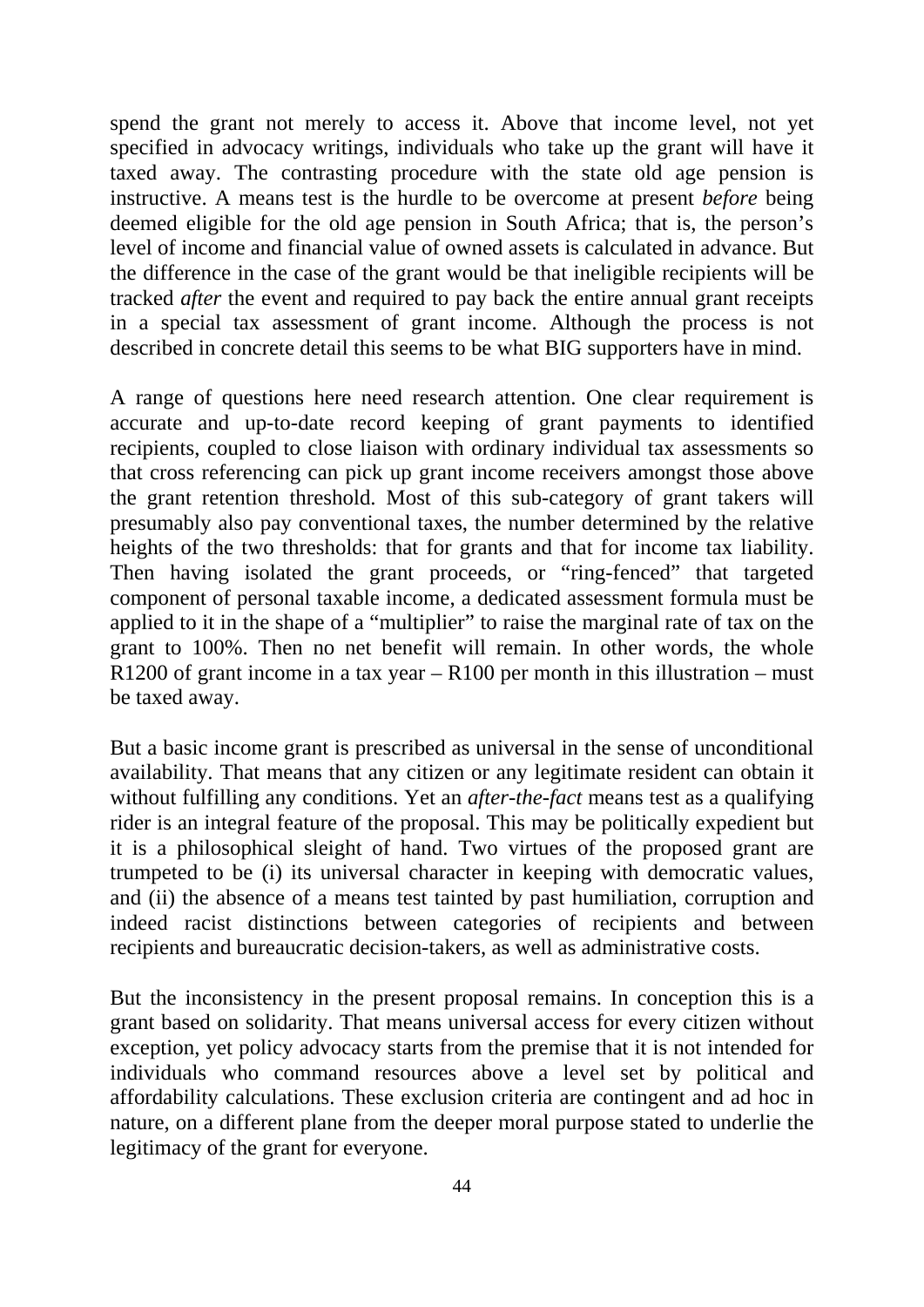Third, the most important effects from an economic point of view, and yet most difficult to predict about a tax-transfer process in the absence of more empirical information, are those relating to the behaviour responses already mentioned. Will the average South African tax-payer, when faced with higher tax liabilities, compensate by adopting more productive practices, by taking more risks, by working for longer hours, with greater intensity, by saving more, by retiring later, and so on? Or will he or she do the opposite because they calculate that every marginal increase in income is liable to a higher fraction of tax payable, so that increased leisure becomes their preferred alternative as it is not taxable? On the recipient side, will grant beneficiaries look for jobs more consistently and energetically, or pursue more informal opportunities that generate income, once their resources expand by the extent of the grant? Or will they put less effort into the range of activities, like job searching, that might yield greater economic independence, and instead devote their new grant income wholly to consumption?

The sobering fact is that we do not know *a priori* which responses are most likely to occur. But it is erroneous to pretend that behavioural changes following taxes and transfers do not matter, as is implied by omission of the issue in much local grant advocacy literature. A number of questions need airing (Atkinson 1995B, Barr 2001, Disney 2004).

- Informally it has been suggested that, by international standards, a higher than average tolerance of "tax fatigue" exists in South Africa because of consciousness amongst tax payers that in our apartheid past deliberate race and class barriers governed access to economic resources. It may follow that these circumstances call now for specially effective modes of redistribution. This conjecture might or might not be plausible, but does it provide a sufficient rationale for ignoring the question of higher "excess burden" from higher levels of taxation, ie. lowered welfare levels from distorted choices, meeting compliance and administrative costs and so on? In the absence of appropriately designed attitude surveys, not an easy task, this informal conjecture is far from an adequate basis for designing expanded tax programmes to finance a new grant.
- Spending on a basic grant will be financed largely by current tax contributions levied on the population economically active at any one time. This is known as "pay-as-you-go" (PAYG) financing. In the international literature it is accepted that this can insert a tax wedge into the labour market, depending on how it is levied. It means that the real cost of labour facing employers differs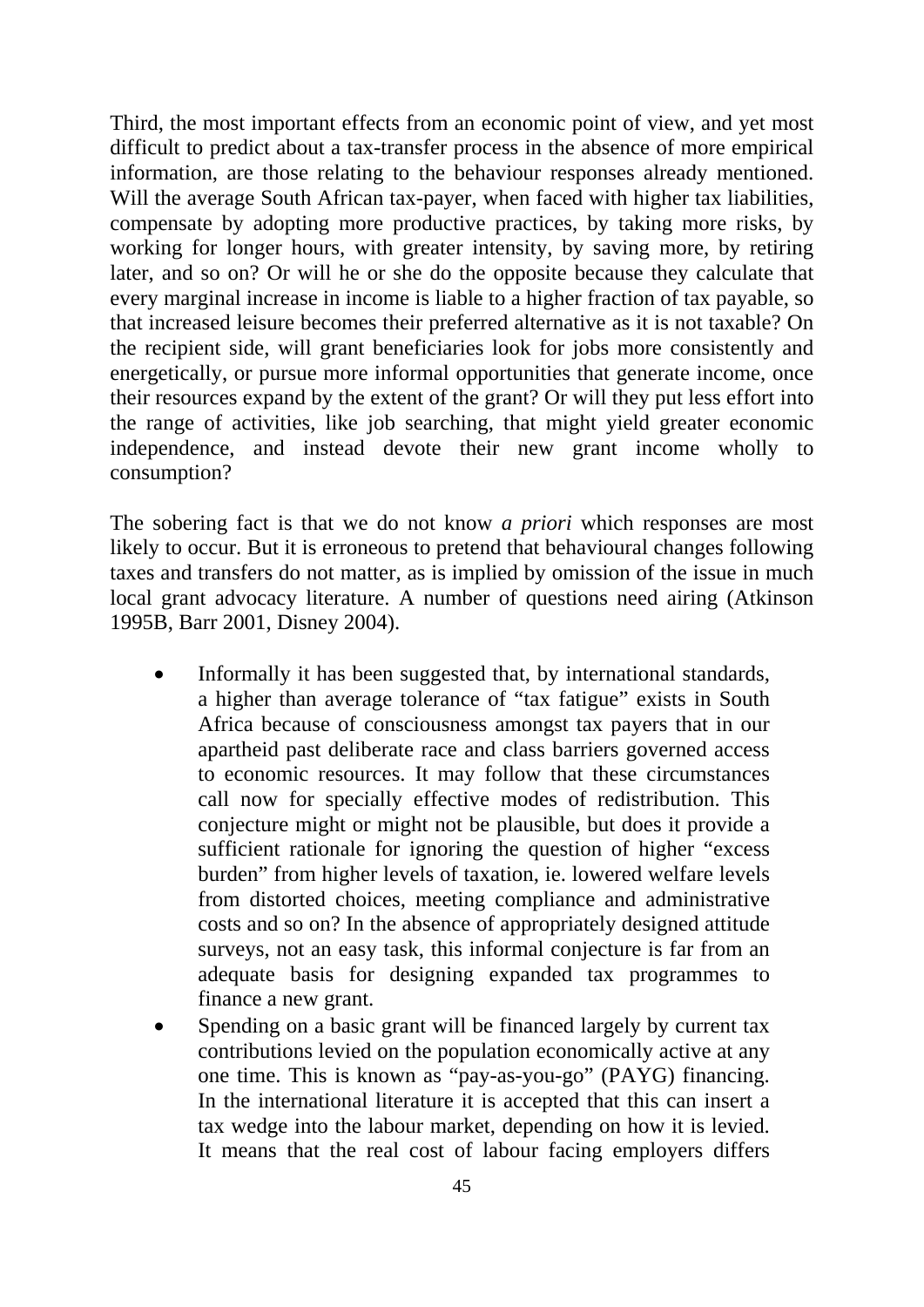from the real wage received by workers. It is an unambiguous distortion. Depending on the size of the wedge, it can inhibit employment creation or even decrease the workforce itself, which will aggravate the financing problem because fewer workers will be shouldering the burden. This is a possibility not a research result.

- Another broad generalisation about the effects of taxation found in the literature on other countries is that male economic activity rates – broadly labour supply and saving behaviour - are relatively insensitive to net increases in tax liabilities. This is not the case with women. But in an intermediate economy like South Africa's in which women from a variety of groups are in process of becoming economically active outside the home (many being informally productive inside it), the burden of a heavier tax regime on activity rates may be particularly difficult to identify. (Disney 2004)
- One key determinant of behaviour responses to changes in taxation is the closeness of the link between individual contributions and individual benefits in the *perception* of the payer. This is a complex question, concerning expenditure on public goods (law and order services, defence, public administration, enhanced environmental quality) as well as merit goods like education and health care discussed earlier in this paper. But in the South African case of basic grant financing and distribution, such a link would be particularly tenuous if direct taxation is employed. This will be so because the vast bulk of tax liabilities on income and wealth intended to finance a grant will be to the account of individuals purposely *excluded* from its benefits. For them there would be no link whatever between tax payment and grant receipt.
- Finally, we cannot make direct use of established empirical results about taxation's effects in one context, say in one country, to draw inferences for another context even if we keep it tentative. We certainly do not have a controlled experiment in so doing.

 We observe that Sweden, say, has typically set higher income tax rates than the United States. Can we examine the labour supply in Sweden, compared to the United States, and draw conclusions about the impact of taxation? If Swedish doctors play more tennis and see fewer patients (a purely hypothetical statement), is this evidence that progressive taxation reduces work effort? The problem with such an inference is that we have no idea what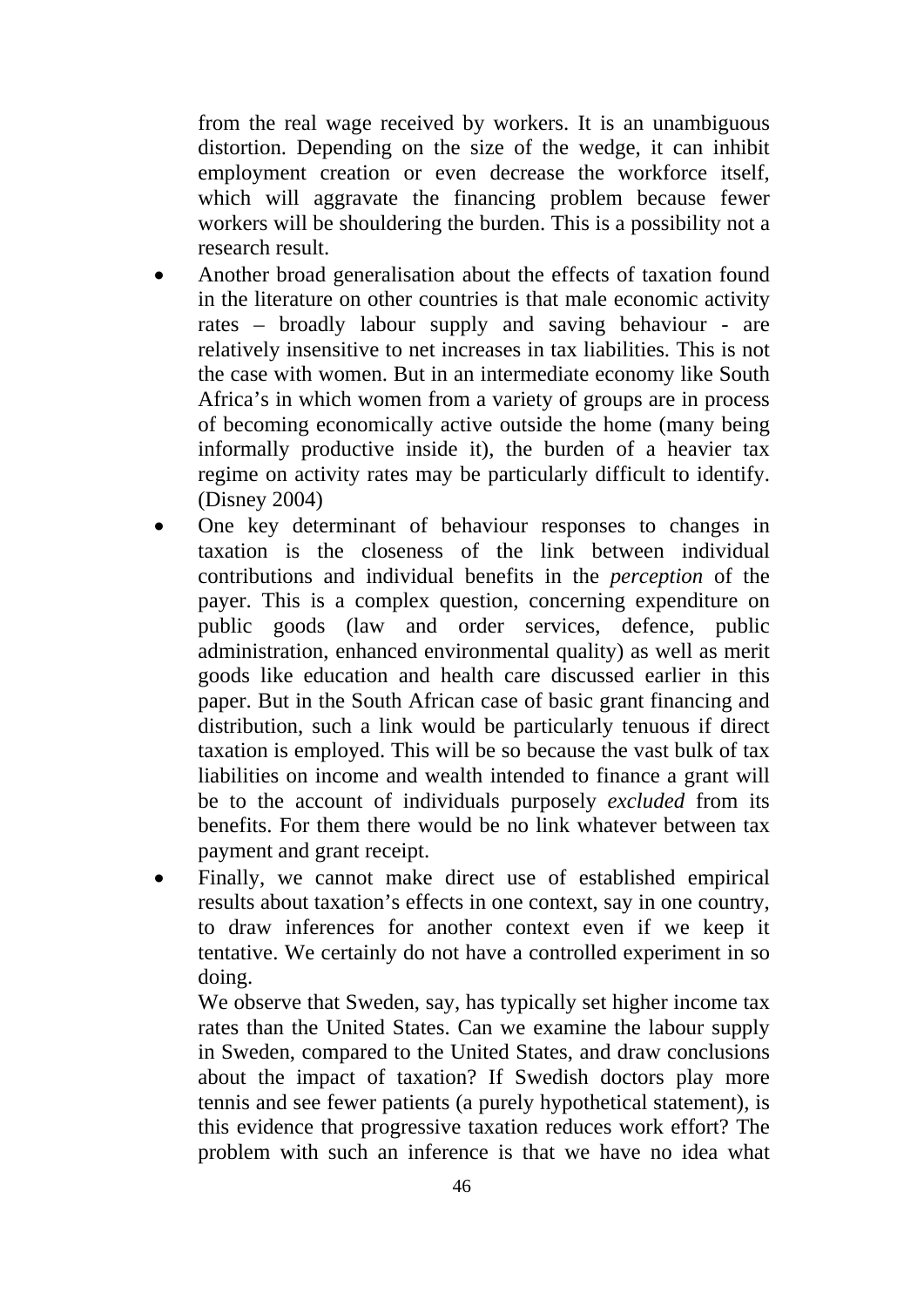*other* factors may be influencing labour supply decisions. There may, similarly, be common influences on *both* variables [tax and work]…without there necessarily being any direct causal connection [between them]…The same objection applies to the time-series studies. (Atkinson 1995B: 140, italics added)

#### **[9] The preferences and choices of the poor.**

If poor individuals in any society were given a set of unweighted choices to make about the form in which they want to receive a net increase in resources, what would be the outcome of their choices? In particular what would be the majority choice? We certainly do not know *a priori*, and the international literature is probably not a reliable guide on a general answer to this question, given the influence of history, local attitudes and individual circumstances. Yet South African proponents of the basic income grant take the answer to be a uniform preference for cash income on a regular basis, rather than, say, the improved delivery and quality of merit goods. What the backing is for this presumption is not made clear in published advocacy sources.

One contentious matter should be raised up front. Is the average poor person sufficiently well informed to make decisions between alternative uses of resources that consistently lead to outcomes in the best interests of themselves and those dependent on them? Again, we do not know. To some this question is anathema because it does not start off from the value judgement that individuals must be allowed to do whatever they want to with resources legitimately obtained. That is the left-libertarian strand of thinking referred to earlier, and argued eloquently by writers in the BIEN and other movements propagating a basic income. Nevertheless it is not helpful to be frozen into immobility by the fear that merely to pose the issue is to be found guilty of paternalistic attitudes towards poor people which are morally problematic.

This issue ramifies too widely to be summarised satisfactorily here. Whatever position one adopts one is still faced by the circumstance that no modern state is inhibited to make a range of choices for its national population. It does so respecting the allocation of resources to supply merit goods like education, health care and grants to deserving groups, as well as by devoting resources to inhibit self-destructive choices leading to crime, unwanted pregnancies, drinking and drug-taking. It uses sticks alongside carrots, eg. by taxing the consumption of addictive goods, on wholly paternalistic grounds.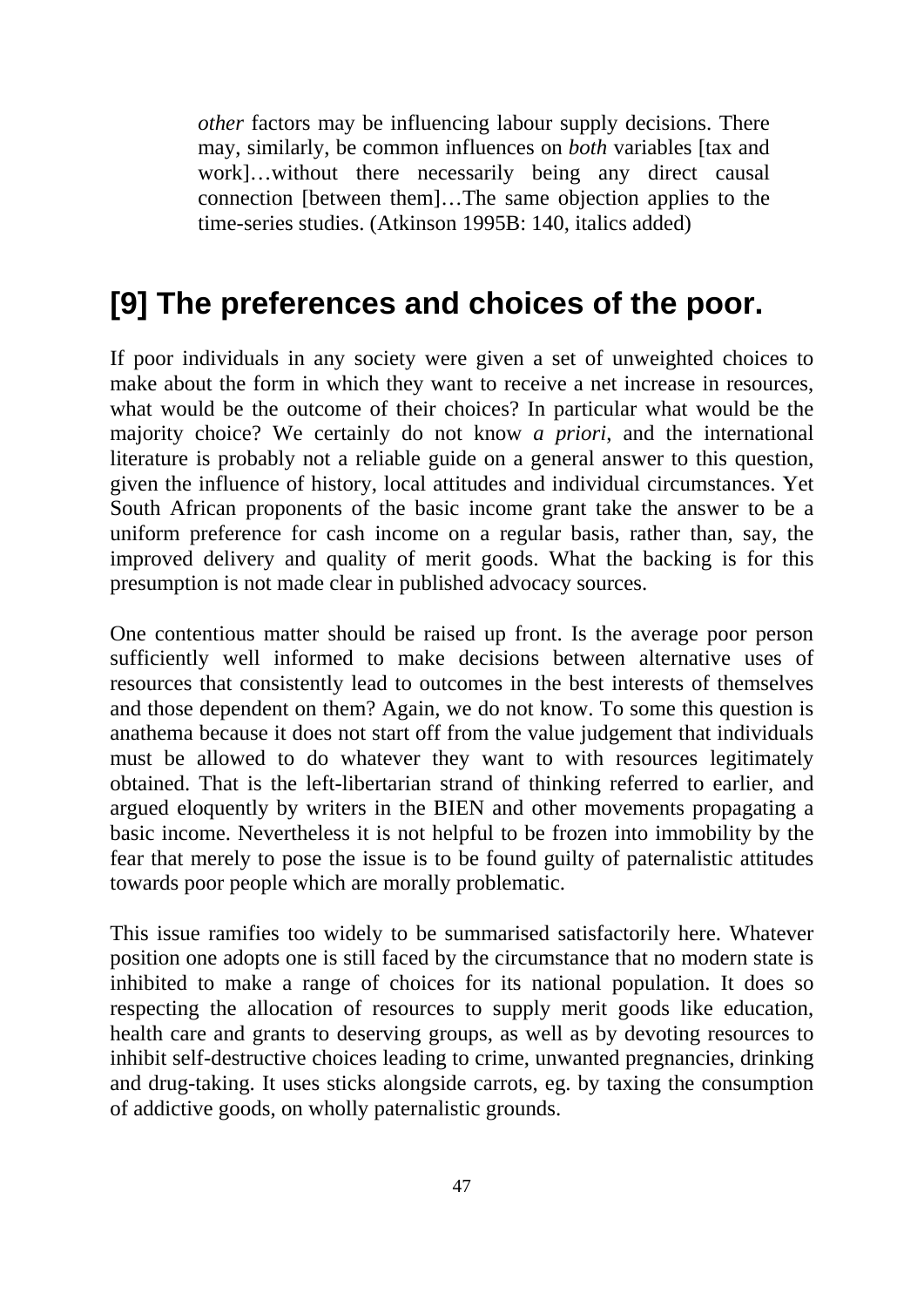Of particular relevance to the basic grant discussion is the attitude towards work performance by the representative poor individual. Given the free choice, would such a person prefer paid work to inactivity in exchange for a cash handout? Clearly this version of the required question is under-specified. Much depends on the relative amounts paid as wage or transferred as grant; what work is on offer, with what probability and how onerous its demands are; the social standing that attaches to such work; and the stigma, if any, of receiving grant support. Thus a range of variables will bear on the decision between working and not working in exchange for grant income. These cannot be incorporated as *a priori* presumptions into the decision framework for modelling the question. They must have empirical backing, which we do not appear to possess in South Africa.

Similar concerns were aired earlier in section [5] on the normative dimensions of income grants. But the difference is that the focus here is on what is plausible to project on the attitude of grant recipients to the performance of productive labour. Would the average poor person in South Africa, in reasonable health, actively *prefer* making a productive contribution? We do not know, and extrapolating the experience of rich welfare states is fraught with unknown margins of error. But the American experience during the 1990s is instructive for showing what a change in welfare policies coupled to favourable labour market conditions can do to influence the choices of the poor, without any presumption that the same will be true here. The US achievement in expanded employment does not provide a generalisable answer to the question posed – in what form would poor individuals prefer to receive extra resources – but it demonstrates the kind of choices which a national poor population are capable of making in their self-interest when their circumstances change.

'There is one additional piece of good news from the 1990s boom [in the US economy], on which social science research is just beginning to focus – that forms of socially deleterious behavior that threatened to lock persons into a life of poverty also declined in the 1990s. Persons in poverty-prone groups seem to have responded substantively to the employment and earnings opportunities that the boom offered them, taking advantage of newly available opportunities to work and rejecting "underclass" activities that many analysts had come to view as an intractable part of the US social system. The most welldocumented behavioural change is the drop in crime…econometric studies, covering somewhat different time periods and area groupings, have found that the change in crime is closely associated with labor market conditions…For disadvantaged women, the key indicator of underclass behavior is having children out of wedlock in their teens,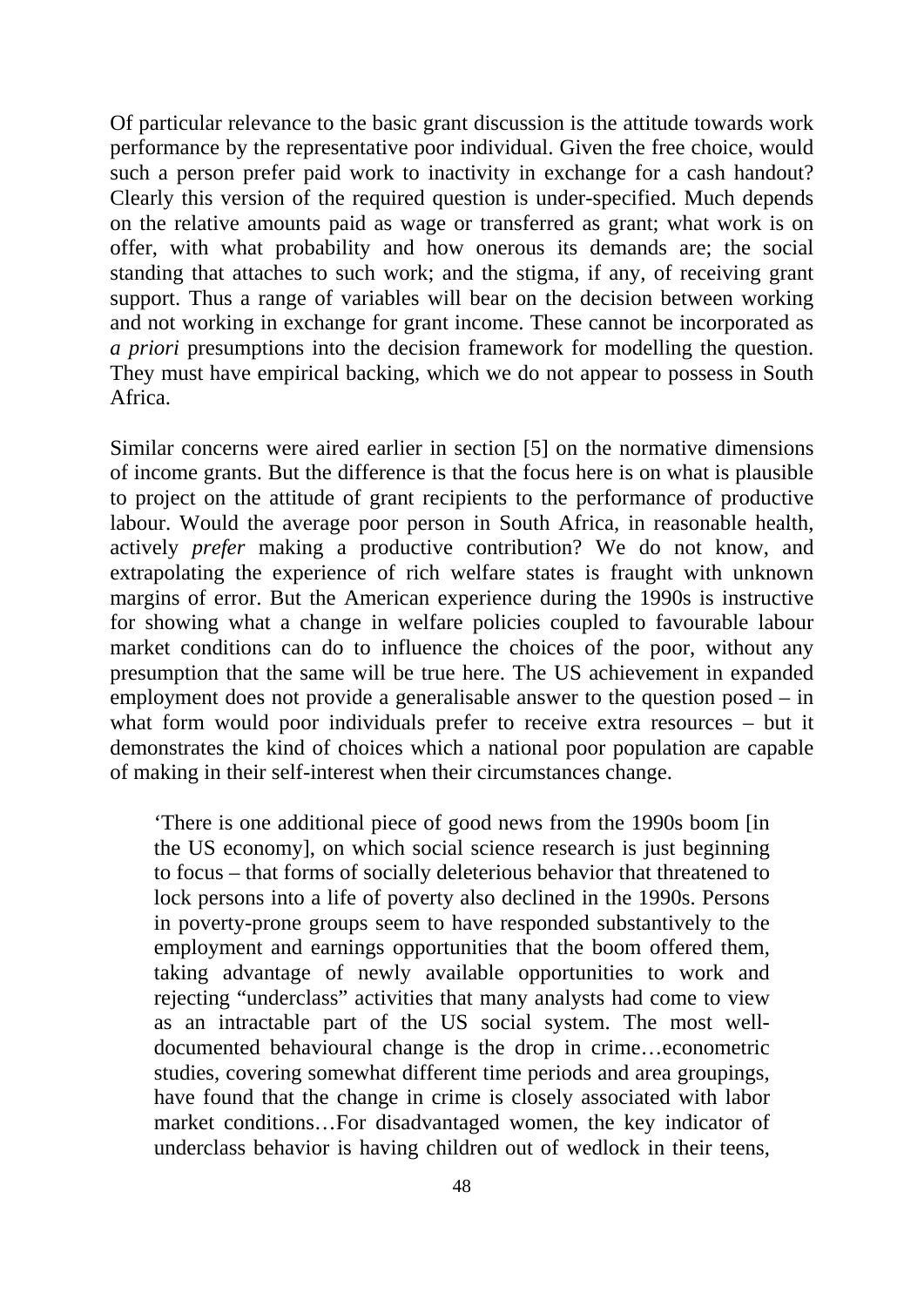which has historically led them to rely on welfare for their later subsistence. In 1996 the US Congress enacted legislation designed essentially to eliminate "welfare as we know it"…[policies] that in the strong labor market, succeeded beyond anyone's expectation. There was a remarkable drop in the welfare population and increase in the employment of former welfare recipients.' (Freeman 2001: 24)

What this episode demonstrates is the *preference* for work in exchange for transfers in the choices of the poor, even though government had first to break the logjam by changing the eligibility rules. The majority of industrial country studies of poverty, not just American, take this demonstrated preference for granted. Why in the South African discussion about grants does the suggestion of a positive choice for a work contribution, or the institution of "workfare" over cash handouts, feature hardly at all? This is a puzzle. Is the assumed difference mainly a cultural phenomenon? Or has it to do with labour market institutions specific to each country? Probably both apply, as well as other influences like ethnic, religious and gender divisions.

Certainly, economic inactivity rates for low-income individuals, like "the out-ofschool jobless, i.e. those inactive with respect to education as well as the labor market" in the 16-19 year old population, *vary* markedly between the industrial countries. For example, in 1997 this particular measure of inactivity ranged from Japan 1.5% to US 4.5%, Sweden 9.9% and the UK at 10.8%. Other measures show similar large ranges of variation, like the "unemployed" and "jobless" categories defined specifically for estimating the magnitude of inactivity (Ryan 2001: 37-8).

What the ultimate causes of high inactivity are, and by extension why a positive preference for inactivity might exist in a given society, raise questions that extend outside the confines of this paper. But for a perspective on the singularity of the South African proposals – their neglect of a potential preference for work by a proportion of grant recipients who might perceive it as a benefit not a cost a brief account of the different presuppositions that characterise the American discussion of welfare and workfare makes clear what is at stake. This is additionally relevant because a *participation income* is a variant proposal to a universal transfer that is argued internationally to be much more acceptable politically at the present time – being activity-tested – than the institution of a basic income (Atkinson 1996, Barry 2000, Goodin 2000, 2003, White 2003, Dowding *et al* 2003).

In American society paid work is "a primary source of public respect" (Gutmann 1998: vii), but somewhat paradoxically the raising of children is largely unpaid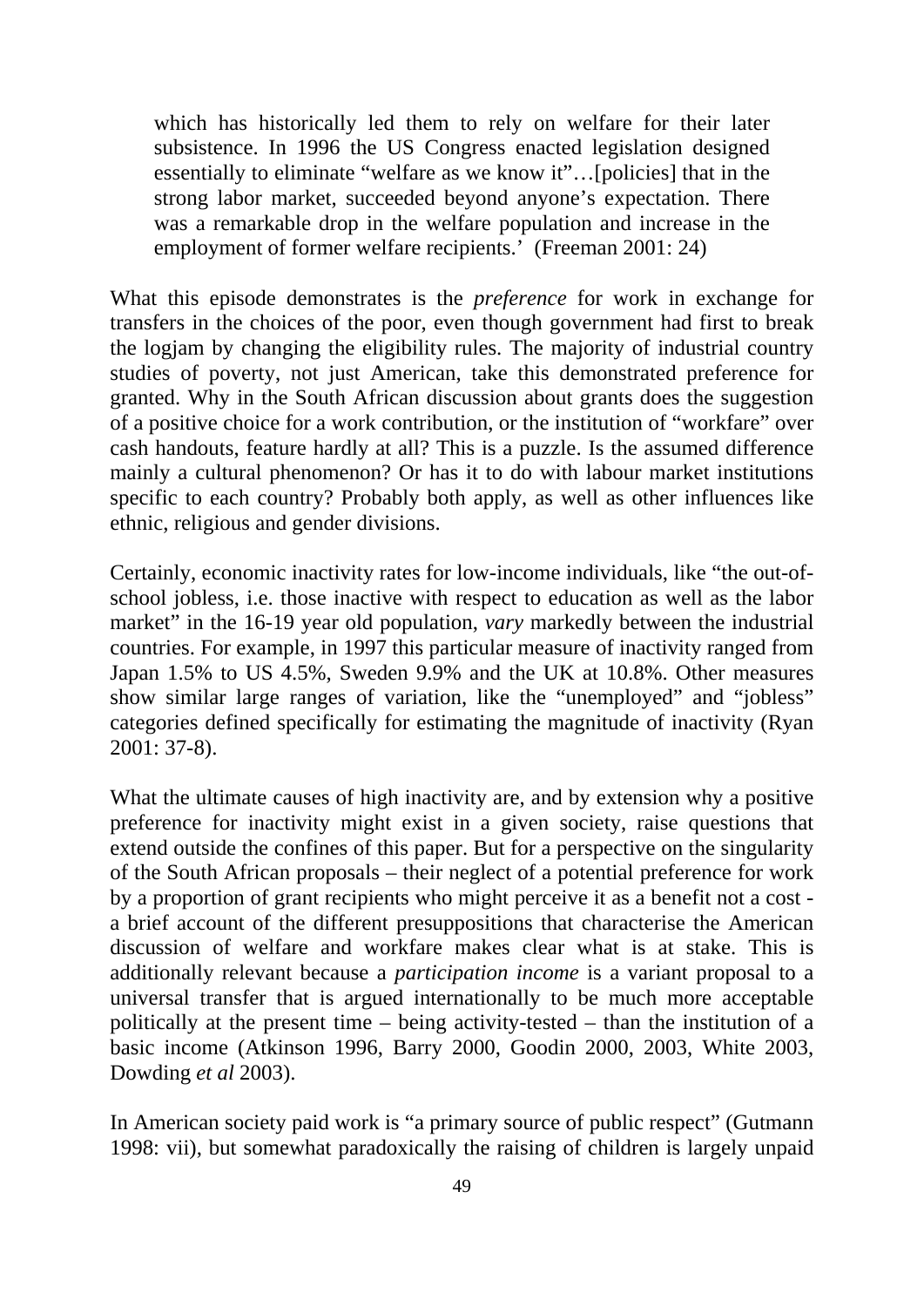and not a similar source of status. This high valuation placed on work, or on "productive reciprocity", has a number of key consequences. First, although workfare that meets certain criteria of "fairness" can be more expensive to the state than welfare, it has highly prized advantages. These are (i) meeting the positive preferences of poor people for work in exchange for transfer income, (ii) providing a net increase in personal self esteem, and (iii) obtaining thereby increased public respect for the poor. Second, economic policy needs to pursue or "to devise social institutions that make it possible to economize on altruism and still live tolerably" (Solow 1998: 4), which in the present context means conserving the willingness of tax payers to see their paid revenues spent on other people. Third, the fostering of *mutual* dependency in preference to complete dependency becomes an end in itself in the design of policy. Fourth, the number and proportion of people able but unwilling to work – historically depicted as the undeserving poor, and epitomised by the Malibu surfer in contemporary discussion – are judged to be only a small minority in present day America (Gutmann 1998, Solow 1998).

We certainly cannot generalise these features of workfare and accompanying social norms to the South African policy arena, for a string of reasons that encompass differing political history, prior policies of social support, ethnic heterogeneity in the population, the institutionalised bias by race in the distribution of opportunities and resources, and a range of other causal influences. To take one simple instance, the international literature deems it likely that the strength of the poor individual's desire to work in exchange for received transfers is influenced strongly by the total numbers of the receiving poor in aggregate, and by the fraction they make up of the economically active age ranges of the population. Yet we have neither quantitative nor qualitative information locally about this probable determinant of attitudes to workfare.

Another clear dimension of international difference is that opportunities for paid work are in much shorter supply in the local economy for well-rehearsed reasons. In contrast to industrial country labour markets like the US, our joblessness is structural and chronic more than cyclical. Labour demand is determined strongly by technological change imported from abroad, that is, the skills bias attaching to input intensity, coupled to a preponderance of unskilled amongst the unemployed job-seekers, and a far less promising education and skill profile applicable to the average poor individual. Together these severely inhibit the attraction of net investment to new labour-using spheres of production. This unpromising outlook for net job creation is socially corrosive. But this negative effect is perhaps weaker than in social contexts where paid work is a key source of respect. Second-best substitutes to work for payment, like performance of civic duties and public works construction, will need careful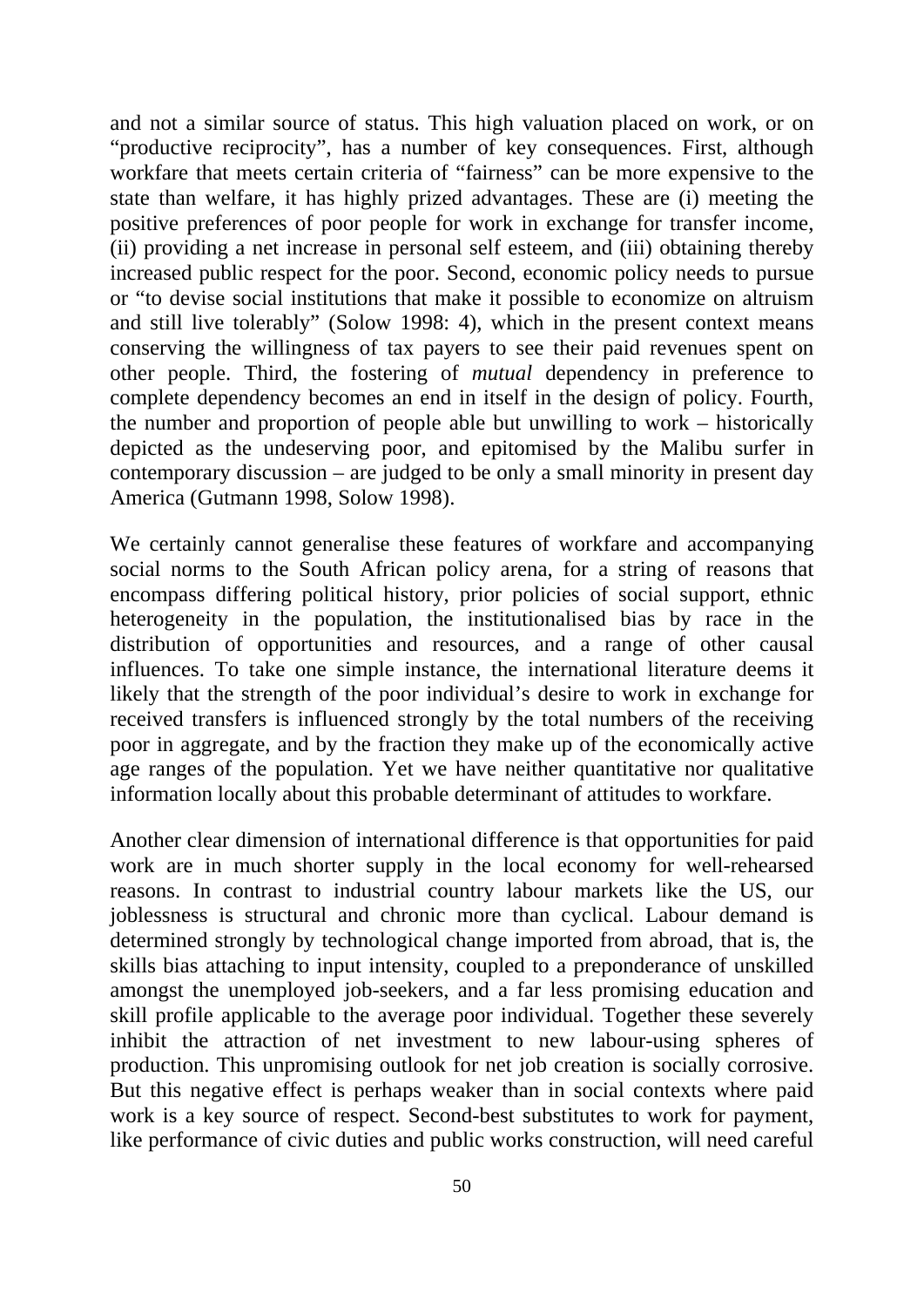devising. Atkinson (1996) is a widely cited protagonist of such an extended "participation" condition for eligibility.

'In my proposal, the basic income would be paid conditional on *participation.* I should stress at once that this is not limited to labour market participation. While the qualifying conditions would include people working as an employee or self-employed, absent from work on grounds of sickness or injury, and unemployed but available for work, it would also include people engaging in approved forms of education or training, caring for young, elderly or disabled dependents or undertaking approved forms of voluntary work, etc. The condition involves neither *payment* nor *work*; it is a wider definition of social contribution.' (68-9)

Finally, as a matter of simple arithmetic, if an income grant is instituted without any increase in employment or productive work performed on own account by those not engaged in production, then the burden of re-distributive transfers shouldered by the average member of the economically active population *must rise*. In the long run will this be viewed by the producing individuals as free riding by others, as seems likely in countries like the United States where work performance has intrinsic as well as instrumental value? Or instead will the governing perception be that of benevolence justified by purely moral considerations of a particular kind that lack the expectation of productive reciprocity?

We do not know which of these potential outcomes is most probable in South Africa. The attitude of potential recipients towards work performance in exchange for grants remains a closed black box. But that the pursuit of egalitarian objectives without reciprocal obligations might provoke feelings of resentment that undermine the spirit of solidarity *presumed* to exist in both givers and receivers is a distinct possibility widely canvassed in the broader literature. (White 2000: 513) So it must play a role in policy deliberations. Yet such an adverse outcome is not seriously acknowledged in the advocacy literature arising out of local South African discussion.

### **[10] Private philanthropy and state-funded grants.**

How will the flow of private donations to charities serving the poor respond to the institution of an income grant from the state budget aimed at the poor? Yet again the refrain has to be that we do not know. But we certainly need to know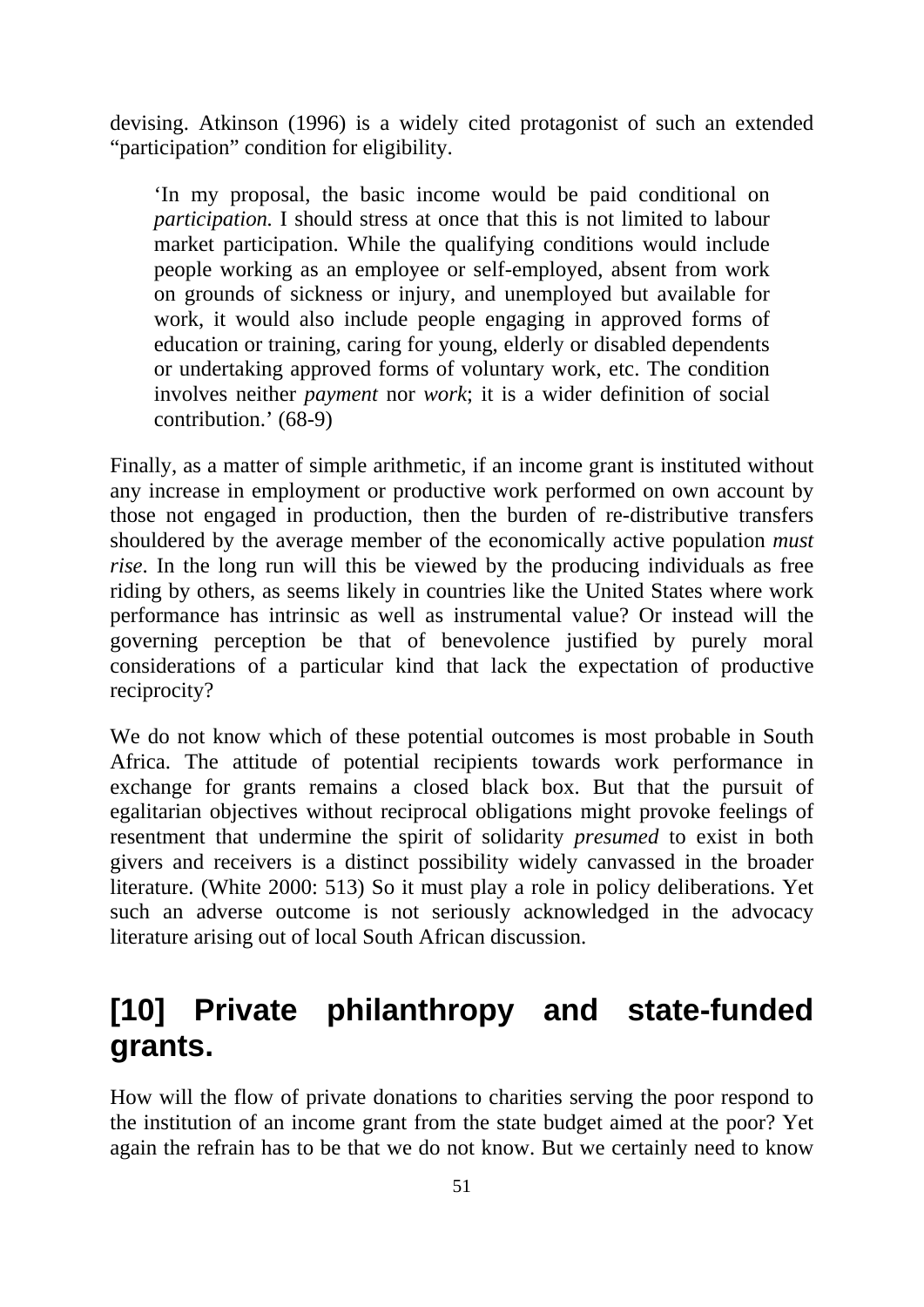in case there is a significant decline in private giving. This would have to be deducted from the gross resource flow towards the relief of poverty from all sources in estimating what the total available – or *net* – amount is reaching the poor population at any one time.

Discussion in other countries takes it for granted that the reaction of the nonprofit sector to increases in public contributions of resources, towards particular activities like welfare and charity, can cause a *crowding out* of private contributions to these activities. "Crowding out occurs when donors feel that their contributions are less needed because of increases in other revenues, or where the character of such revenues make the [non-profit] organization seem less attractive" (Young 1998: 198).

Symmetrically there have been documented effects in the opposite direction, when *decreases* in public contributions to a range of causes have occurred. For instance, in recent years declines in federal government funding of universities and research institutes in the United States have lead to increased solicitation, more private donations and even the inception of commercial transactions involving research results (Weisbrod 1998).

In keeping with the concerns of this paper, one contention in the literature is "that private charity to the poor in the US fell to almost zero beginning in the 1930s, around the same time when large-scale federal support programs for the poor were first implemented…[although] it is difficult to determine from this temporal correlation whether public programs displaced private charity or whether they were instead implemented *in response to* a decline in private support networks" (Jensen 2004: 91, original italics).

In South Africa, the rough equivalent of the non-profit sector is what we term NGOs or civil society organisations devoted to an enormous range of activities, of which charity is a substantial sub-set. But the main question we raise here about the potential extent of crowding out in response to a basic grant policy, concerns not only the responses of established welfare organisations but also the private and informal gifts to the poor which are not necessarily channelled through institutions. There do not seem to be research results from an allencompassing research net that is needed to provide an answer.

Two final observations about South African philanthropy are worth pondering. First, in contrast to the large-scale corporate providers of social spending, who concentrate on sport and education, it is their smaller counterparts who "spend more on local welfare and benevolent agencies. Small and medium-sized companies are the backbone of local welfare initiatives" (Schlemmer 1999: 5).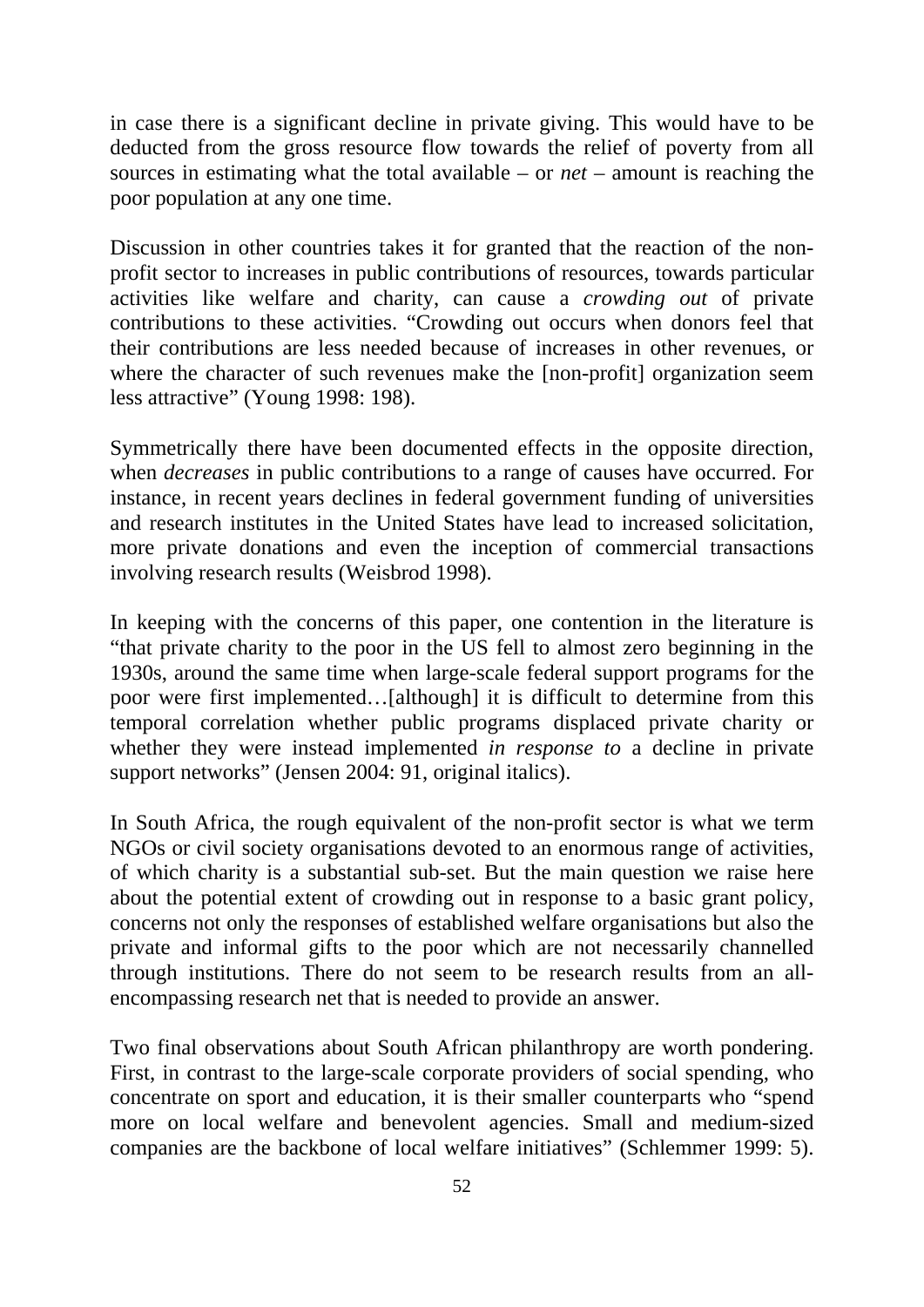How they would react to the institution of a tax-funded universal grant would be highly pertinent to know. Secondly, an important change for the NGO sphere initiated by the new ANC-led governments of the last decade has been the attempt to centralise the receipt and dispersion of development funding, especially that from abroad. How successful this strategy has been for meeting state priorities and for raising the volume of aid flow is a matter of conjecture. What does seem clear is that the NGO sector has shrunk absolutely. Yet whether this policy will be judged overall a success in the long run is difficult to decide given the political dimensions that attach to the question. But if the following suggestion is correct we will certainly continue to need a substantial NGO sector to serve South Africa's heterogeneous population.

'The more homogeneous a society is, the more similar are its citizens' preferences, and the smaller the need for nonprofit organizations. In countries with relatively homogeneous populations, such as in Scandanavia, government is sufficient to meet the wants of its citizens for the various collective-type services; thus we find that governments are in fact considerably larger in those countries, while the nonprofit sectors are relatively unimportant. This helps to explain two phenomena that have been widely observed: first, the far greater importance of the nonprofit sector in the United States than in other countries; and second, the growing importance of nonprofits everywhere, as population migration and information flows through television and computers are having the effect of magnifying diversity in country after country' (Weisbrod 1998: 3).

#### **[11] Logistical issues in a basic income policy.**

To a number of commentators the successful institution of a regular grant, whether on a monthly or quarterly basis, will hinge decisively on the mundane question of logistical and administrative feasibility. The precedents are not promising. First, at present the combined efforts of the banking sector, the private security industry, and the police have only limited success in controlling the volume of "cash-in-transit heists". Making a much higher flow of cash available throughout the country will probably increase the incidence of losses through crime, although the relationship between cash flows and crime losses might not be proportional. There are claims that provincial officials in departments of social welfare and population development are implicated in cash robberies, for instance recently in Kwazulu-Natal (*Sunday Independent*, 13 March 2005). Second, monthly pension payouts are still not efficiently conducted, even where the work has been subcontracted to the private sector.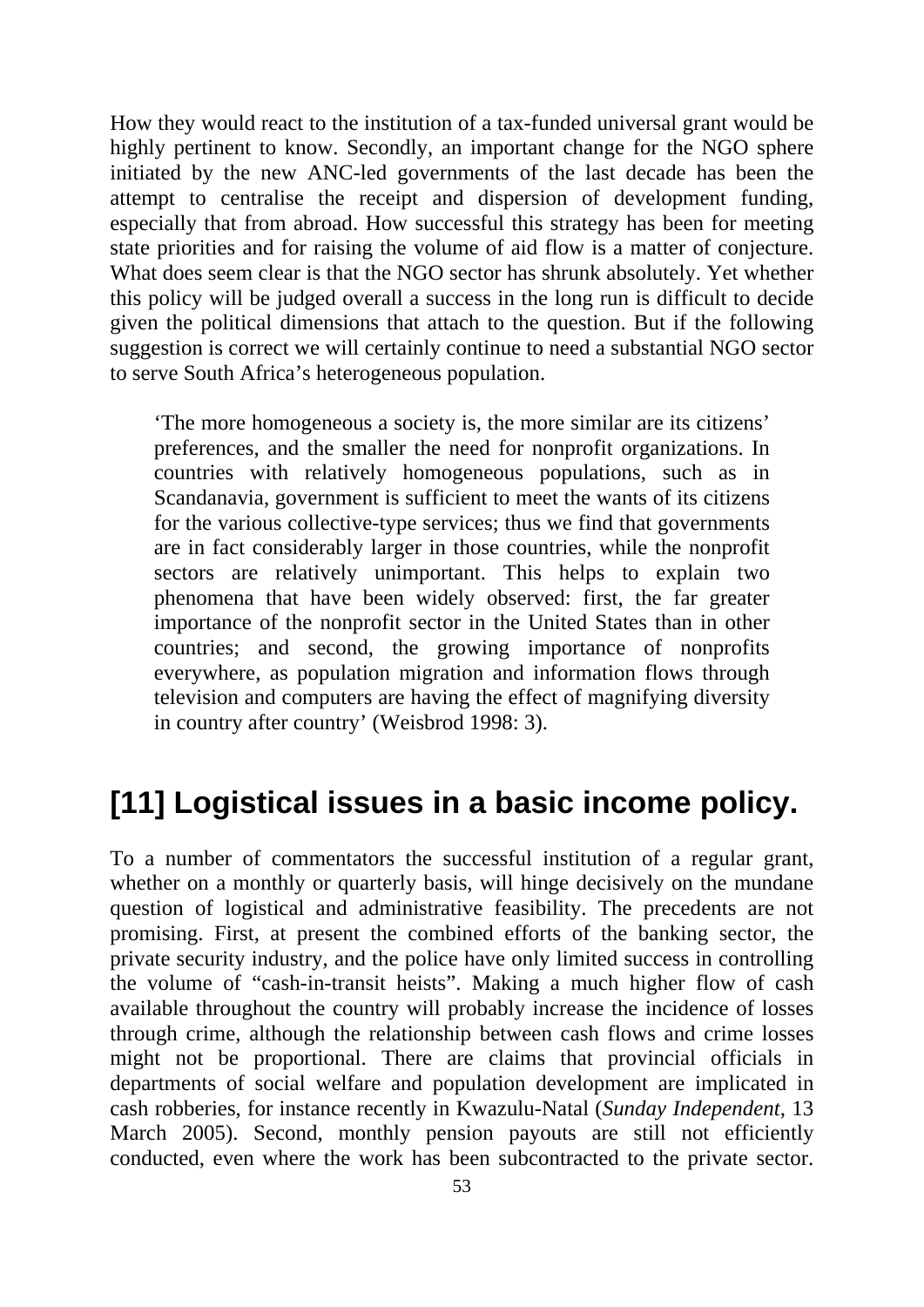Also, the logistical problems besetting payouts of pensions and other grant incomes seem most frequent and intractable in the poorest provinces.

The international literature on basic incomes devotes little attention to these practical issues. Where payment mechanisms are in question the common assumption is that the most advanced technology for cash dispersion can be presumed in place were a grant scheme to be instituted. Whether the presumption of lower costs (in the quotation below) due to the universal – unconditional – character of such a policy would make the overall costs per unit of transferred income lower than a conditional scheme would is entirely conjectural. But that is not the main point here, which rather concerns the realism of assuming the most up-to-date technology would be affordable and workable in South African conditions.

'[Transfers] are reallocations of purchasing power. This does not mean they are costless. They do have a distributive cost to the net contributors, and they do have an economic cost through the disincentives they create…In addition, there are administrative costs. But, as also pointed out earlier, assuming a computerised and efficient tax-collection and tranfer-payment technology, these are likely to be lower under a universal, ex ante scheme than under a means-tested expost one, at least for a given level of effectiveness at reaching the poor' (Van Parijs 2004: 20).

### **[12] Conclusion: wishing will not make it so.**

If persistence and commendable intentions were the only criteria for deciding on good public policies then a basic income grant proposal would have won the day by now. A fair number of individuals as well as groups like the BIG Coalition subscribe to the view that an income grant will assist the South African poor *more* than will any other policy instrument of equivalent cost that might be devised.

This paper argues that such a conclusion is wholly premature. It is not supported by research that poses the questions outstanding, and therefore universal grant advocacy presents few answers that bear unambiguously one way or another. At this stage in policy formation we are in the realm of tentative judgement and not evidence-based conclusion. Many people are in favour of redistribution on grounds of social justice, including adherence to the moral basis of human rights for all citizens. But that does not entail commitment to any specific policy action. The basic income grant proposal is an example of "misplaced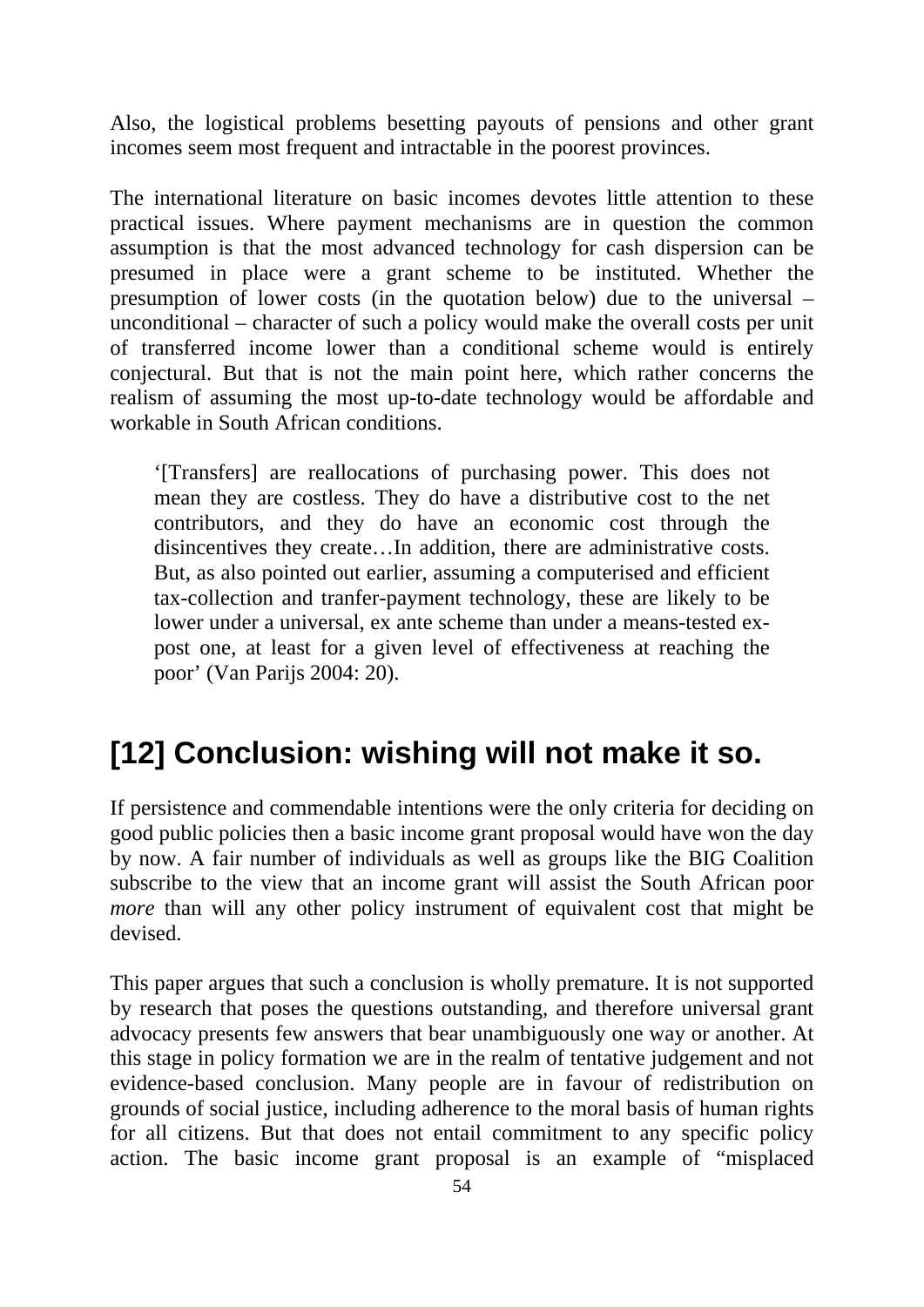concreteness", in that it opts for one mode of transfer to the poor to the exclusion of all alternative modes. As members of a moral community, what we owe one another is not simply money, "not the means to generic freedom but the social conditions…the rights, institutions, social norms, public goods and private resources that people need to avoid oppression (social exclusion, violence, exploitation, and so forth) and to exercise the *capabilities* necessary for functioning as equal citizens" (Anderson 2000: 1, italics added).

In accordance with this conception of the poverty problem, a major theme of this paper has been that an investment perspective is essential for clarity of thought about policies of escape by poor individuals. That it is missing from the majority of writings that urge the institution of a basic grant in South Africa is regrettable. We speculated earlier that it might be a consequence of the singleminded concern with the universality of access deemed to be an absolute precondition for any and every increase in resource transfers to the poor. That contrasts markedly with the set of conditionalities that characterised poverty programmes under the old regime, and provided scope for discrimination as the essence of apartheid. Because of black political subordination, a great deal of arbitrariness, inefficiency and personal humiliation accompanied many transfer payments. But this suggestion of an exaggerated reaction against past practice by grant protagonists is a conjecture and no more at this stage of the research.

Whatever the true reason, one consequence is that advocacy arguments blur the distinction between transfers aimed at the *relief* of poverty and transfers intended to facilitate *escape* from poverty. Commonplace though it may be, this distinction is the key to clarity of thought about choices between anti-poverty policies. As a thought experiment, if a basic income grant were put in place now, and twenty years down the line the same proportion of the population were judged in relative and absolute terms to be in poverty, would the programme be assessed as having been successful? Consistent with BIG arguments the answer would have to be *yes*, because there was less deprivation and suffering in the interim period. Yet many other people concerned with poverty would be inclined to say *no,* because the magnitude of the problem remains just as large as at the commencement of the policy.

A final remark is that untapped altruism amongst the rich is presumed by many basic grant proponents in South Africa. Yet for consistency they need to make the even stronger presumption that the existing solidarity is so robust – there are such surplus reserves of altruism amongst tax-payers – that an income grant policy that raises the tax burden will not erode solidarity. So it is deemed politically feasible in South Africa.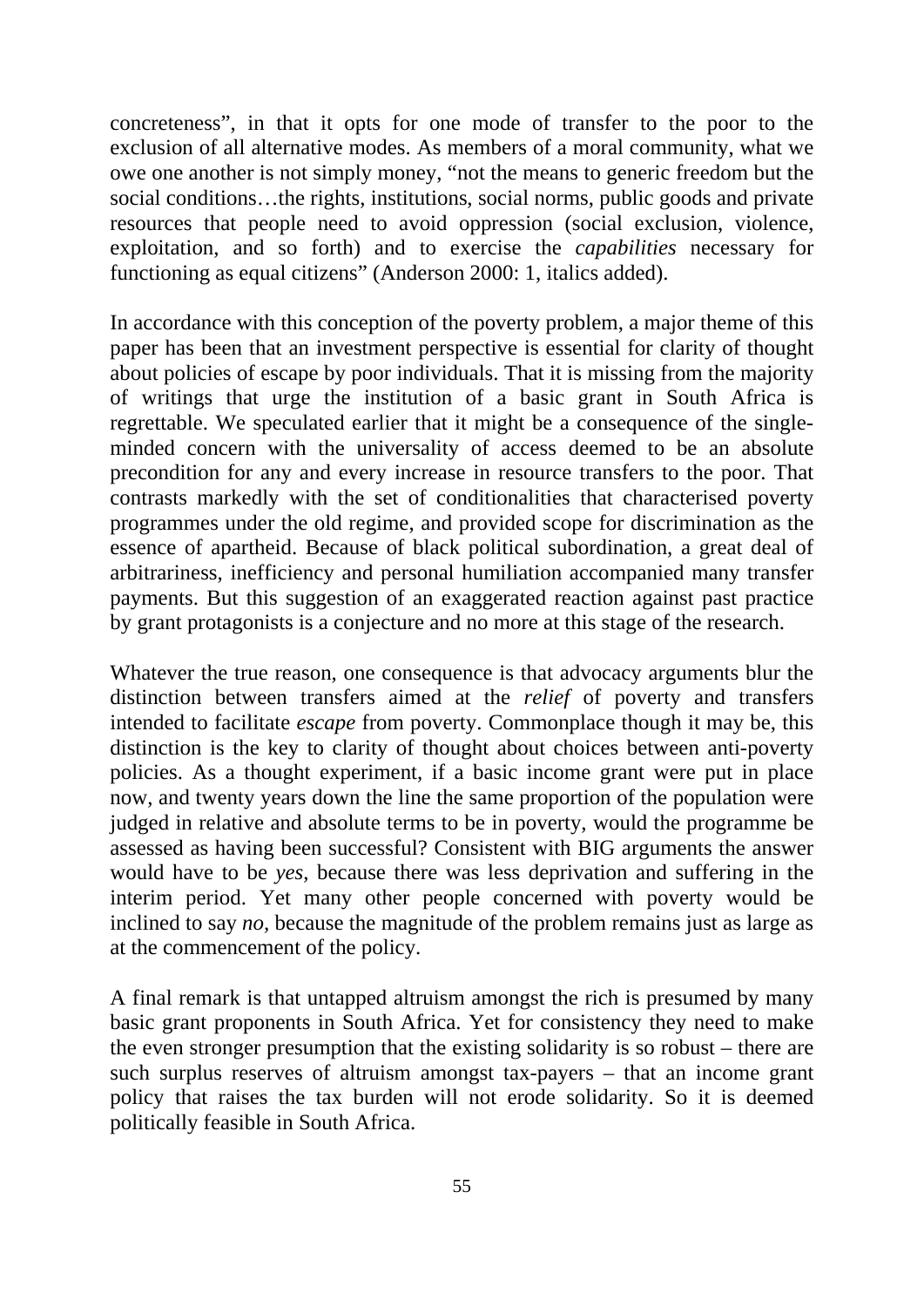One searches in vain for evidence-based arguments in support of either these premises. They go entirely in the opposite direction to what is judged to be realistic in international discussion of redistribution actions, and thus what is deemed to be feasible in shoring up the welfare state in industrial countries. There the reciprocity principle is alive and well on *both* sides of the transfer relationship between payers and receivers. That alone should make us pause when faced with the demand for a universal, unconditional and indefinite payment institution.

We have argued that a move to a grant paid to all citizens – or to the wider class of all inhabitants in line with a recent Constitutional Court ruling confirming access to rights for legally resident foreigners in South Africa – will require a major transformation in social attitudes and economic structure. There is no sign of that likely to come about without social tensions and economic disruption. But no protagonist of the grant appears to be pursuing the research outlined in this paper to make informed decisions on the range of issues that inhere in the policy they propagate. On the contrary that seems to us an essential pre-requisite for rational decision-making.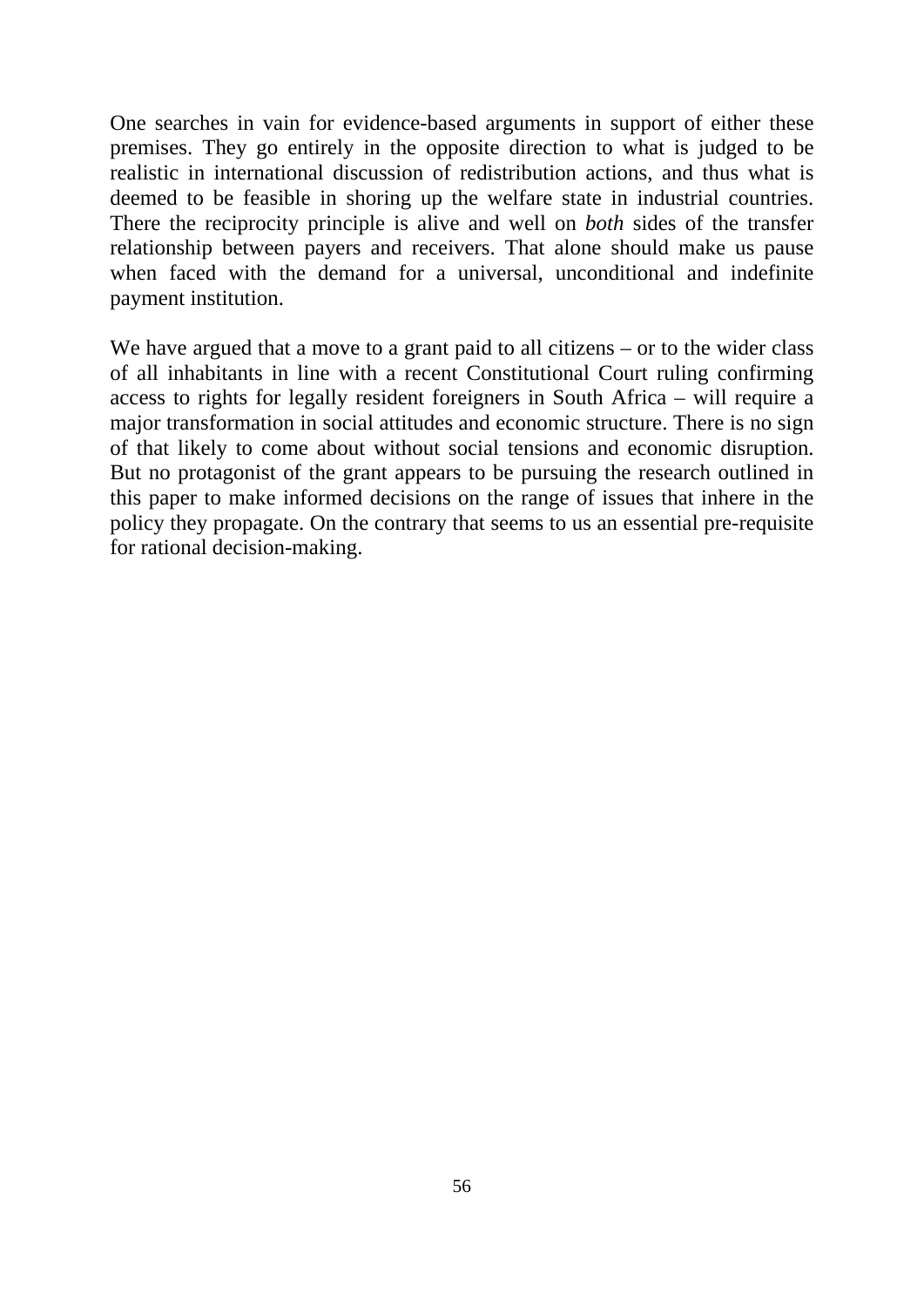#### **References.**

Aghion, P., E. Caroli & C. Garcia-Penalosa 1999 Inequality and economic growth: the perspective of the new growth theories. *Journal of Economic Literature* 37, 1615-1660.

Anderson, E. 1999 What is the point of equality? *Ethics* 109, 287-337.

Anderson, E. 2000 Optional freedoms. *Boston Review*, October-November 2000, 1-4.

Archer, S. 2004 The economic interpretation of legal concepts in the South African Bill of Rights. *Conference paper*, Stellenbosch Institute for Advanced Study (STIAS) Conference on Social and Economic Justice, July 2004.

Arora, V. & A. Bhundia 2003 Potential output and total factor productivity growth in post-apartheid South Africa. *IMF Working Paper WP/03/178*.

Atkinson, A. 1995A *Incomes and the welfare state*. Cambridge: Cambridge University Press.

Atkinson, A. 1995B *Public economics in action*. Oxford: Clarendon Press.

Atkinson, A. 1996 The case for participation income. *Political Quarterly* 67, 67- 70.

Barr, N. 2001 *The welfare state as piggy bank*. Oxford: oxford University Press.

Barry, B. 2000 UBI and the work ethic. *Boston Review*, October-November 2000, 1-6.

Bergmann, B. 2004 A Swedish-style welfare state or basic income: which should have priority? *Politics & Society* 32, 107-118.

Besley, T. & R. Burgess 2003 Halving global poverty. *Journal of Economic Perspectives* 17, 3-22.

Blanchard, O. 2004 The economic future of Europe. *NBER Working Paper 10310*, 1-36.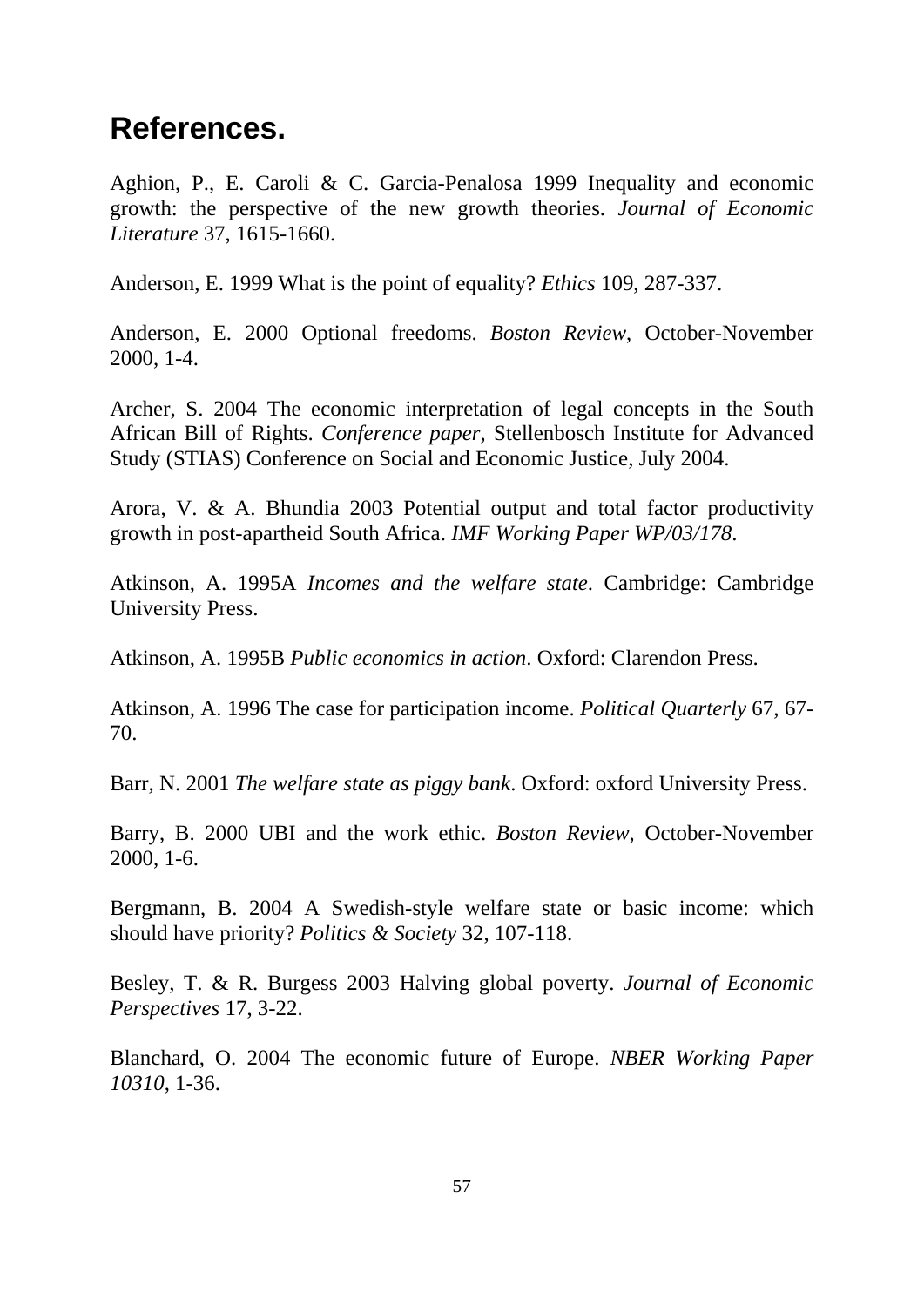Blondal, S., S. Field & N. Girouard 2002 Investment in human capital through post-compulsory education and training: selected efficiency and equity aspects. *OECD Economics Department Working Paper No. 333*, Paris: OECD.

Bourguignon, F., F. Ferreira & M. Menendez 2003 Inequality of outcomes and inequality of opportunities in Brazil. *World Bank Policy Research Working Paper 3174*, December 2003.

Case, A. & A. Deaton 1998 Large cash transfers to the elderly in South Africa. *Economic Journal* 108, 1330-1361.

Davis, S. & M. Henrekson 2004 Tax effects on work activity, industry mix and shadow economy size: evidence from rich-country comparisons. *NBER Working Paper 10509*, 1-44.

Disney, R. 2004 Pensions and employment. *Economic Policy*, July 2004, 267- 311.

Dornbusch, R. & S. Edwards 1991 *The macroeconomics of populism in Latin America*. Chicago: University of Chicago Press.

Dowding, K., J. De Wispelaere & S. White 2003 Stakeholding – a new paradigm in social policy. Ch. 1 in *The ethics of stakeholding* (K. Dowding *et al* eds.) London: Palgrave Macmillan, pp. 1-28.

Duflo, E. 2003 Grandmothers and granddaughters: old age pension and intrahousehold allocation in South Africa. *World Bank Economic Review* 17, 1-25.

Dworkin, R. 1978 *Taking rights seriously*. London: Duckworth.

Freeman, R. 2001 The rising tide lifts…? *NBER Working Paper 8155*, 1-37.

Goodin, R. 2000 Something for nothing? *Boston Review*, October-November 2000, 1-6.

Goodin, R. 2003 Sneaking up on stakeholding. In *The ethics of stakeholding*. (K. Dowding *et al* eds.) London: Palgrave Macmillan, pp65-78.

Goodin, R., B. Headey, R. Muffels & H-J. Dirken 1999 Introduction in *The real worlds of welfare capitalism* (R. Goodin *et al* eds.) Cambridge: Cambridge University Press, pp. 1-36.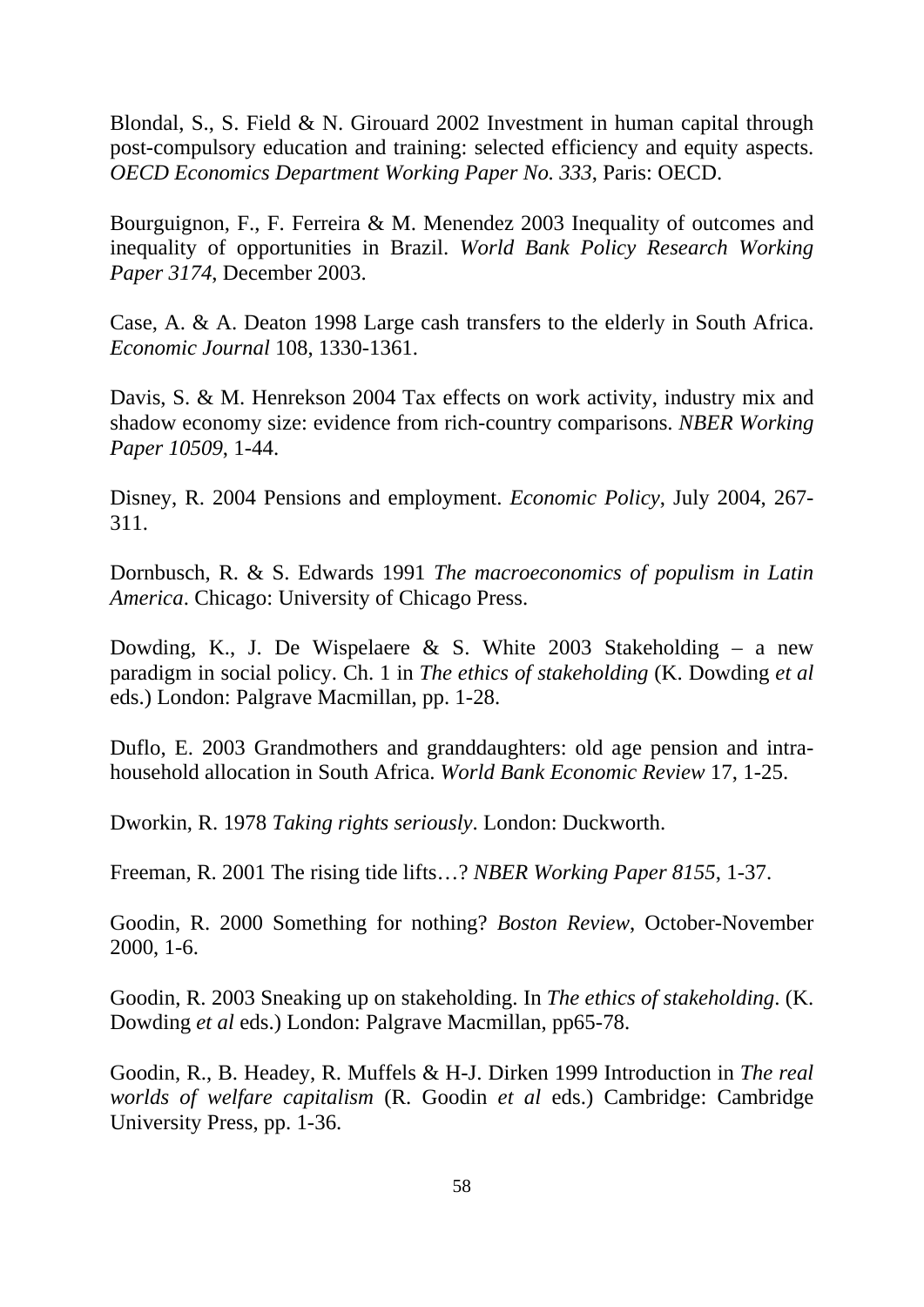Goodin, R. & M. Rein 2003 Regimes on pillars: alternative welfare state logics and dynamics. *Public Administration* 79, 769-801.

Gutmann, A. 1998 Introduction. In *Work and welfare*. (R. Solow) Princeton: Princeton University Press, pp. vii-xv.

Haveman, R. & A. Beshadker 2001 The "inability to be self-reliant" as an indicator of poverty: trends for the US, 1975-97. *Review of Income and Wealth 47*, 335-360.

Hemming, R. & T. Ter-Minassian 2004 Making room for public investment. *Finance and Development*, December 2004, 30-33.

Holtham, G. & J. Kay 1994 The assessment: institutions of policy. *Oxford Review of Economic Policy* 10, 1-16.

IMF 2003 South Africa: selected issues. *IMF Country Report No. 03/18*.

Immervoll, H. 2004 Average and marginal effective tax rates facing workers in the EU. A micro-level analysis of levels, distributions and driving factors. *OECD Social, Employment and Migration Working Paper No. 19*, 1-42.

Jensen, R. 2004 Do private transfers 'displace' the benefits of public transfers? Evidence from South Africa. *Journal of Public Economics* 88, 89-112.

Lindert, P. 2003 Why the welfare state looks like a free lunch. *NBER Working Paper 9869*.

Lund, F. 1993 State social benefits in South Africa. *International Social Security Review 46*, 5-25.

Mohr, P. 1994 Can South Africa avoid macroeconomic populism? *Development Southern Africa* 11, 1-32.

Moll, P., N. Nattrass & L. Loots 1991 *Redistribution: how can it work in South Africa?* Cape Town: David Philip.

OECD 1999 Making work pay. *OECD Economic Outlook* 66, 151-159.

OECD 2000 Tax burdens: alternative measures. *OECD Tax Policy Studies No. 2*.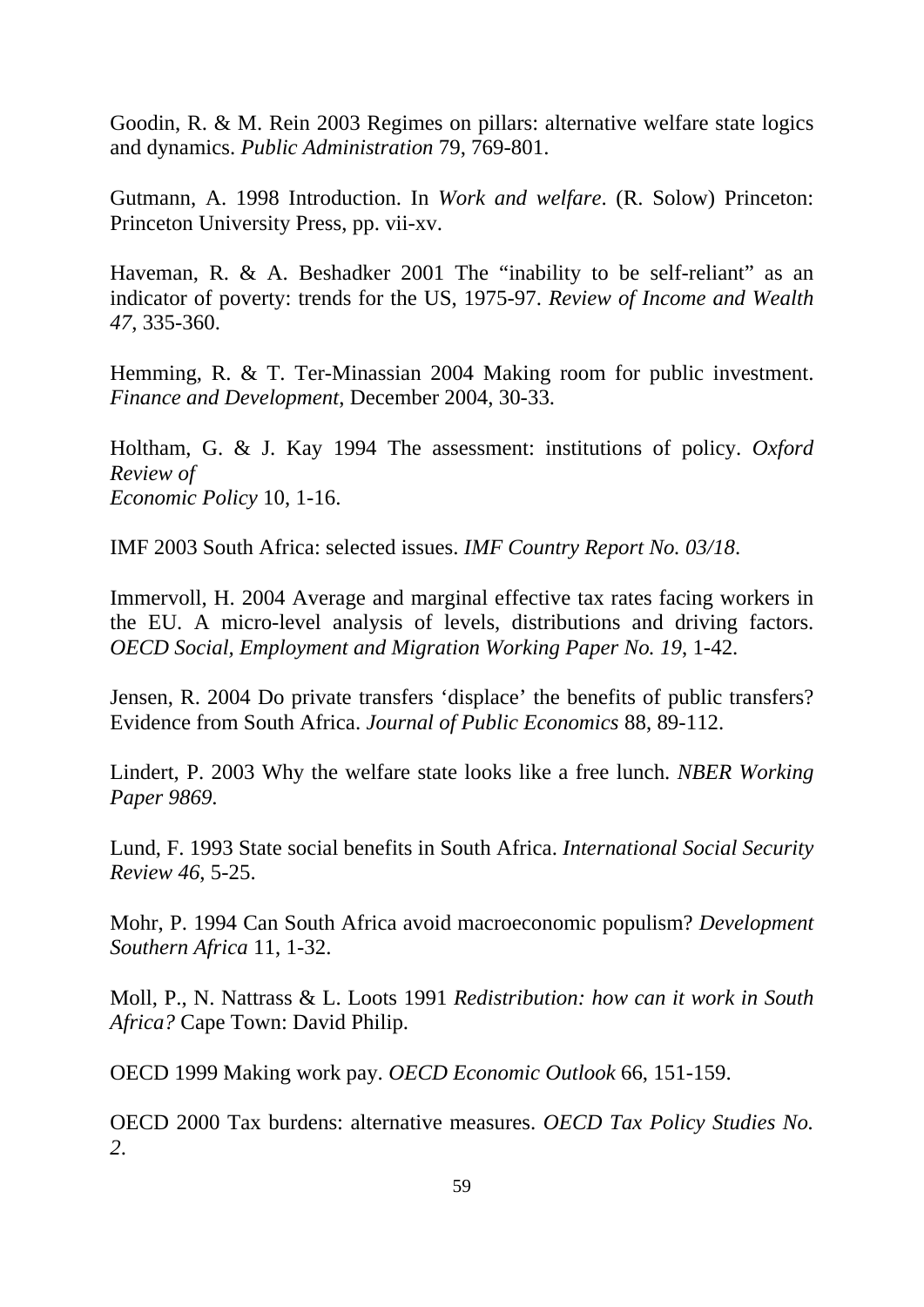Pateman, C. 2003 Freedom and democratisation: why basic income is to be preferred to basic capital. In *The ethics of stakeholding* (K. Dowding *et al* eds.) London: Palgrave Macmillan, pp. 130-148.

Pateman, C. 2004 Democratic citizenship: some advantages of a basic income. *Mimeographed*, Department of Political Science, UCLA.

Phelps, E. 2000 The importance of inclusion and the power of job subsidies to increase it. *OECD Economic Studies No. 31*, *2000/1.*

Pritchett, L. & D. Filmer 1999 What education production functions *really* show: a positive theory of education expenditures. *Economics of Education Review* 18, 223-239.

Rawls, J. 1971 *A theory of justice*. Cambridge, Mass.: Harvard University Press.

Rawls, J. 1999 *A theory of justice: revised edition*. Oxford: Oxford University Press.

Rodrik, D. 2003 Introduction. Ch. 1 in *In search of prosperity: analytical narratives on economic growth.* (D. Rodrik ed.) Princeton: Princeton University Press, pp. 1-19.

Ryan, P. 2001 The school-to-work transition: a cross-national perspective. *Journal of Economic Literature* 39, 34-92

Samson, M. 2002 The social, economic and fiscal impact of comprehensive social security reform for South Africa. *Social Dynamics* 28, 69-97.

Schlemmer, L. 1999 Corporate business in a wider role. *CDE Focus Number 4*, June 1999, 1-9 (Johannesburg).

Seekings, J. 2002 The broader importance of welfare reform in South Africa. *Social Dynamics* 28, 1-38.

Sen, A. 1992 *Inequality re-examined*. Cambridge, Mass.: Harvard University Press.

Sen, A. 1995 Equality of what? In *Equal freedom* (S. Darwall ed.) Ann Arbor: University of Michigan Press, pp. 307-330.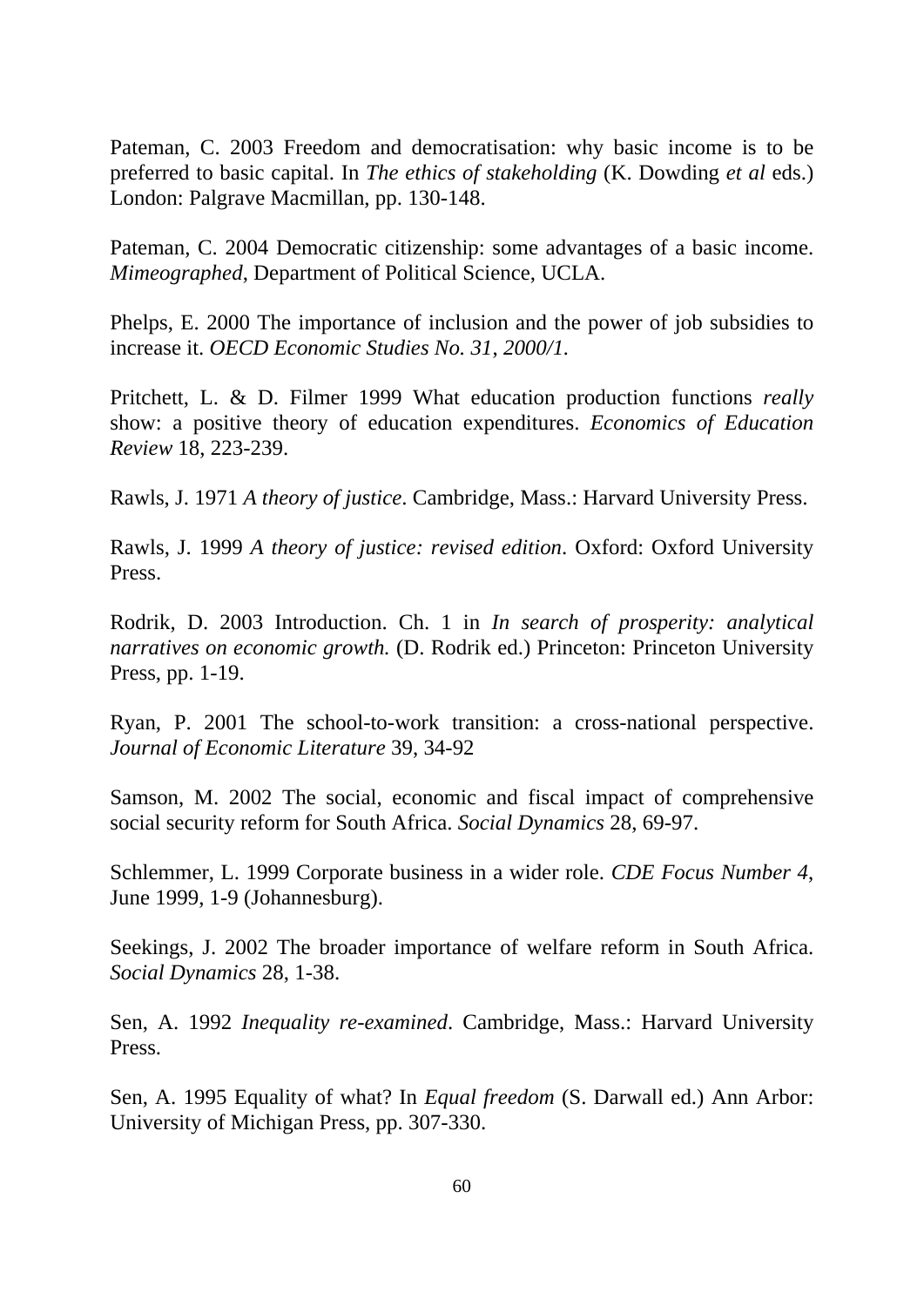Solow, R. 1997 Is there a core of usable macroeconomics we should all believe in? *American Economic Review* 87, 230-239.

Solow, R 1998 *Work and welfare*. Princeton: Princeton University Press.

Solow, R. 2003 Mysteries of growth. *New York Review of Books*, 3 July 2003.

Stern, N. 2003 Foreword. In *The impact of economic policies on poverty and income distribution.* (F. Bourguignon & L. Pereira da Silva eds.) Washington: World Bank.

UNDP [United Nations Development Programme] 2003 *Human development report 2003: the challenge of sustainable development in South Africa*. Published for UNDP South Africa. Cape Town: Oxford University Press.

Van den Noord, P. & C. Heady 2001 Surveillance of tax policies: a synthesis of findings in economic surveys. *Economics Department Working Paper No. 303.*

Van de Walle, D. 1995 Introduction. In *Public spending and the poor* (D. van de Walle & K. Nead eds.) Baltimore: Johns Hopkins University Press, pp. 1-10.

Van Parijs, P. 1995 *Real freedom for all*. Oxford: Clarendon Press.

Van Parijs, P. 2000 A basic income for all. *Boston Review*, October-November 2000, 1-15.

Van Parijs, P. 2004 Basic income: a simple and powerful idea for the twentyfirst century. *Politics & Society* 32, 7-39.

Weisbrod, B. 1998 Modelling the nonprofit organization as a multiproduct firm: a framework for choice. In *To profit or not to profit: the commercial transformation of the nonprofit sector* (B. Weisbrod ed.). Cambridge: Cambridge University Press, pp. 47-64.

White, S. 2000 Review article: social rights and the social contract – political theory and the new welfare politics. *British Journal of Political Science 30*, 507- 532.

White, S. 2003 Freedom, reciprocity, and the citizen's stake. In *The ethics of stakeholding* (K. Dowding *et al* eds.). London: Palgrave Macmillan, pp. 79-93.